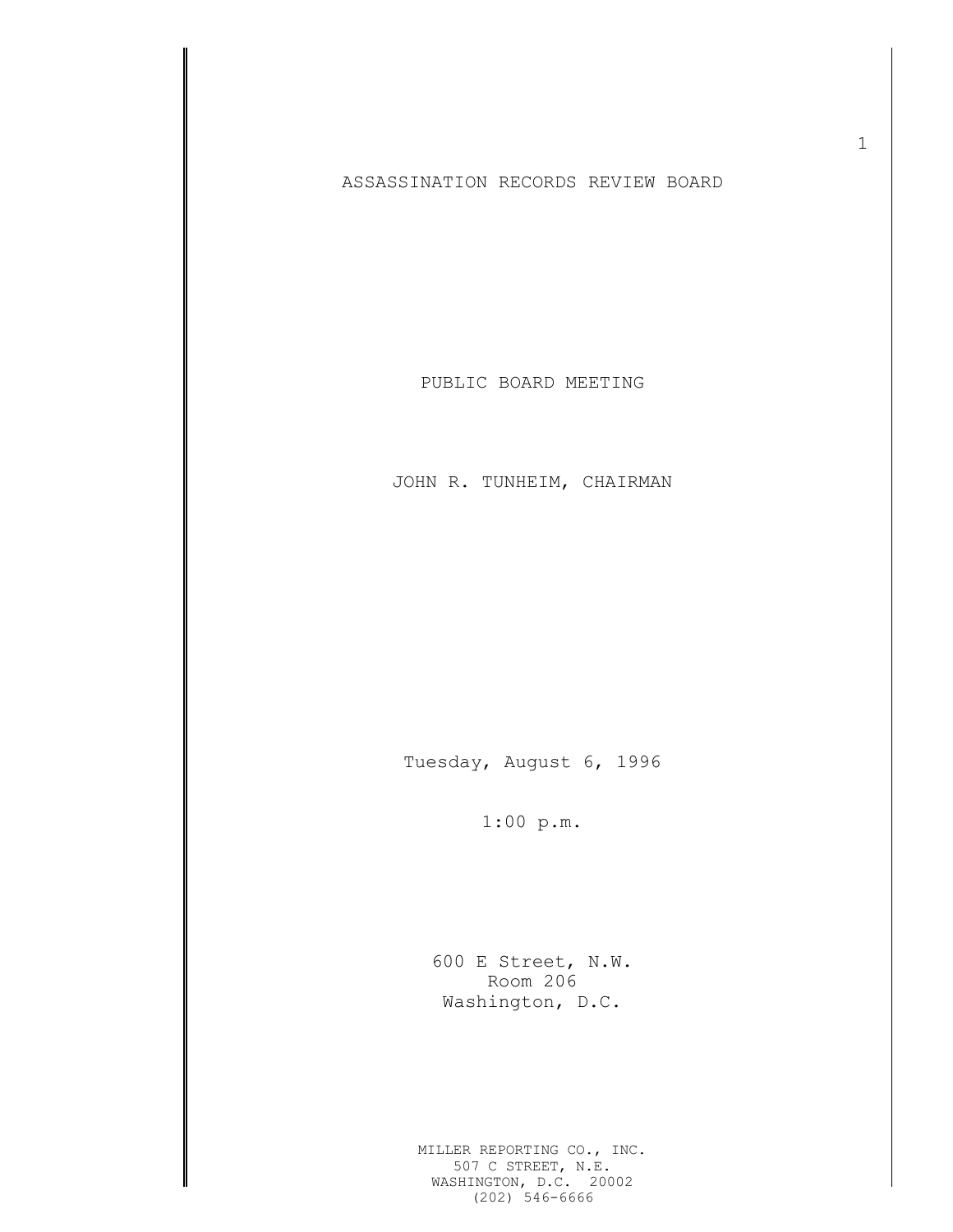PRESENT:

DAVID G. MARWELL, ARRB Executive Director T. JEREMY GUNN, ESQ., ARRB General Counsel

JOHN R. TUNHEIM, ARRB Chairman HENRY R. GRAFF, ARRB Member KERMIT L. HALL, ARRB Member WILLIAM L. JOYCE, ARRB Member ANNA K. NELSON, ARRB Member

PRESENTERS:

STEVEN TILLEY, U.S. National Archives JOHN PEREIRA, Central Intelligence Agency BARRY HARRELSON, Central Intelligence Agency T. JEREMY GUNN, ARRB Research and Analysis

PUBLIC COMMENTATORS:

JOHN NEWMAN, Coalition Political Assassinations JAMES LESAR, Coalition Political Assassinations HARRISON LIVINGSTONE

- - -

MILLER REPORTING CO., INC. 507 C STREET, N.E. WASHINGTON, D.C. 20002 (202) 546-6666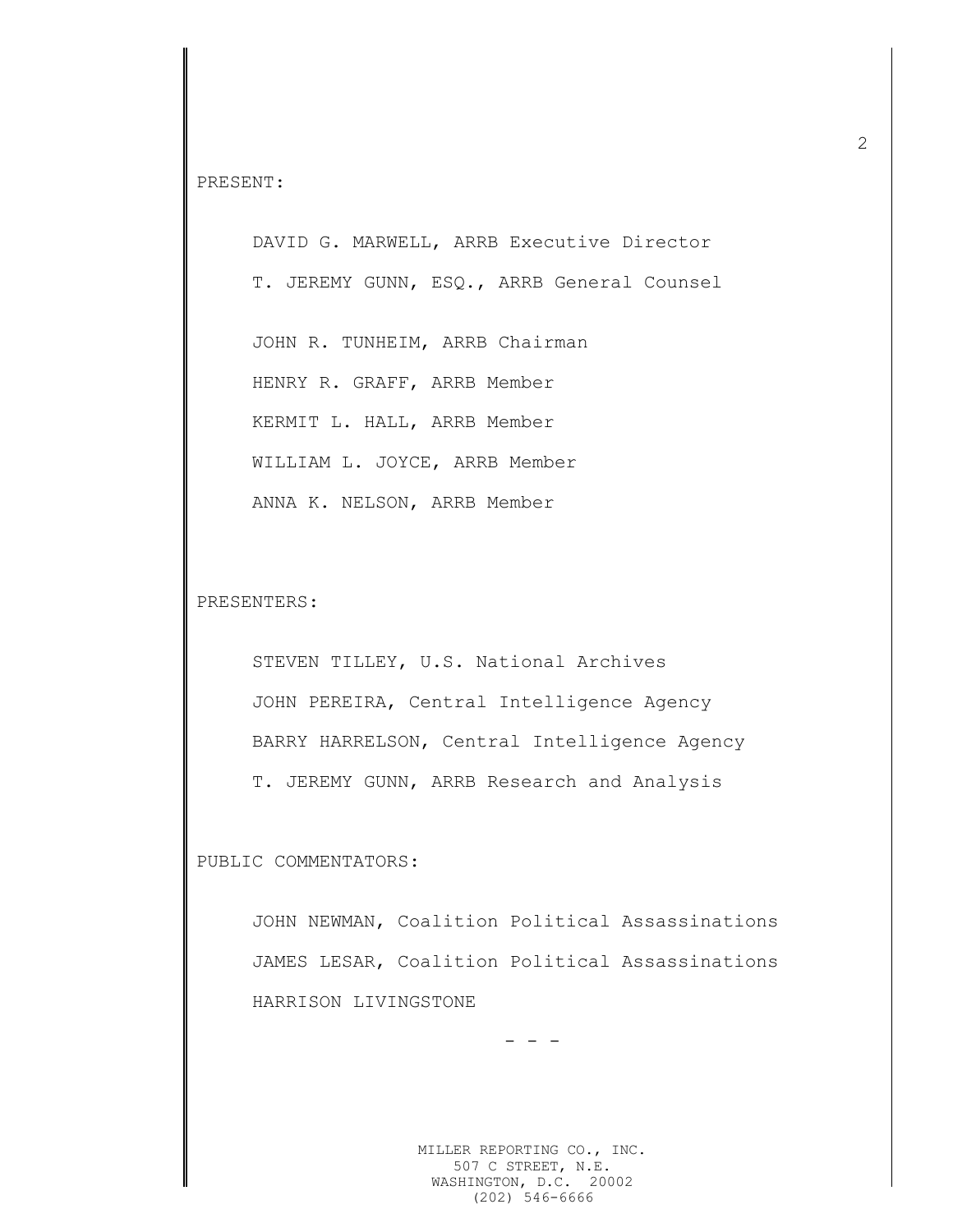## P R O C E E D I N G S

CHAIRMAN TUNHEIM: I'll call to order this public meeting of the Assassination Records Review Board, and extend on behalf of the board a welcome to all of you who are here today.

It's nice for the board to have this opportunity to meet in public. Unfortunately, we find ourselves spending probably too much of our time meeting in private because of the nature of the records that we're reviewing.

But we're happy to be here in public today, and pleased that you're interested in attending and assisting us with the primary purpose of today's hearing, which is to gather input and advice as to how to approach the whole of the CIA sequestered collection of files dealing with the assassination of President Kennedy.

We're going to begin. We have minutes that we have to review from the last open board meeting, which was June 4th of 1996. Those minutes have been presented. Is there a motion from the board to accept?

MR. HALL: So move.

MILLER REPORTING CO., INC. 507 C STREET, N.E. WASHINGTON, D.C. 20002 (202) 546-6666

3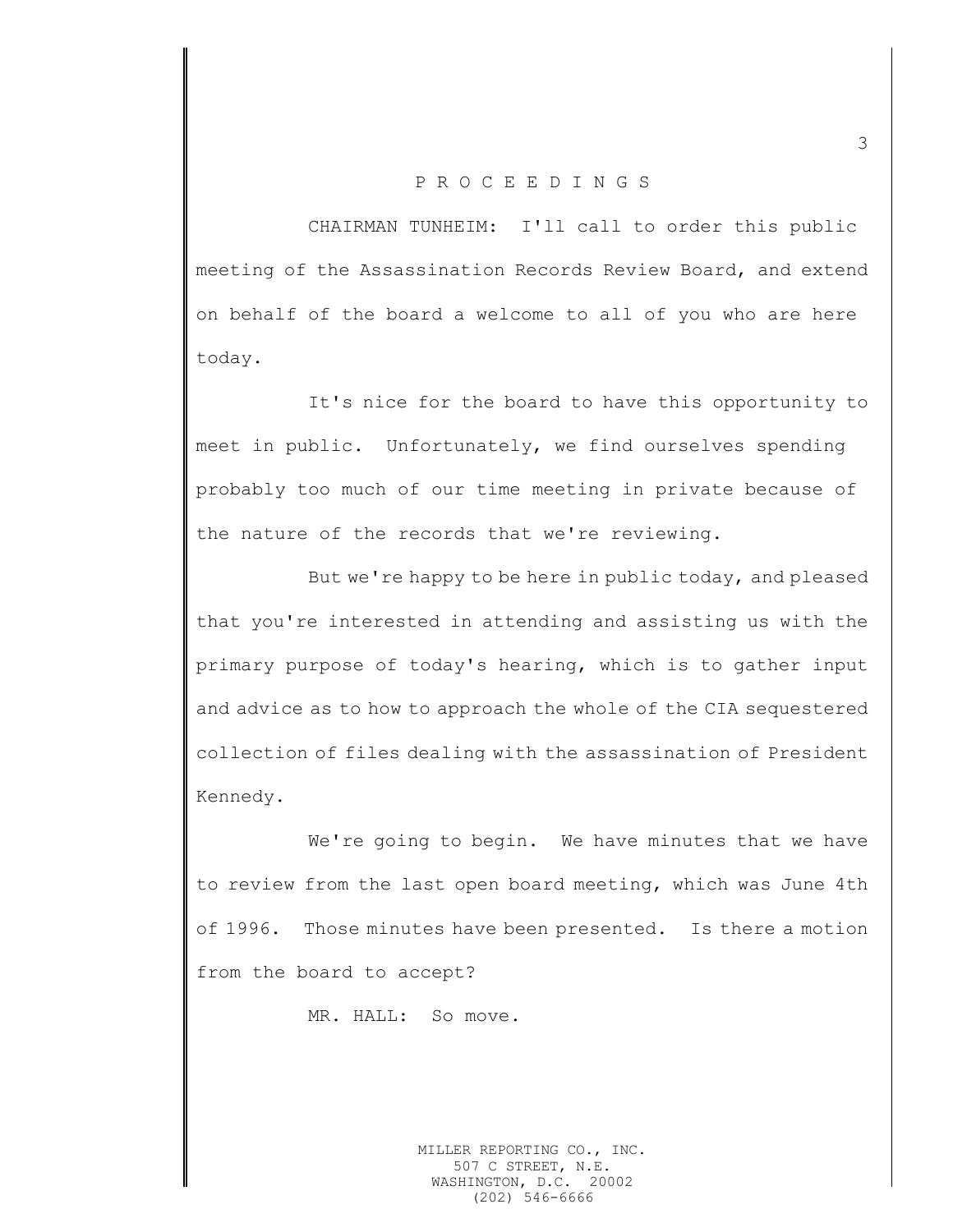MR. MARWELL: Second. CHAIRMAN TUNHEIM: Discussions? [No response.] CHAIRMAN TUNHEIM: All in favor say aye. [Chorus of ayes.] CHAIRMAN TUNHEIM: Opposed? [No response.]

CHAIRMAN TUNHEIM: The minutes are adopted.

Next, I would like to call upon Steve Tilley from the National Archives to present an update as to the recent acquisitions. It's been a little over a year, I believe, since we have formally heard from Steve as the representative of the National Archives and the liaison to the Review Board from the National Archives.

So, Steve, for purposes of the court reporter, if you could spell your name first, we'd appreciate it.

MR. TILLEY: Okay. It's Steven with a V, and then  $T-i-1-1-e-v.$ 

And as the chairman indicated, I am the head of the collection at the National Archives, and also the liaison to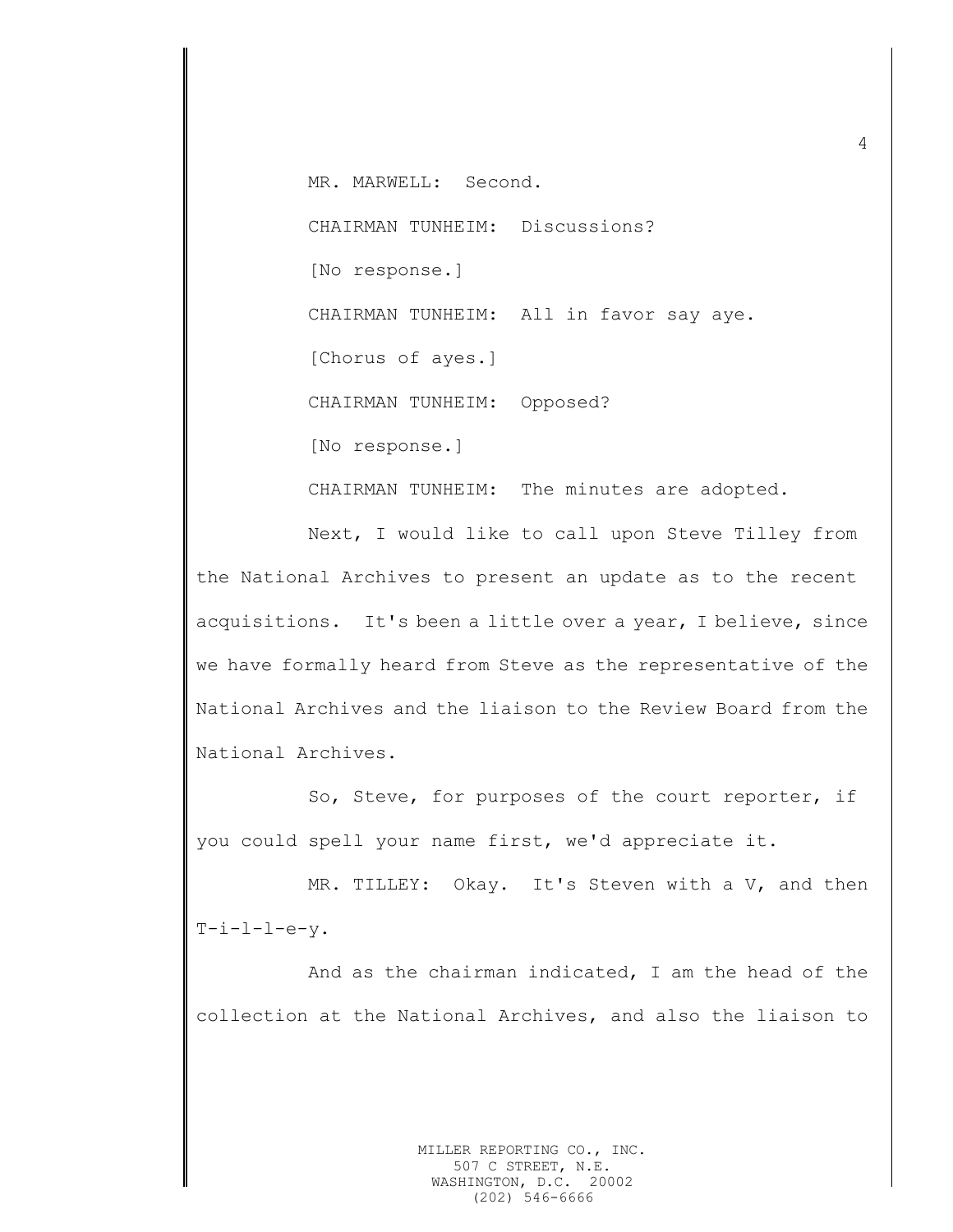the board for the National Archives and Records Administration.

And once again, Mr. Chairman, it's my pleasure to appear before the board and provide this update. The status of the collection is as follows. Additions to the collection since my last appearance before the board as follows.

First of all, releases by the board. There have been a series of openings of records released by the board since the last time I appeared, approximately one per month. And, of course, these openings are described in the Federal Register as they occur.

We received the documents opened by the board about two months after they are voted on and released by the board. And this two-month gap has been somewhat confusing to some of the research community.

So, I just thought I would say that the two-month lag time, if you will, is caused, first of all, by the 30-day appeal period which the statute allows; and then, secondly, by the time necessary to process the documents, and update the database, and produce new record identification forms. So, we have about a two-month period in there between the time the

5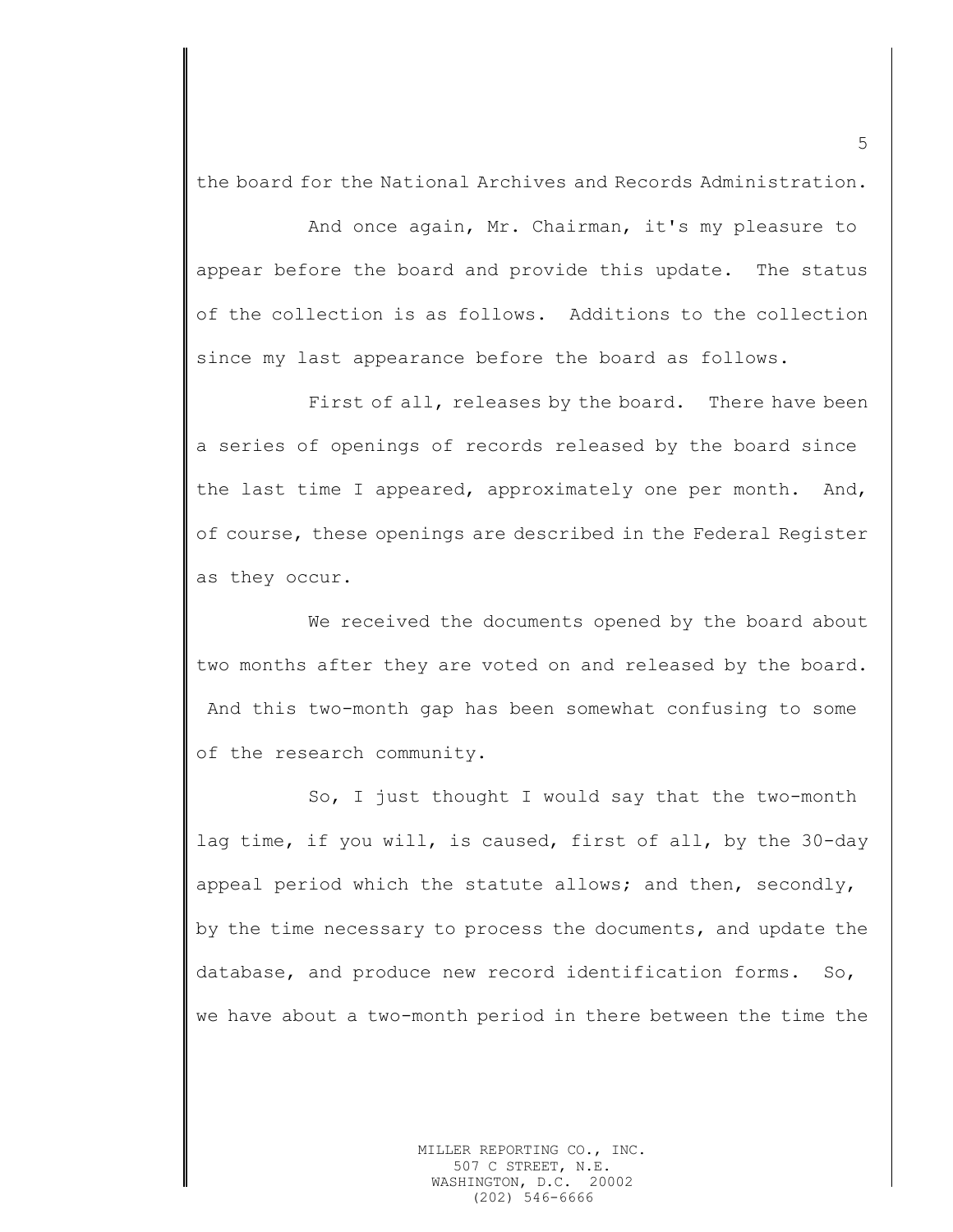board opens the records and they actually physically come into our custody.

Secondly, Secret Service records. The Service has recently transferred approximately one cubic foot or about 2500 pages of material.

And these records include documents from the files of Chief James Rowley, plus documents relating to the organization of the Service in the period of 1961 to '62, and the legislative penalties for the assassination of a President. And it's my understanding that the Service is reviewing additional documents at this time.

CIA records. In my last statement, I discussed the transfer of the last major block of CIA records which required processing by the staff of the National Archives.

As you may recall, the CIA provided recommendations on the release of these documents, but the documents which have been created by the staff of the HSCA had to be reviewed by NARA staff for non-national security issues before release. In addition, we were also responsible for the data entry on those documents.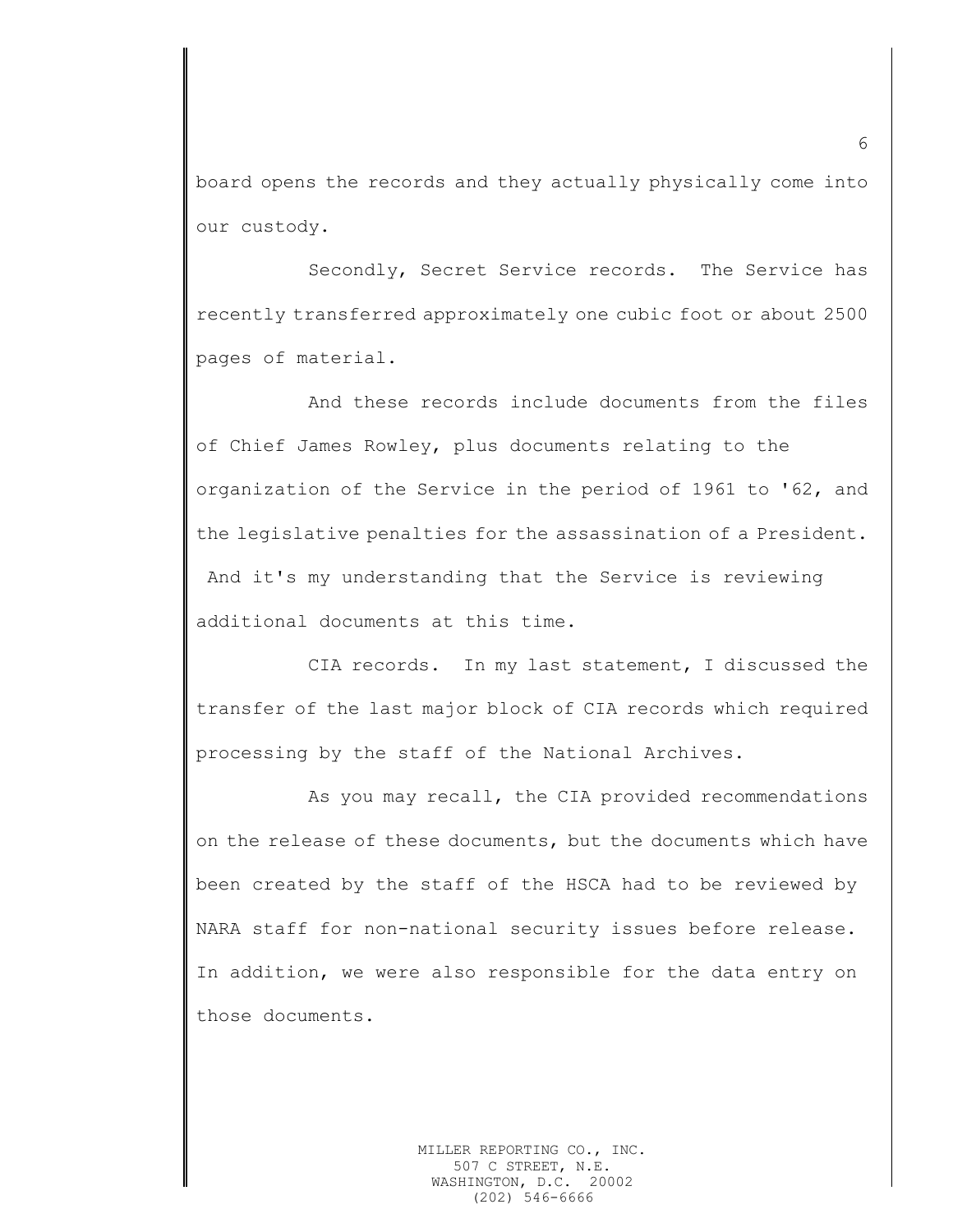These records, totaling 36 boxes, were released on November the 8th, 1995, and are currently searchable in our database.

FBI records pertaining to organized crime figures and Cuban exiles were released on November the 8th, 1995. In addition, the FBI transferred more than 16,000 pages of documents pertaining to a variety of other individuals in early May. And these were released for research on May the 14th of this year.

These releases included both main files and "see" references relating to such figures as Carlos Marcello, Orlando Bosch, E. Howard Hunt, Angelo Bruno, and Gabriel and Sam Mannarino.

Fifthly, the Garrison and Wegmann Papers. On April the 9th of this year, we released for research the papers of Jim Garrison and Edward Wegmann, which have been donated to the collection by their families.

Sixth, Ford Library records. In early April, we received approximately one cubic foot of documents from the Ford Library, consisting of records of both the Rockefeller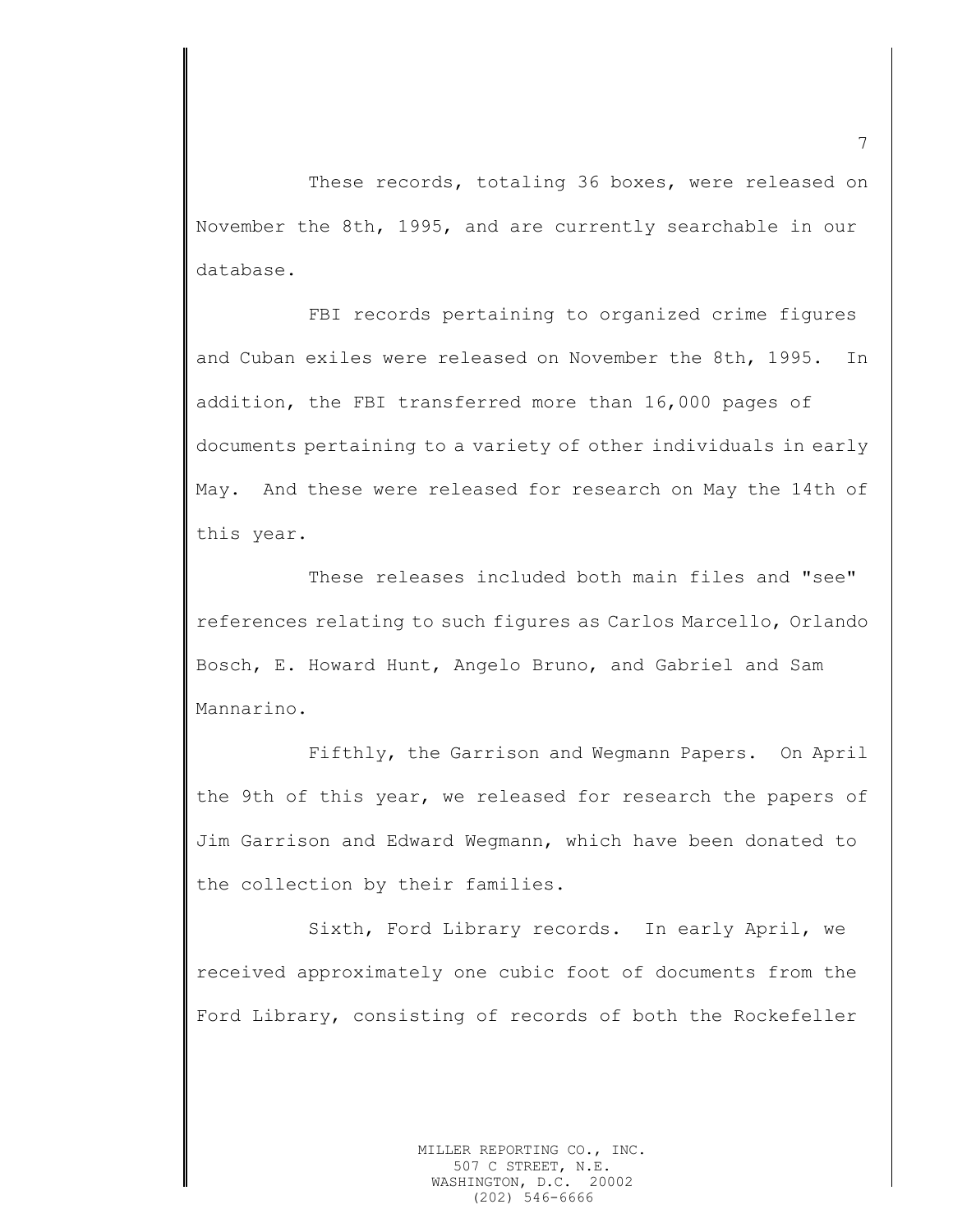Commission and the staff of the Ford White House. These documents had been initially withheld by the staff of the library for review by various agencies.

A team of CIA reviewers visited the library, I believe, last fall to begin the review process. That effort resulted in the release of certain documents, with others being sent for further review by other agencies or additional review by CIA staff.

The documents received in April had been cleared by the review team for release, and were processed by the library staff. Additional documents opened by the review team are being processed by the library, and will be forwarded in the near future.

Congressional records. We have made a rather significant discovery of records in the records of the Senate.

Among the records of the Senate Internal Security Subcommittee of the Senate Judiciary Committee, we have located at least 10 executive session transcripts concerning the assassination, including an interview of Ruth Paine conducted by a committee staff member on December the 6th -- December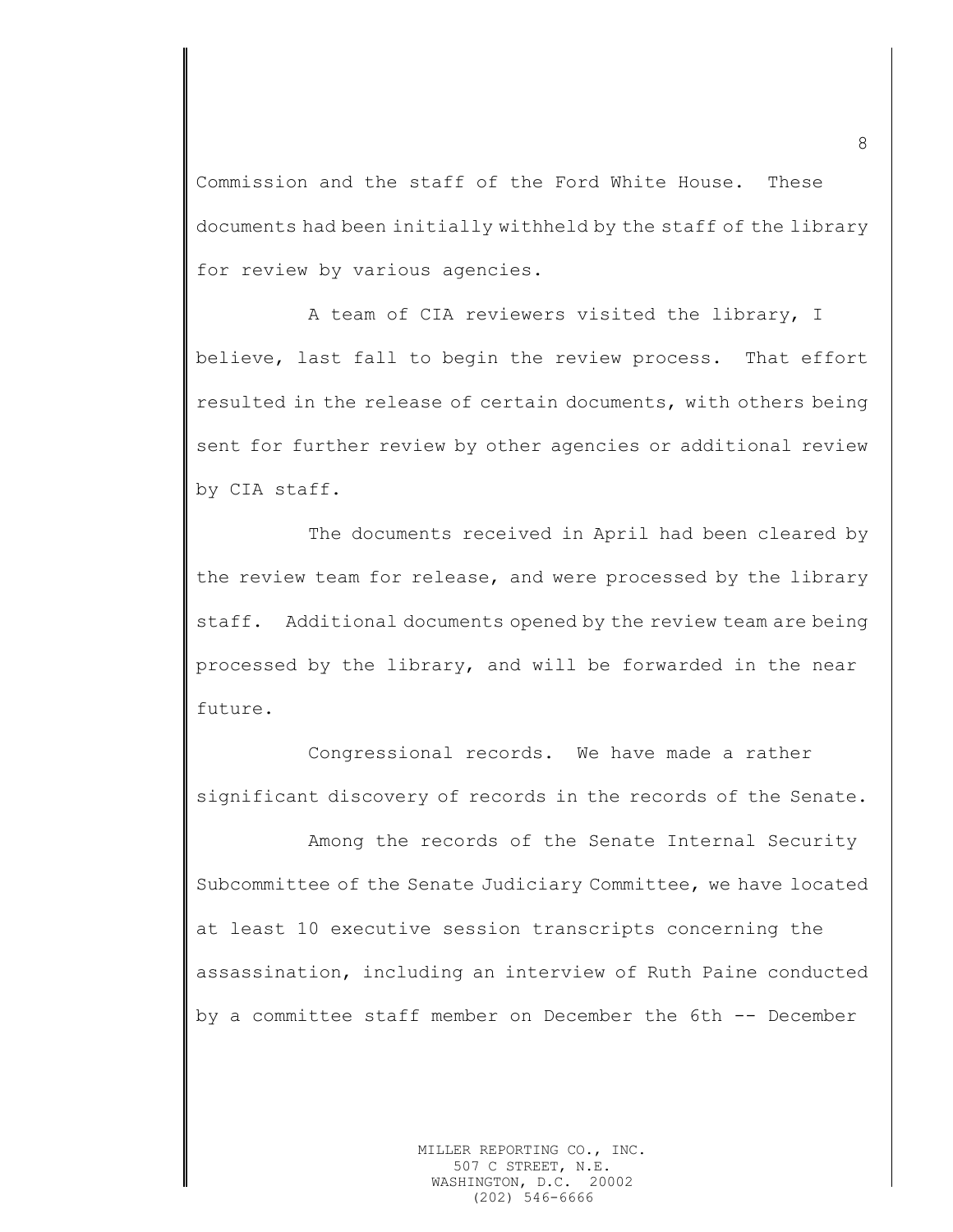the 5th, 1963 in Irving, Texas. Other individuals interviewed by the committee staff include Carlos Bringiuer and Edward S. Butler.

The subcommittee files also include information on the Fair Play for Cuba Committee for the period 1961-62, including material related to General Edwin Walker, also three boxes of newspaper clips relating to Lee Harvey Oswald.

We met with the deputy staff director of the Judiciary Committee on July the 12th to discuss these records, and she indicated she would discuss this matter with the chairman. We are awaiting her reply.

We have also located the records of the Senate Select Committee on Improper Activities in the Labor or Management Field -- I believe, commonly known as the McClellan Committee. Senator John F. Kennedy was a member of this committee, and the chief counsel was Robert F. Kennedy.

The committee was particularly interested, of course, in the matter of organized crime. NARA holds over 400 cubic feet of committee records, which are under the authority of the Senate Committee on Governmental Operations. There is a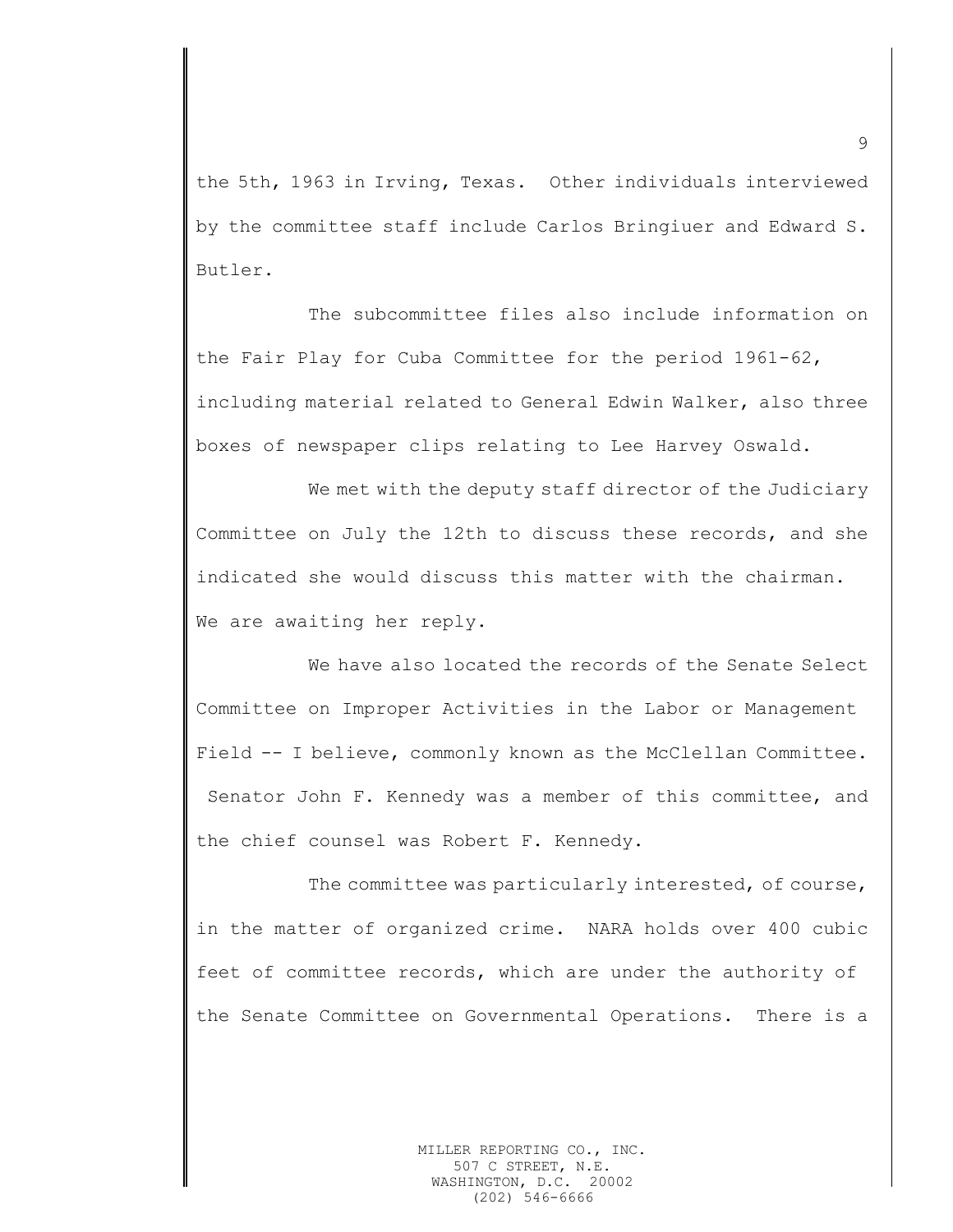card index to these records, which is in the custody of the committee.

I have discussed this index with a staff member, who provided me with a sample of the cards on Carlos Marcello and Santo Trafficante. And I have provided the staff of the board with a copy of these cards. We hope to meet with the staff of the committee soon to discuss these records.

Also, we are continuing our discussions with the staff of the Senate Intelligence Committee to locate additional records of the Church Committee that are cited in the committee's report on the assassination.

Finally, on July the 26th, the archivist signed the Deed of Gift for the 16 millimeter films donated by Janet Veazey and Helen Struges-Anderson. This footage should be available for research soon, if it is not already.

We have received many inquiries concerning these films. And just for the purposes of explanation, those inquires have been referred to our motion picture, sound, and video branch, which has custody of all film and sound recordings in the collection.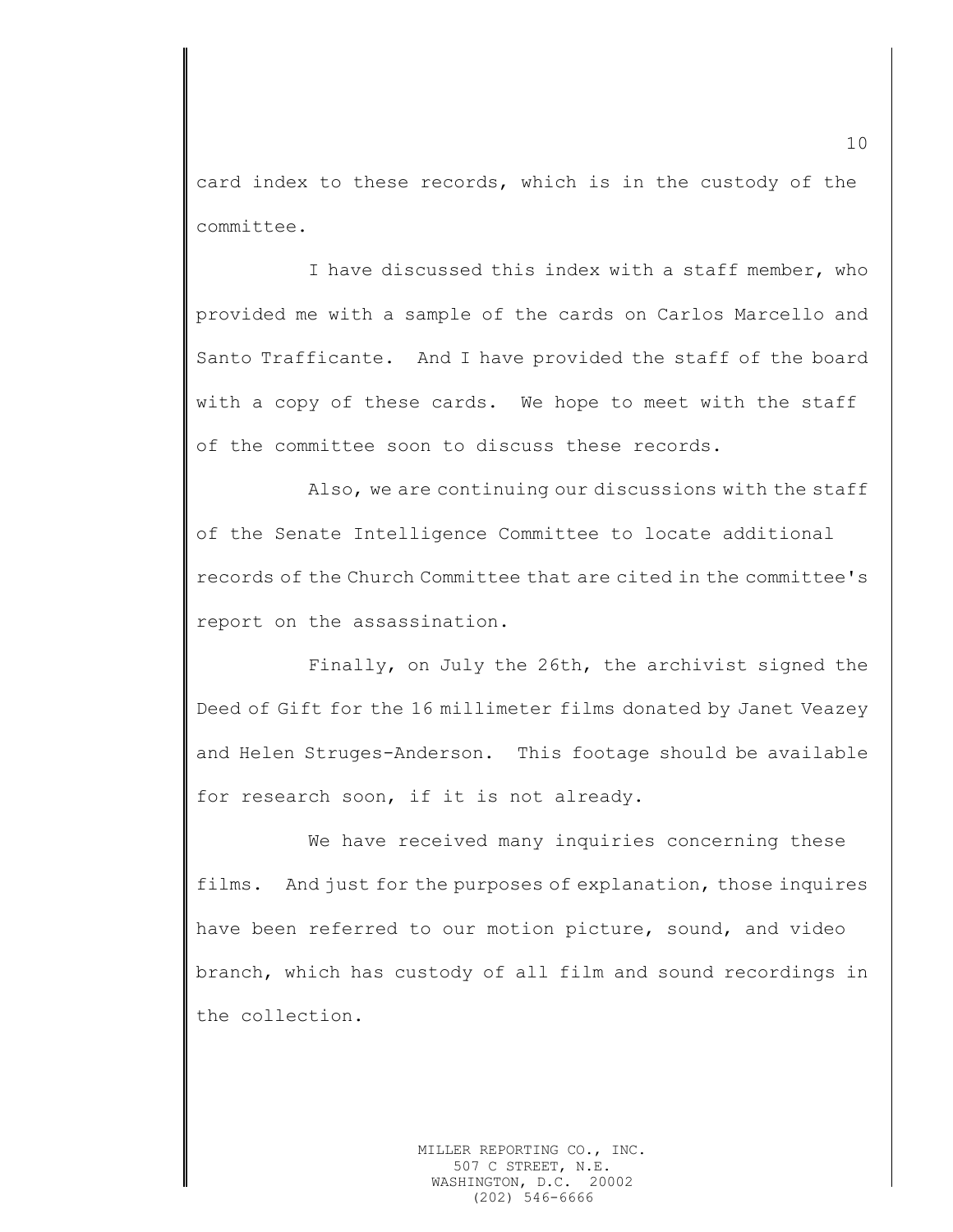Now, on the matter of the JFK database, I'm happy to report that the database was made available on the Internet early this year. The database includes changes, making the database more user friendly, including simpler screens, easier search methods, better printing choices, and other improvements.

Work continues on our efforts to make changes in the master system, particularly to allow for updates and other necessary changes in the database. A draft plan is currently under review by our office of policy and information resources management services.

Mr. Chairman, that concludes my report. I'm open to any questions from the members of the board.

CHAIRMAN TUNHEIM: Are there questions from board members for Mr. Tilley?

MS. NELSON: Steve, how have you discovered some of these Senate records? Have some of your staff simply gone through, looking?

MR. TILLEY: Well, we've been sensitive to trying to look and see things; but, actually, both of these items came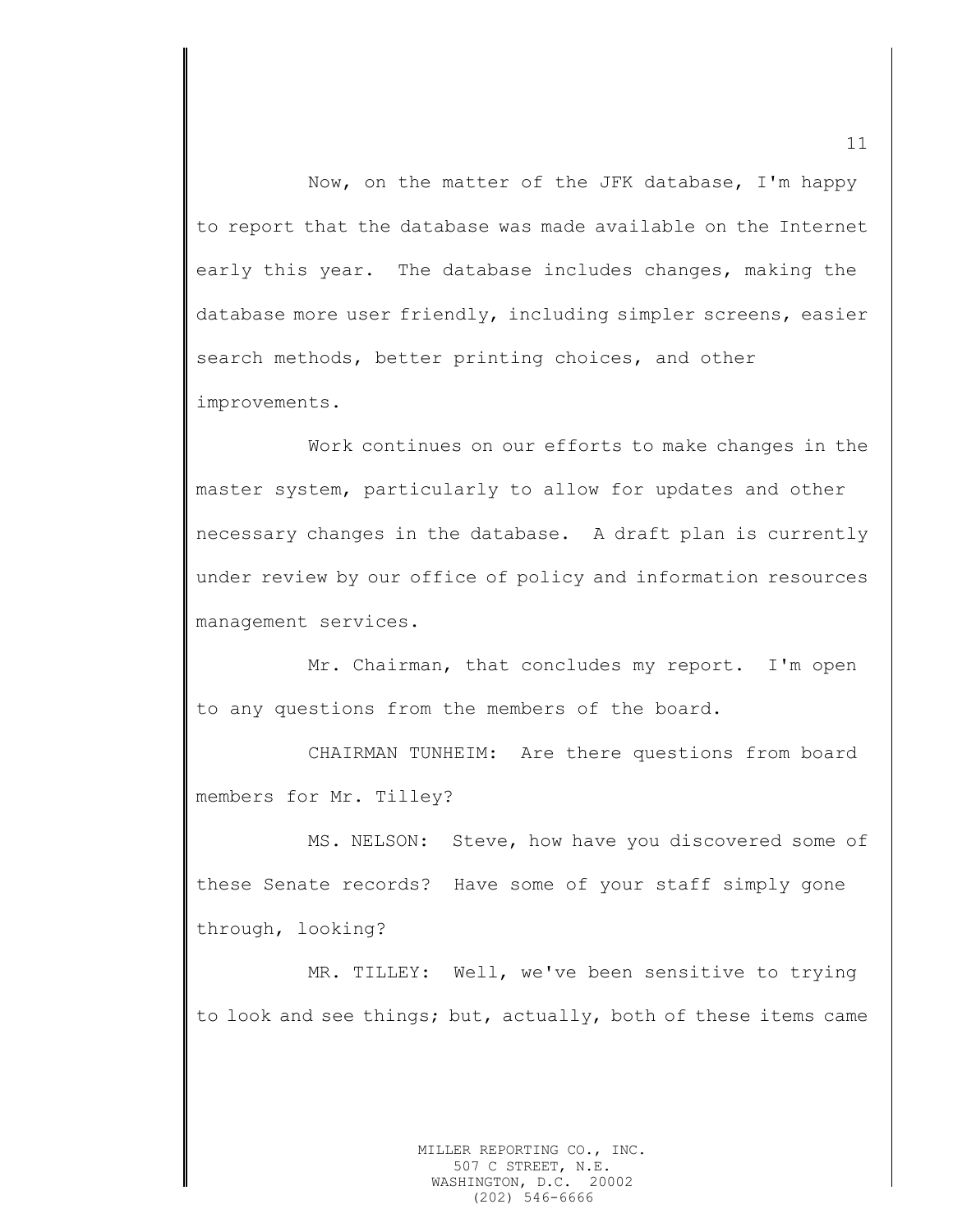from rather interesting sources.

The Senate Internal Security Subcommittee records were actually located by one of our researchers, who stumbled upon them and then made us aware of the fact there could possibly be some records there. And that's when we went and started looking at the files.

The McClellan Committee records came to our attention from a notation on one of the documents from the FBI. I noticed, when we received the most recent FBI files, that there was a handwritten note on one of the documents indicating that information concerning an organized crime figure had been provided by Chief Counsel Kennedy and his executive assistant, Kenneth O'Donnell. And it was that notation that led us to the McClellan Committee records.

So, it's interesting the way these things have come to our attention.

CHAIRMAN TUNHEIM: Dr. Graff?

DR. GRAFF: Mr. Tilley, would you get oral inquiries over the phone? Do you keep track of those?

MR. TILLEY: Oh, yes.

MILLER REPORTING CO., INC. 507 C STREET, N.E. WASHINGTON, D.C. 20002 (202) 546-6666

12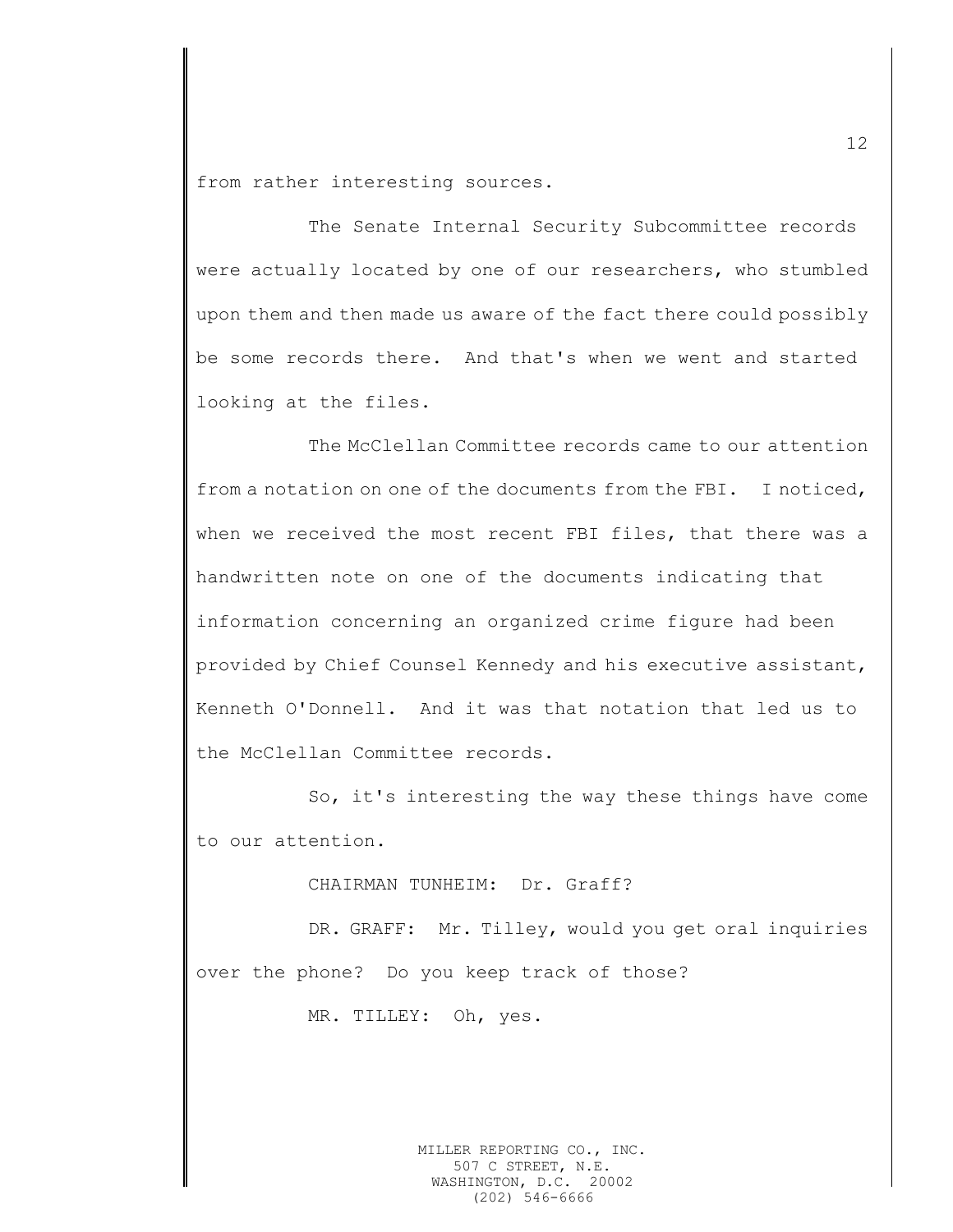DR. GRAFF: Do you know how extensively the collection is being used?

MR. TILLEY: Sure. I mean, we don't track all of the oral inquires we get, unless it -- If a person calls and makes a request for information, we then add that to our reference log. All reference inquires are logged in. We have a log which we maintain.

And as of right now, it appears that we are going to top last year's numbers for inquiries, which were higher than the year before. So, we definitely are seeing a --

DR. GRAFF: What were they?

MR. TILLEY: We had approximately 650 actual written inquiries last year where we provided a written response. And we're going to top that number this year, it looks like to me. We don't track just all phone inquiries which we --

DR. GRAFF: Right.

MR. TILLEY: -- which often result in not a definite question or answer, but may lead to a written inquiry down the road.

DR. GRAFF: And you keep a count, of course, of people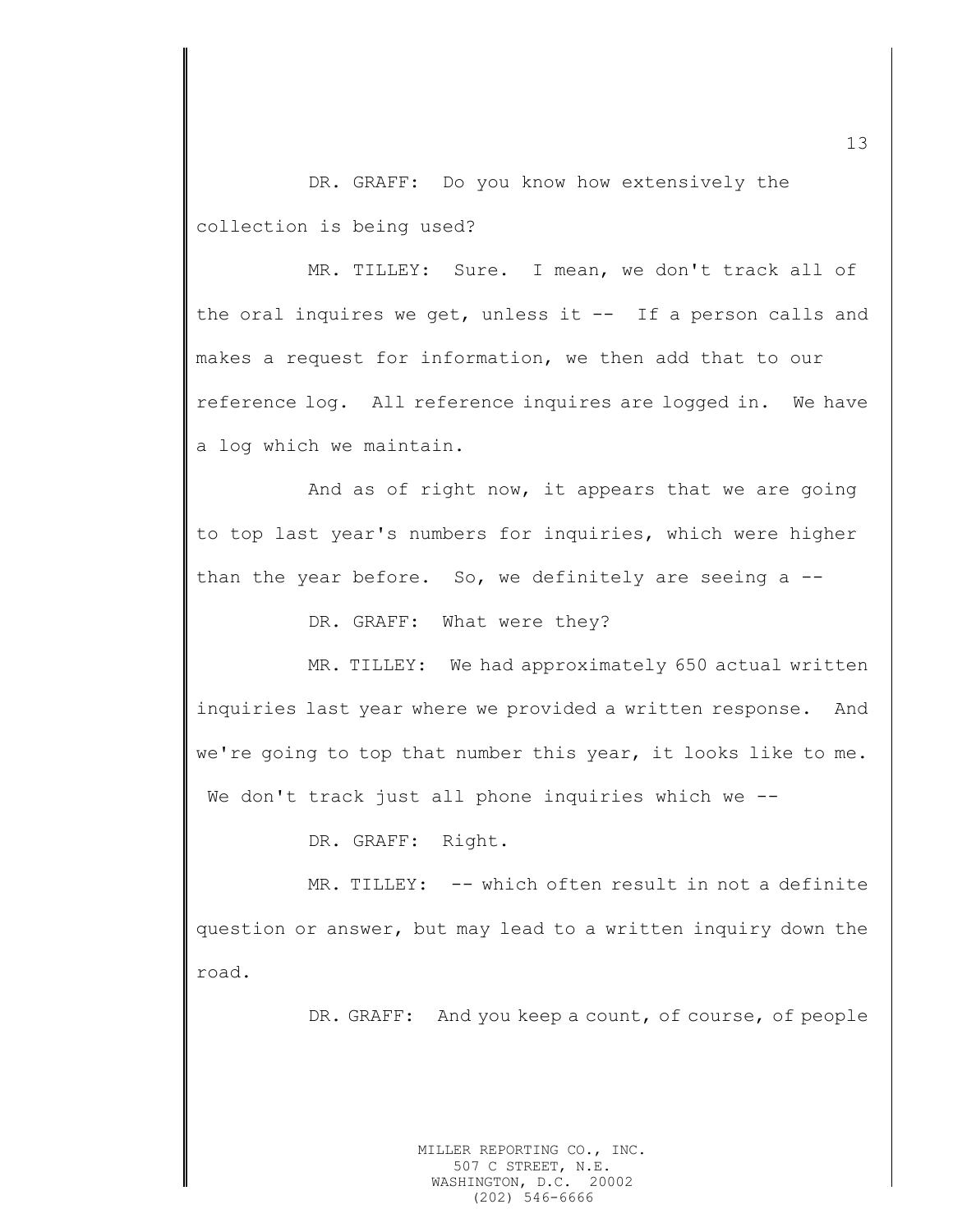who come in?

MR. TILLEY: Yes. Yeah, our reference rooms take care of counting walk-in traffic. And, of course, we document the number of records we pull for researchers.

I might add that the Internet has made a significant difference. We are now seeing the results of that, where people are able to do their own research on their own home computer, sift through the record identification forms that they don't want, and provide us only with the information on the actual documents that are of interest to them.

And, of course, this has eliminated a major step, where we had to do that before. That's what we had hoped would happen; and it's literally happening, as people are able to look at the database and provide us with precise information on documents that they're interested in.

DR. GRAFF: That's wonderful. Thank you.

MR. MARWELL: I have some quick follow-up questions. Do you have any statistics on the number of visits to the Internet site of people who have inquired or --

MR. TILLEY: I don't with me, no. But I'm pretty

MILLER REPORTING CO., INC. 507 C STREET, N.E. WASHINGTON, D.C. 20002 (202) 546-6666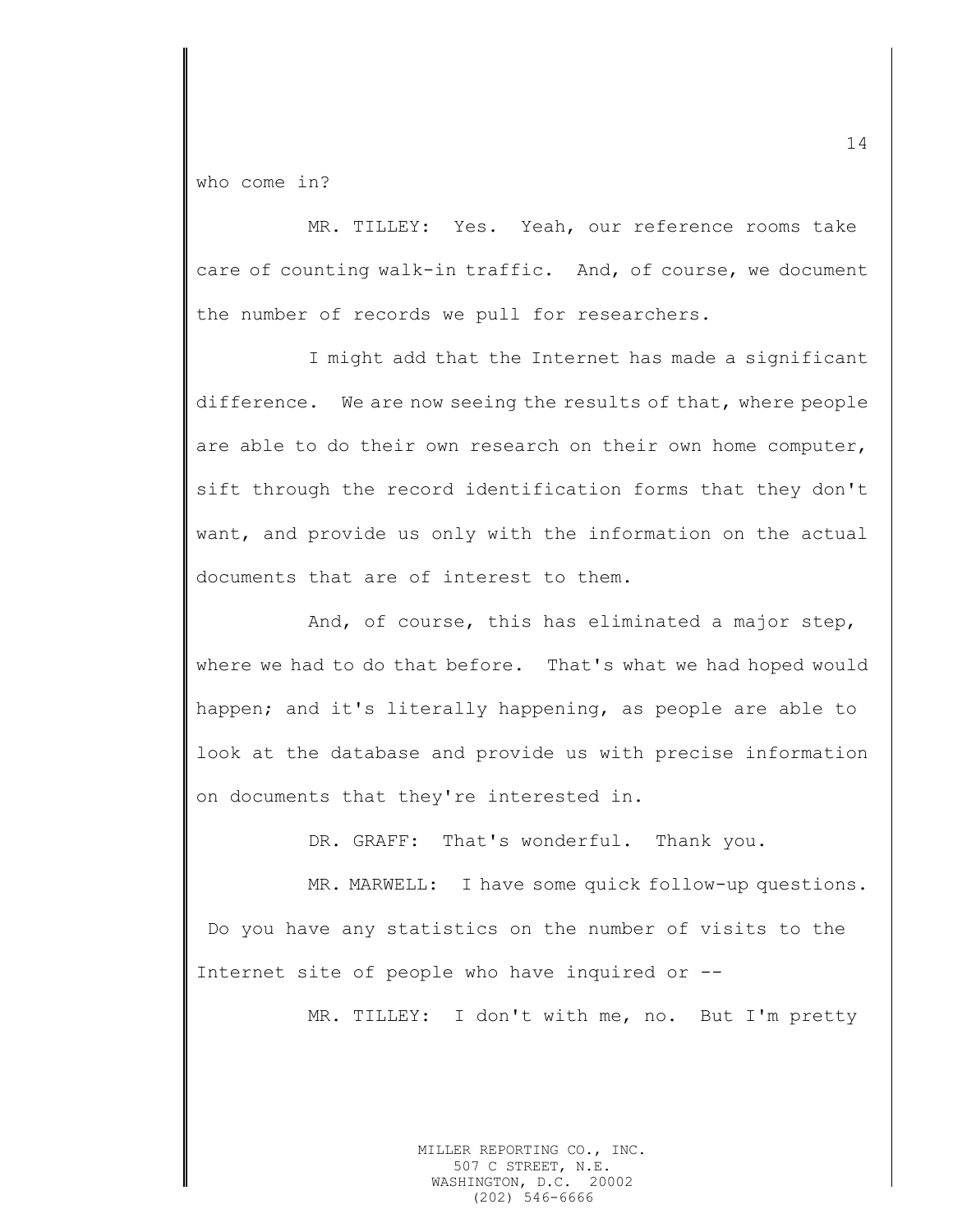sure that the people who monitor the Internet site could provide that, and give me some figures on it. I'll try to find out.

DR. JOYCE: As a matter of clarification, Steve, the information that's on the Internet consists of RIF identification -- the Record Identification Form?

MR. TILLEY: Yeah, it is. It's the public-use version of the database -- the information provided by the agencies that's put into the master system.

And then, because the master system does contain some information which is restricted at this time, we then run it through a program which produces a public-use version. And then it's that public-use version which is up on the Internet. And that is the record identification forms.

DR. JOYCE: Are these forms related in any way to more -- to broader descriptions of the records in question?

MR. TILLEY: No. It's strictly the information that was created when the -- captured when the agencies did the database entry on each document. It's strictly the record identification form.

They can see the whole form. So, they can see all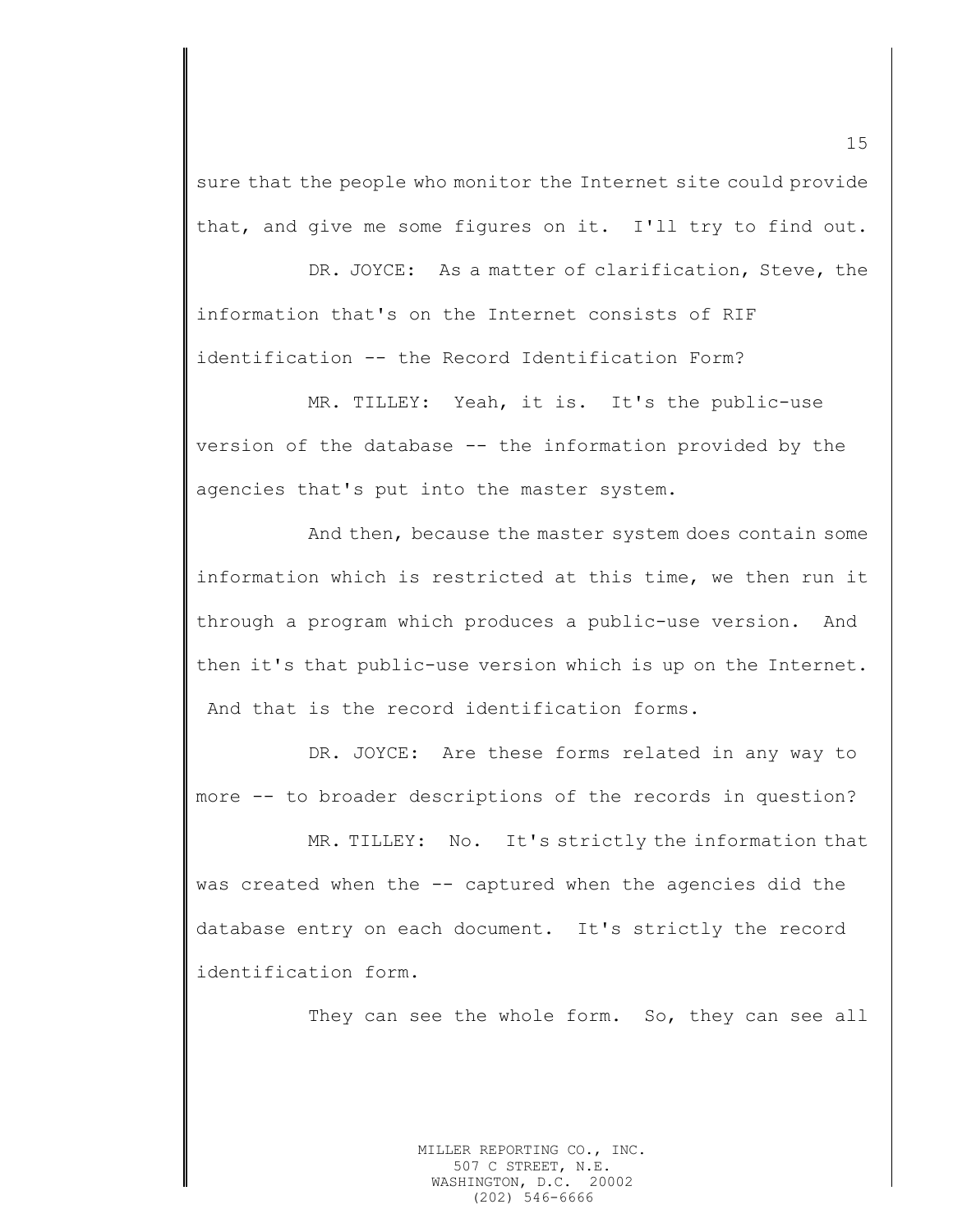23 fields, and they can get all the subjects. And they can see any comments that are made. They can see them on the screen, and they can print that out. But there's no additional information beyond what was originally captured.

DR. JOYCE: And there's no text of any of the documents?

MR. TILLEY: No. No, we have not done any text entry. There's been no scanning of documents at this time.

CHAIRMAN TUNHEIM: Anything further? Dr. Hall, anything?

DR. HALL: Nothing. Thank you, Mr. Chairman.

MS. NELSON: Have you got an estimate of the number of people who have come in, say, for a month or a year, since --

MR. TILLEY: No, I don't. I'm sorry.

MS. NELSON: It's hard to find out, I know.

MR. TILLEY: Well, we could --

MS. NELSON: You would have to go through all the logs.

MR. TILLEY: We'd have to go through all of our sign-in logs, and we could look at our record forms.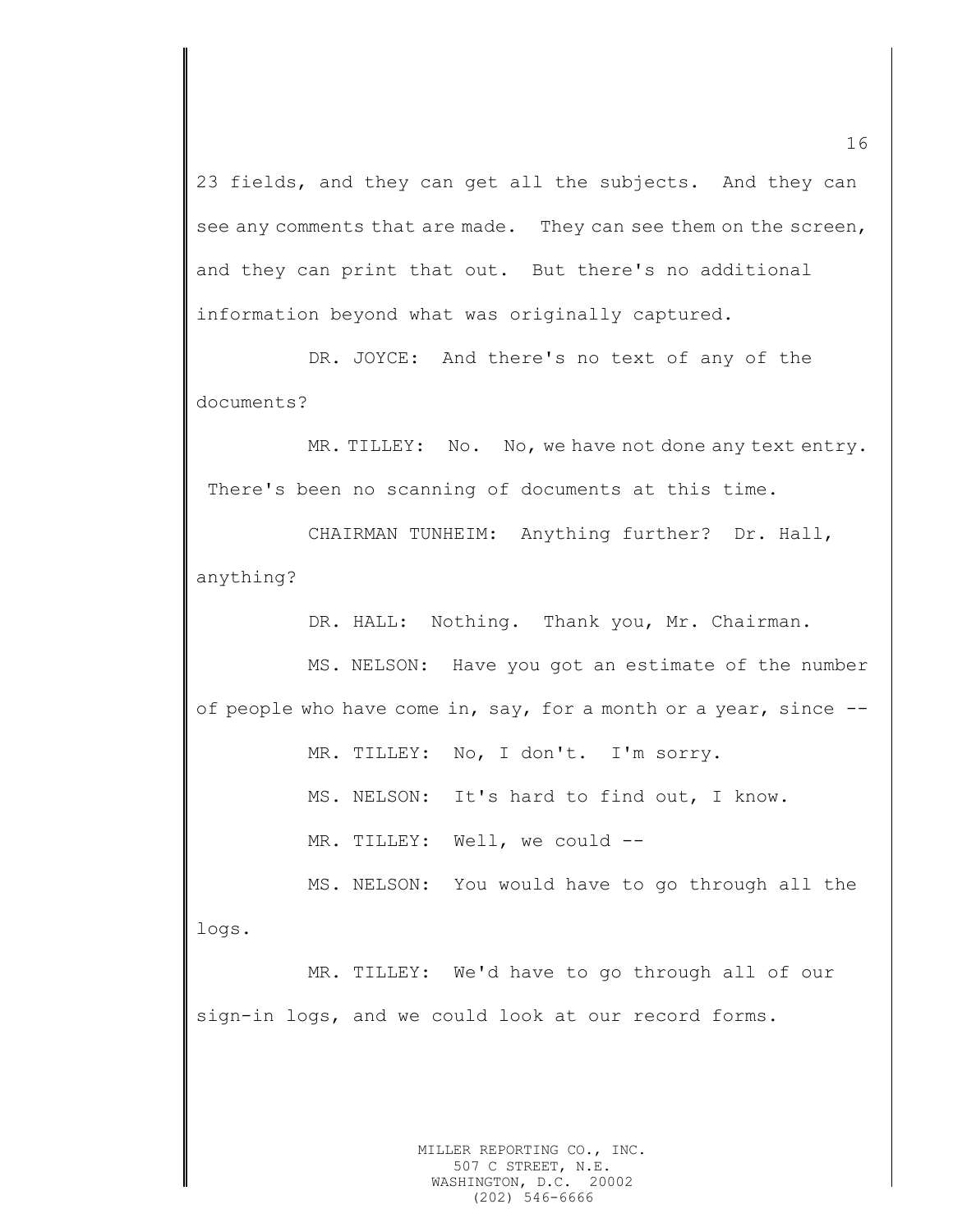Now, it's interesting. I think we've actually had a decline in the actual number of researchers who have been coming to the Archives building. But I think that's been offset by an increase in the number of people who are writing to us. And I think part of that's attributable to the fact that the database is now available via the Internet.

I might also add -- we are, obviously, seeing a new generation of researchers become interested in this subject. Many of the inquiries we're getting right now are from college students and high students. And, so, we are seeing, I think, a whole new generation become interested in this subject.

CHAIRMAN TUNHEIM: For those who are interested in the film and photographs, what is the process there for someone to follow? They get in touch with the photographs group. And do they make a video for someone who would like a copy? Is that their process?

MR. TILLEY: That's correct. The motion pictures and sound recordings are in the custody of that particular branch -- our motion picture, sound, and video branch. And they will provide copies of whatever item it is that the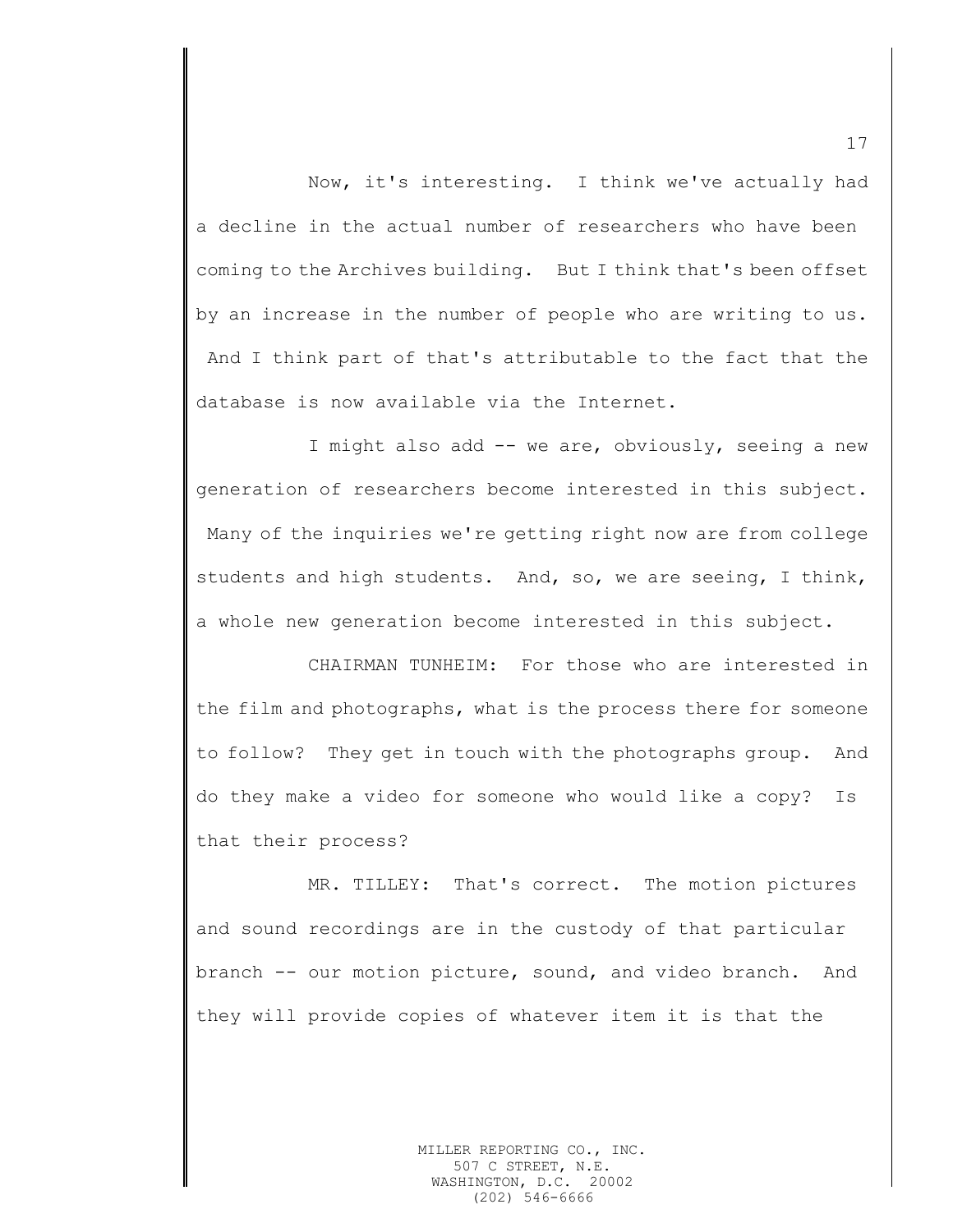researcher is interested in.

Now that procedure is slightly different. Under the National Performance Review that was set up, the production of reproductions in that area has been privatized. And, so, now researchers come in and deal with a series of vendors who are actually responsible for making the reproduction.

So, once they determine what item it is they want to have copied, they are then put in touch with a group of vendors, allowed to negotiate with those vendors to get the best price that they can get, and then the vendor will then produce the reproduction needed, and send it on to them.

So, the Archives is no longer in the business of actually making the reproductions of those items, but it's been privatized through the National Performance Review for process. And, so, it's a little different situation with those items; but the copies are there, and people can certainly obtain these items.

It may be a little slower than it is in getting the paper records, quite frankly. But it's -- I do know that there has been a cutdown in the backlog that was previously there.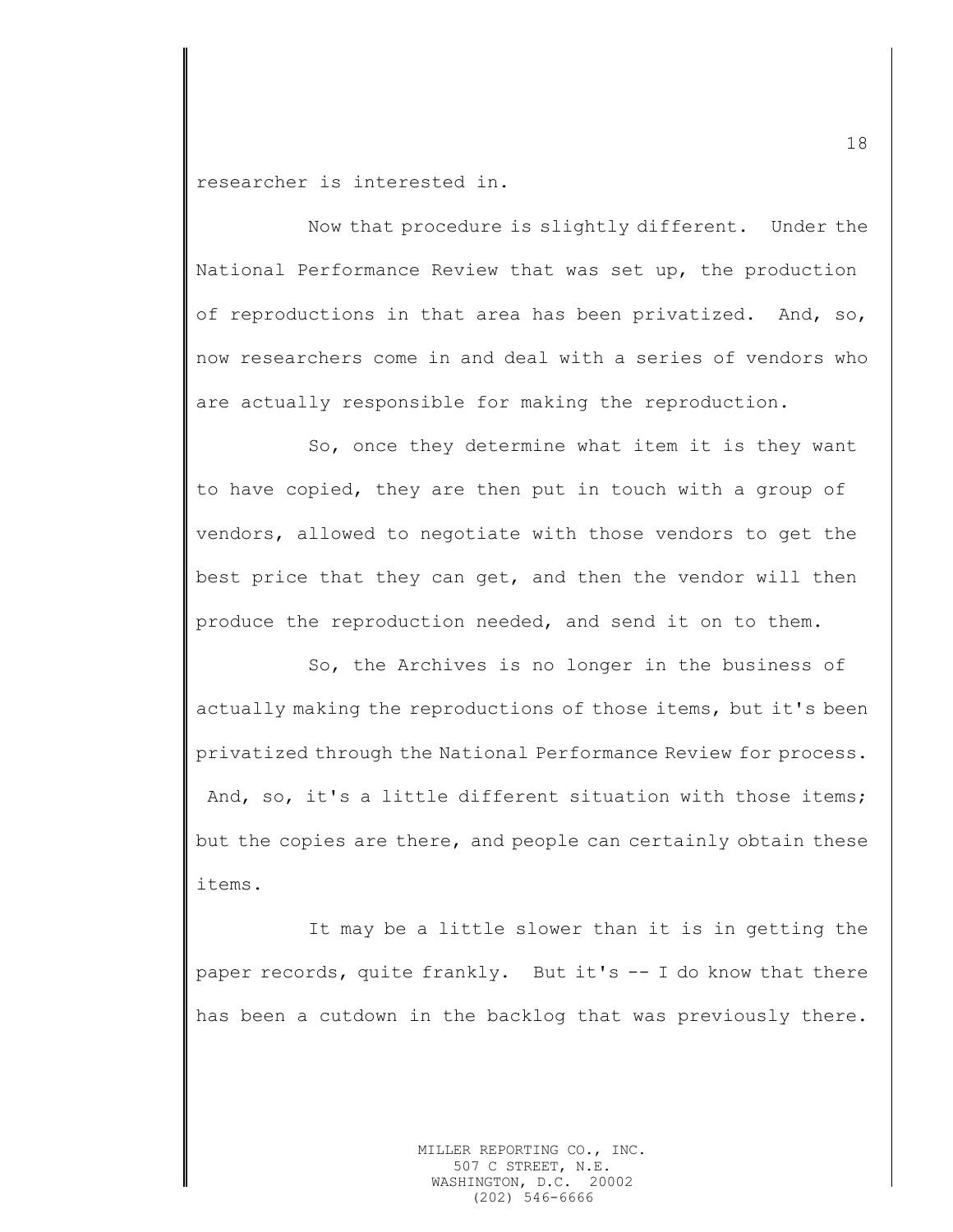Now, for still photography, anybody wishing copies of still photographs would still deal with my office to get those. We still handle those ourselves, as opposed to another branch.

But for motion pictures and sound recordings, researchers will want to deal with that particular unit.

CHAIRMAN TUNHEIM: Anything further?

[No response.]

CHAIRMAN TUNHEIM: Thank you very much, Mr. Tilley. We appreciate your continued help.

MR. TILLEY: My pleasure, Mr. Chairman.

CHAIRMAN TUNHEIM: Next, we have two representatives from the Central Intelligence Agency here today, to provide factual testimony for the board on the nature of the sequestered collection, Mr. John Pereira and Mr. Barry Harrelson.

And because this is primarily a factual presentation, we decided that we should put each of you under oath. So, if you would, raise your right hand and repeat after me.

> [John Pereira and Barry Harrelson sworn.] CHAIRMAN TUNHEIM: Thank you for joining us today.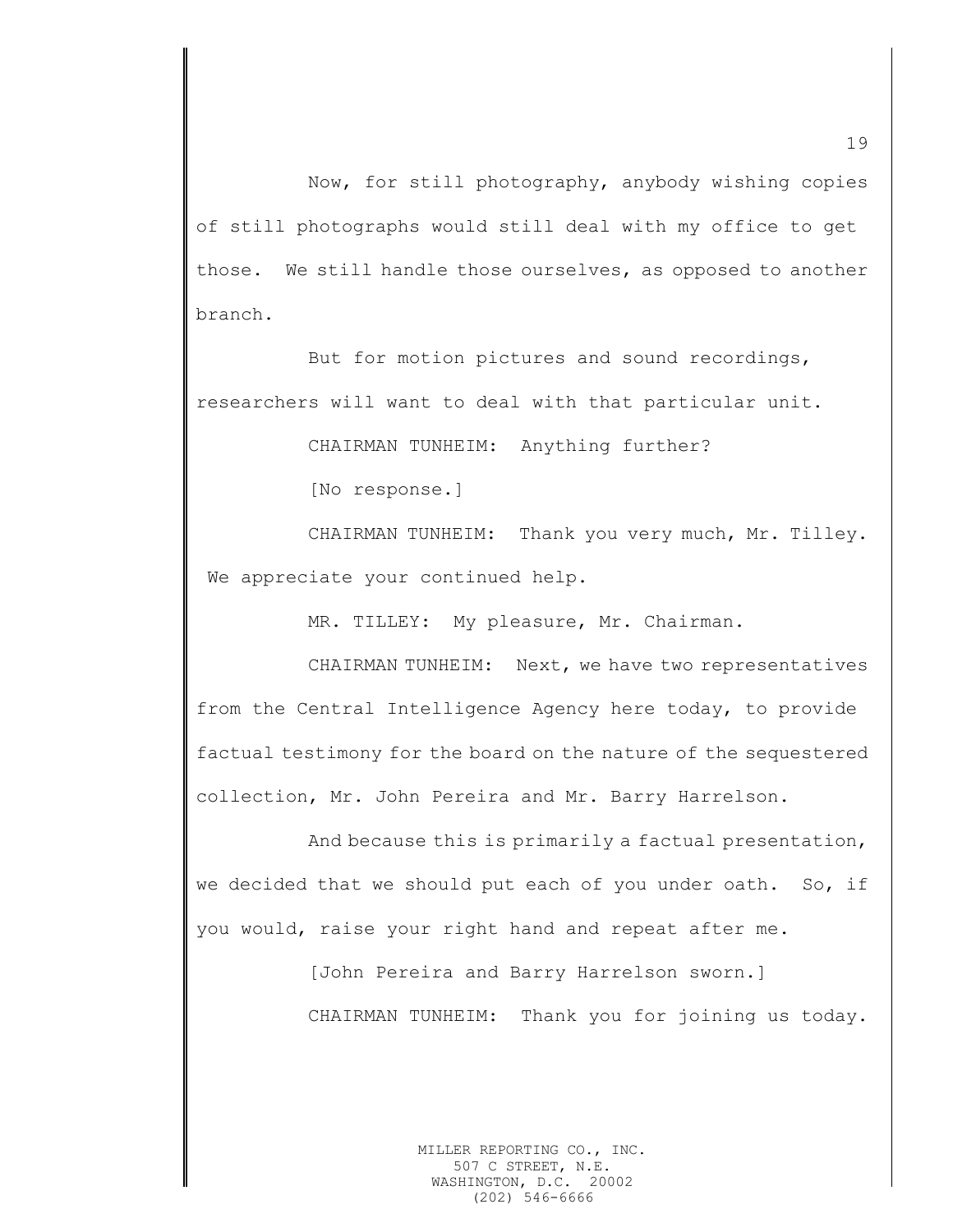MR. PEREIRA: A pleasure. We're pleased to try to help and provide information that might help the board understand the sequestered collection. I thought, if the time allows, I might give some background to put the sequestered collection in context for the board.

CHAIRMAN TUNHEIM: That would be very helpful.

MR. PEREIRA: In the spring of 1992, prior to the enactment of the Assassination Records Act, the then-Director of Central Intelligence, Robert Gates, issued instructions to begin reviewing for declassification all records related to the assassination.

The CIA history staff was charged with identifying the relevant records, which they did. And once that happened, our group that we represent, the historical review group, took custody of the records and immediately began reviewing them for declassification for release to the National Archives.

Once the Records Act was passed, our goal became to release as many records as possible by the 22 August 1993 deadline established by the Act. And approximately 125,000 pages were transferred to the National Archives by that date.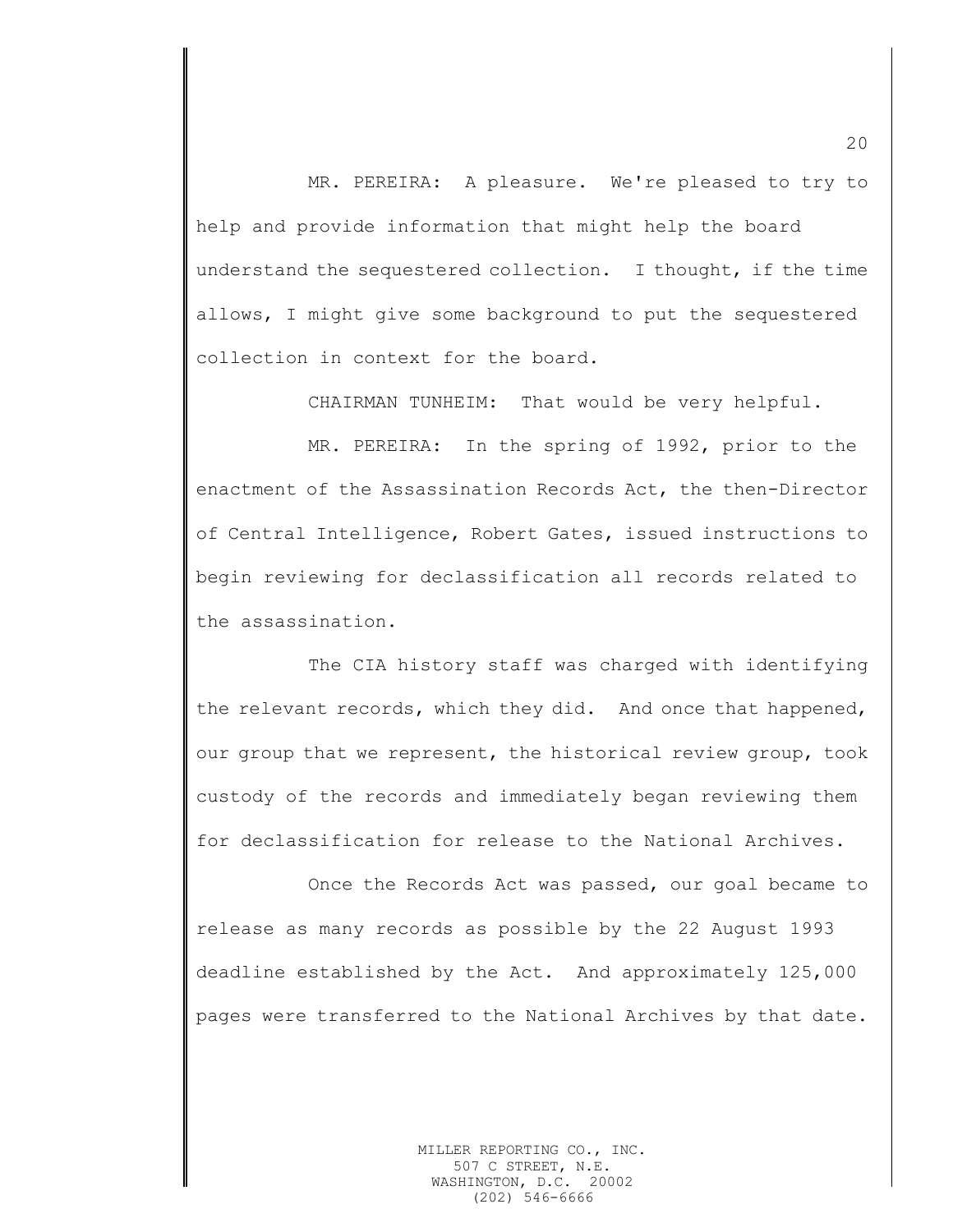With subsequent releases, the Agency has now declassified and transferred some 227,000 pages to the National Archives. And based on discussions with the Board, we're trying to release additional information that had been redacted earlier.

The remaining records are in various stages of review. Some require review by other agencies. Some is congressional material. And final decisions on other records are awaiting discussion with the board, as you know.

The Kennedy assassination records in the CIA consist of two major groups of files.

One group consists of the documents in the Lee Harvey Oswald file, sometimes referred to as the Oswald 201 file. These consist mainly of documents that were collected after the assassination and during the Warren Commission investigation. And there are about 26,000 pages of material in this file. All but a handful have been declassified and sent to the National Archives.

The second group is one of major interest to you today, I think. It's comprised of the sequestered collection. These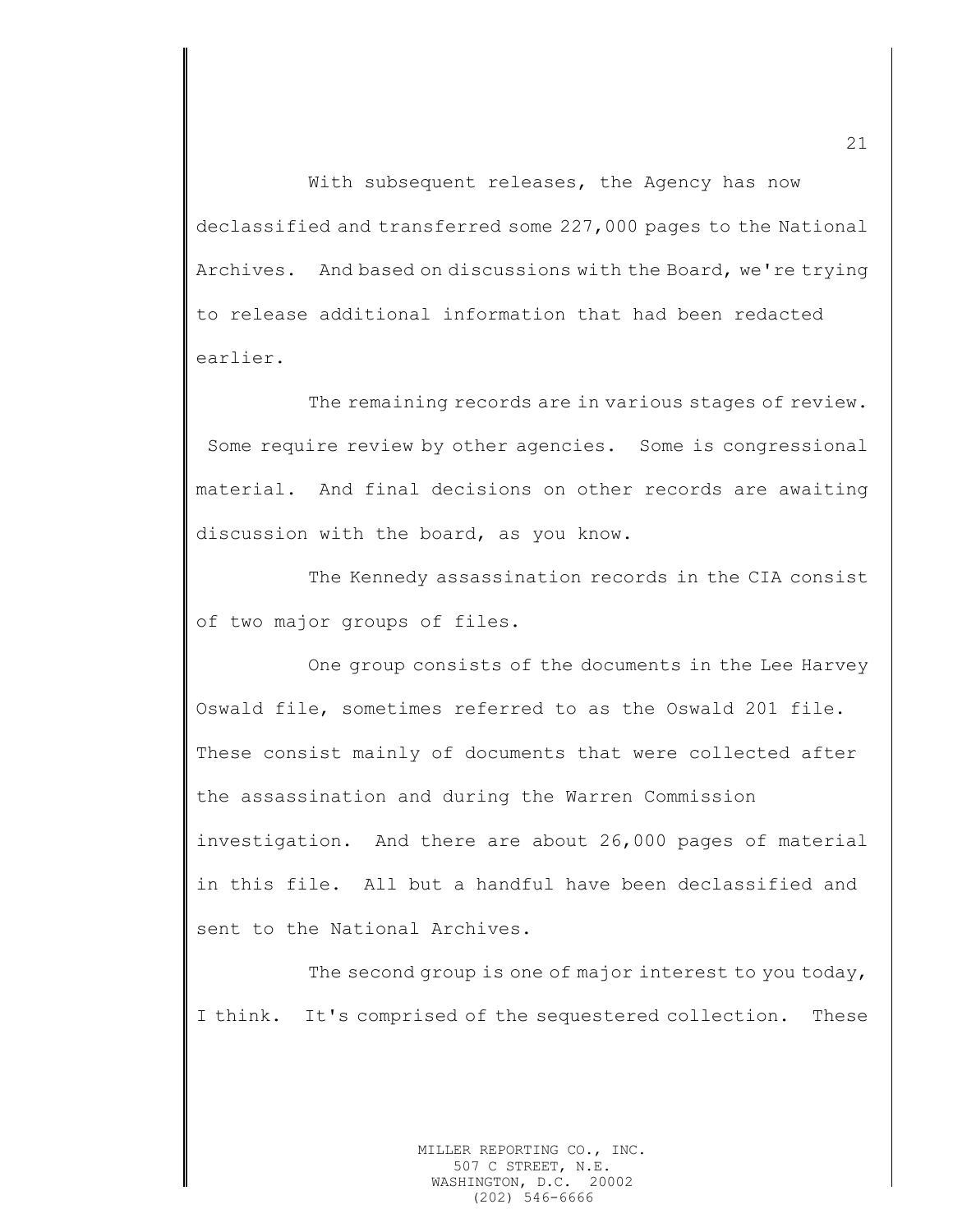are records that were made available to the House Select Committee on Assassination and which the committee asked CIA to hold in safekeeping upon the completion of the committee's investigation.

And there are certain additional records, including 400 excerpts from the minutes of the director of Central Intelligence morning meetings and some working files that have been added since 1992. But that's pretty much the landscape of the records we have.

By going directly to the sequestered collection, I'd like to say that, first of all, every document in the sequestered collection was available to the board for review. Every document is available in full to the board without redactions.

A portion of the documents that were created specifically in response to requests from the House Assassination Committee are in the record. Other records were already in existence prior to the creation of the committee. And still other documents were created by the committee itself. For example, there are notes of interviews conducted by the committee's staff.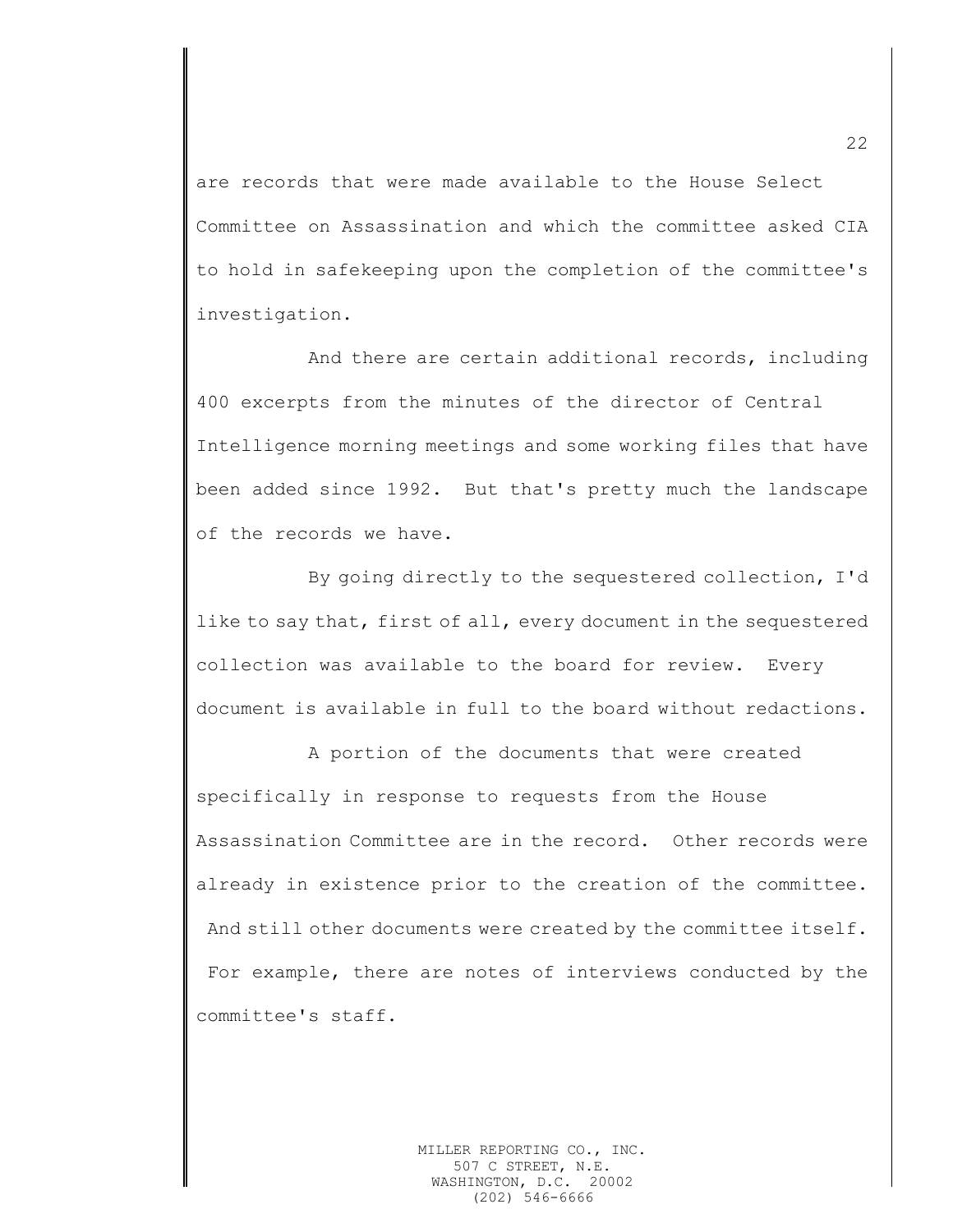So, these are the three categories: those created for the committee at their request; others that existed that we provided to them at their request; and others that the committee itself created.

Now, within the sequestered collection, there are two major categories of records. This is a simple breakdown. I hope this is helpful. One category consists of about 129,000 pages of hard copy. The second category consists of 72 reels of microfilm or the equivalent of 163,000 pages of hard copy.

Now, the question has come up of why the documents were sequestered. And this is explained in a Memorandum of Understanding, signed by the chairman of the Assassination Committee and the director of Central Intelligence. And I have a copy here to submit to the board.

The memorandum states that, "Upon termination of the Committee, all materials provided by CIA and examined by the Committee will be kept and preserved within a segregated and secure area within CIA for at least 30 years, unless the DCI and the House of Representatives agree to a shorter period of time."

23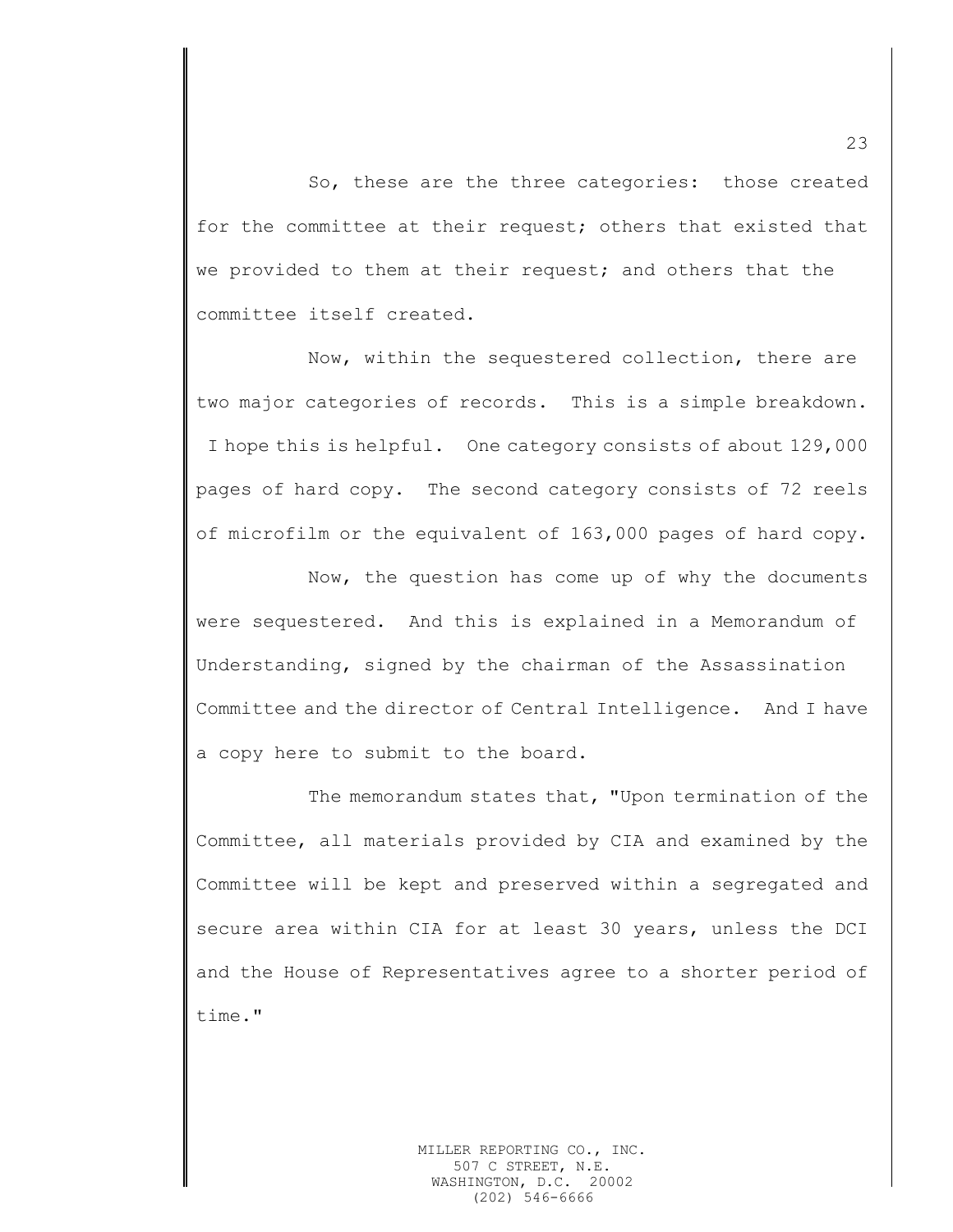In April 1979, Robert Blakey, the chief counsel and staff director of the Assassinations Committee, visited CIA headquarters; and he completed the process of designating what materials were to be sequestered. All the documents made available to the Assassination Committee were included in this sequestered collection.

The second question that often comes up is, where did we get authority to start reviewing these records prior to the Assassination Act? And this goes back to my point about Robert Gates wanting to get started as quickly as possible in the review and declassification.

So, the Agency wrote to the Speaker of the House, Thomas Foley, in 1992, requesting approval to begin declassifying and releasing the records. And in October of that year, Speaker Foley wrote a letter to the director, granting CIA the authority to do so.

The Speaker's decision was clearly made in anticipation of passage of the Assassination Records Collection Act. So, we have the records, and we started processing.

Within the two categories that I mentioned, the hard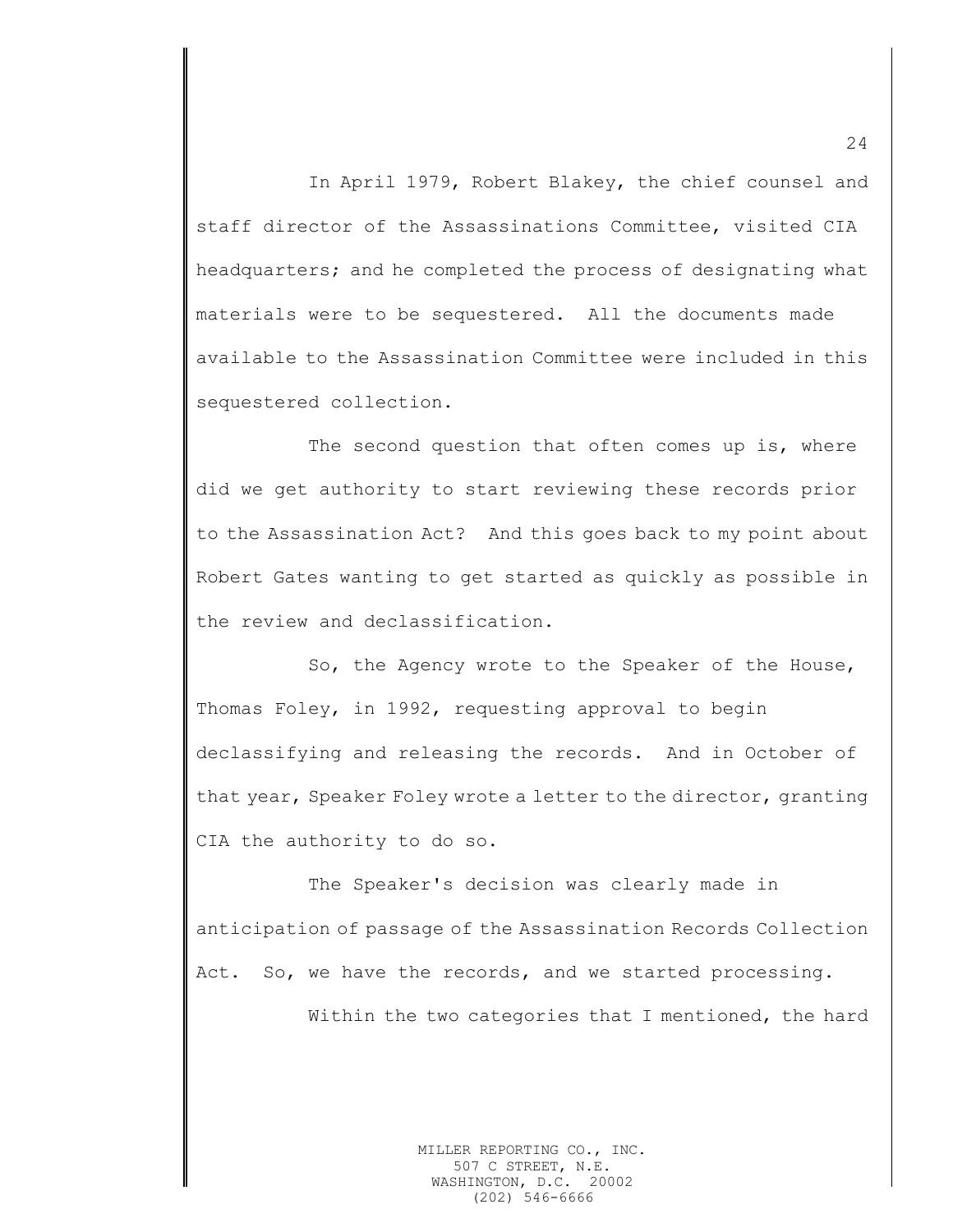copy material is one. And we have a page describing that for the board, which I'll leave with you. This includes copies of most of the CIA documents and the Oswald 201 file that I referred to earlier.

Also included in the hard copy are other 201 files, personnel files, security files on persons who are mentioned in documents relevant to the assassination or who figure in one of the conspiracy theories.

This part, the hard copy, also includes about 30,000 pages of documents, memos, and notes -- many of these, handwritten -- that were created by the Assassination Committee itself. So, those are in the hard copy.

Now, the microfilm portion of the sequestered collection, as I mentioned, contains 72 reels of microfilm. Incidentally, we found very quickly that working with microfilm wasn't all that easy, so we arranged to have all of the microfilm printed out in hard copy. So, we have both; and both of these are available to the board, both the microfilm itself and the printout.

The decision to microfilm was apparently based on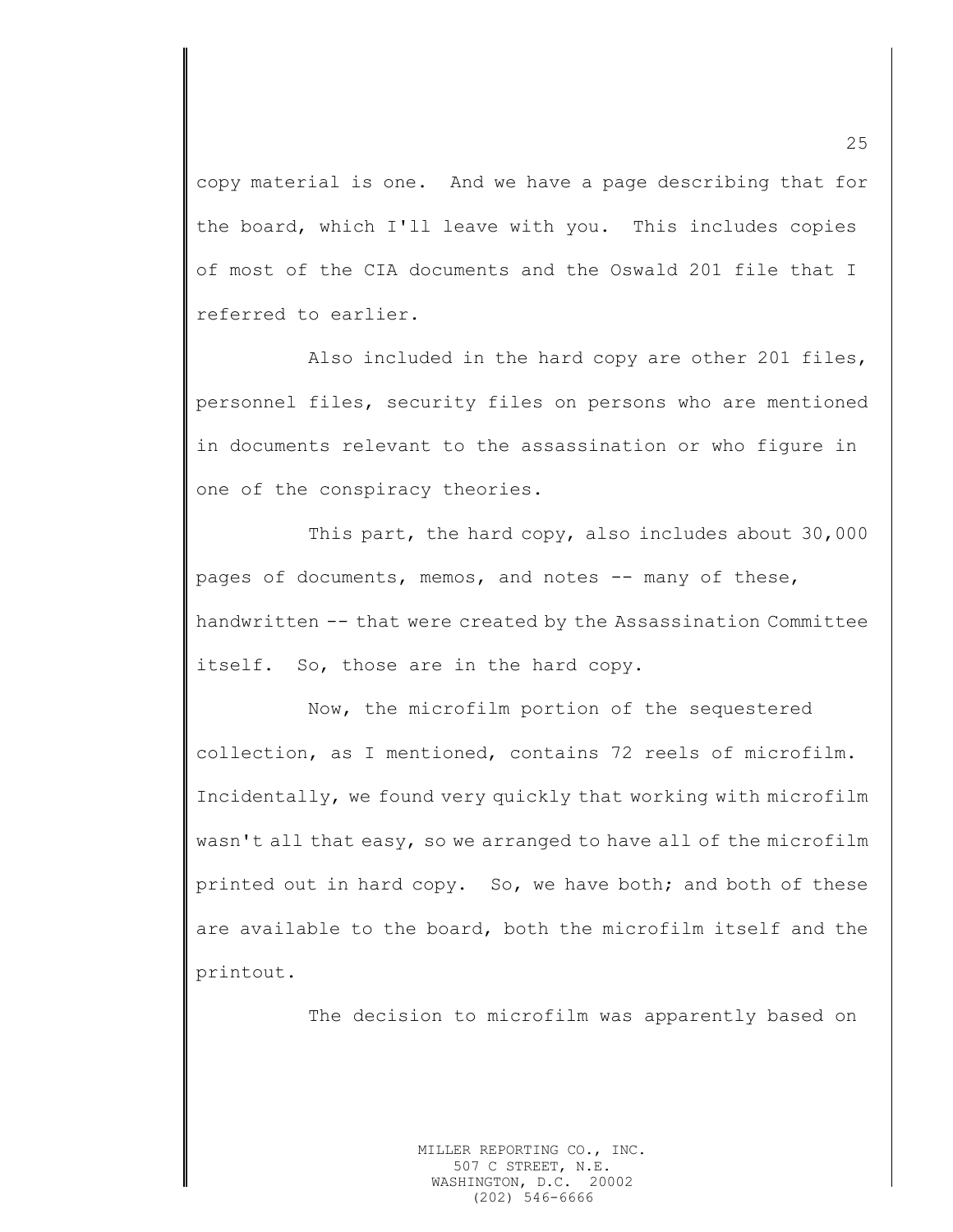two major considerations, as far as we can determine from our records. First, the integrity of the sequestered records had to be maintained. Second, a number of the files that the Assassination Committee requested were active files, and had to be available to allow people to continue conducting their normal activities within the Agency.

So, the solution was to replace certain records with microfilm versions. And these records were microfilmed during 1979 and 1980 with the approval of the Assassinations Committee. And we have memos for the records showing how that happened, so that you will have the history on that.

Now, looking at the content of the microfilm, a sizeable portion of this -- probably 50 percent -- duplicates the hard copy in the sequestered files. For example, there are 12 reels of material from the Oswald 201 file.

The bulk of the reels consists of files on individuals and organizations, including personnel files of CIA employees. There are also a number of files on anti-Castro organizations. All but a small percentage are CIA-originated cables, or dispatches, or memoranda and other documents.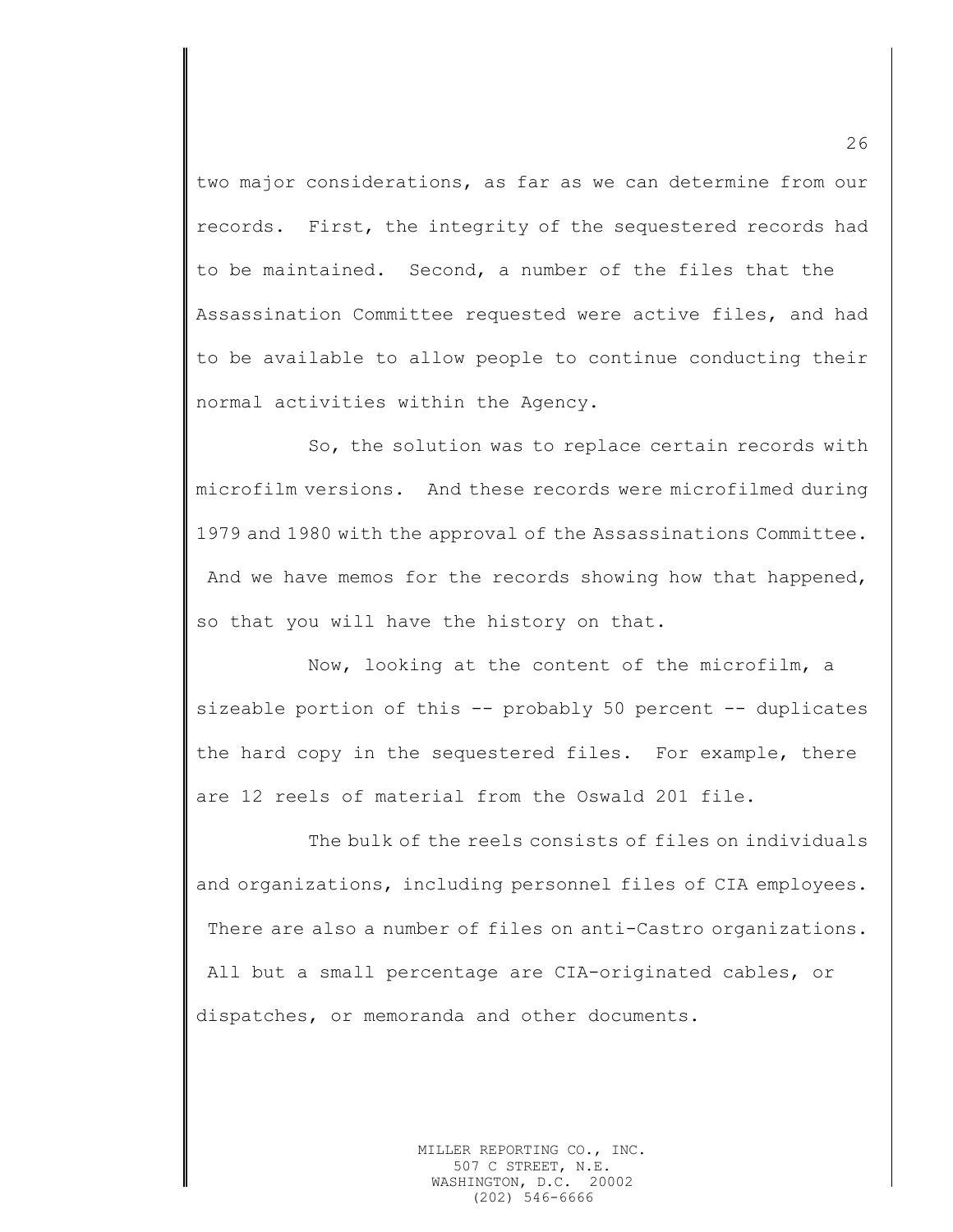In looking at the microfilm, we believe there are questions of privacy that the board may want to consider in determining what information is to be released. Some of the records, for example, contain medical information on an individual.

There are also questions of relevancy that we suggest the board consider. For example, many of the documents cover sensitive activities that go far beyond the time frame of the assassination or investigations into the assassination.

That's rather brief; but I hope this is useful to the board in trying to understand the sequestered documents, sometimes called segregated documents. We use those terms interchangeably. And we certainly look forward to continuing cooperating with the board, with the goal of releasing as much information as possible to the American public.

CHAIRMAN TUNHEIM: Very well. Mr. Harrelson, do have anything to add?

MR. HARRELSON: No.

CHAIRMAN TUNHEIM: Questions on the part of the board? Dr. Joyce.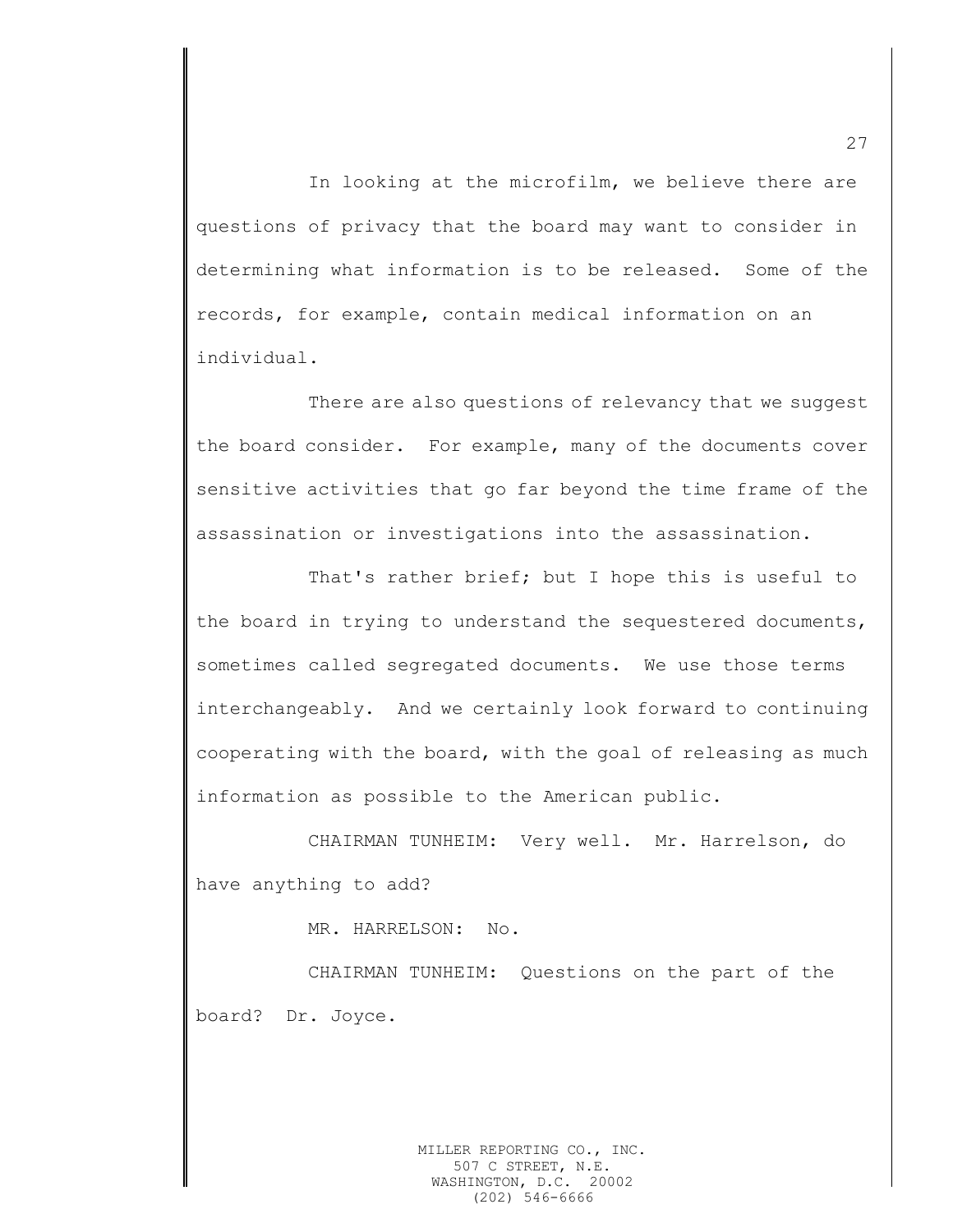DR. JOYCE: Mr. Pereira, you mentioned that 50 percent of the microfilm appears to duplicate what already exists in hard copy. You mentioned the 201 file as an example of that.

Maybe I missed it, but could you characterize perhaps the portion that appears not to be duplicated in hard copy? Do you have any information about that?

MR. PEREIRA: The types of material that isn't duplicative?

DR. JOYCE: Yes.

MR. HARRELSON: This is where you get into the 201 files which make up the bulk of the microfilm, and these files cover individuals who were not -- or areas of their careers that were not involved in the assassination periods. So, there would not be documents from these files in the hard copy.

Most of the hard copy, apparently, was created as the HSC staffers asked for particular information. They would look at a file, and ask for copies of it. The ultimate was one cable, where we found 43 copies. So, most of the documents -- I would say, every document is duplicated at least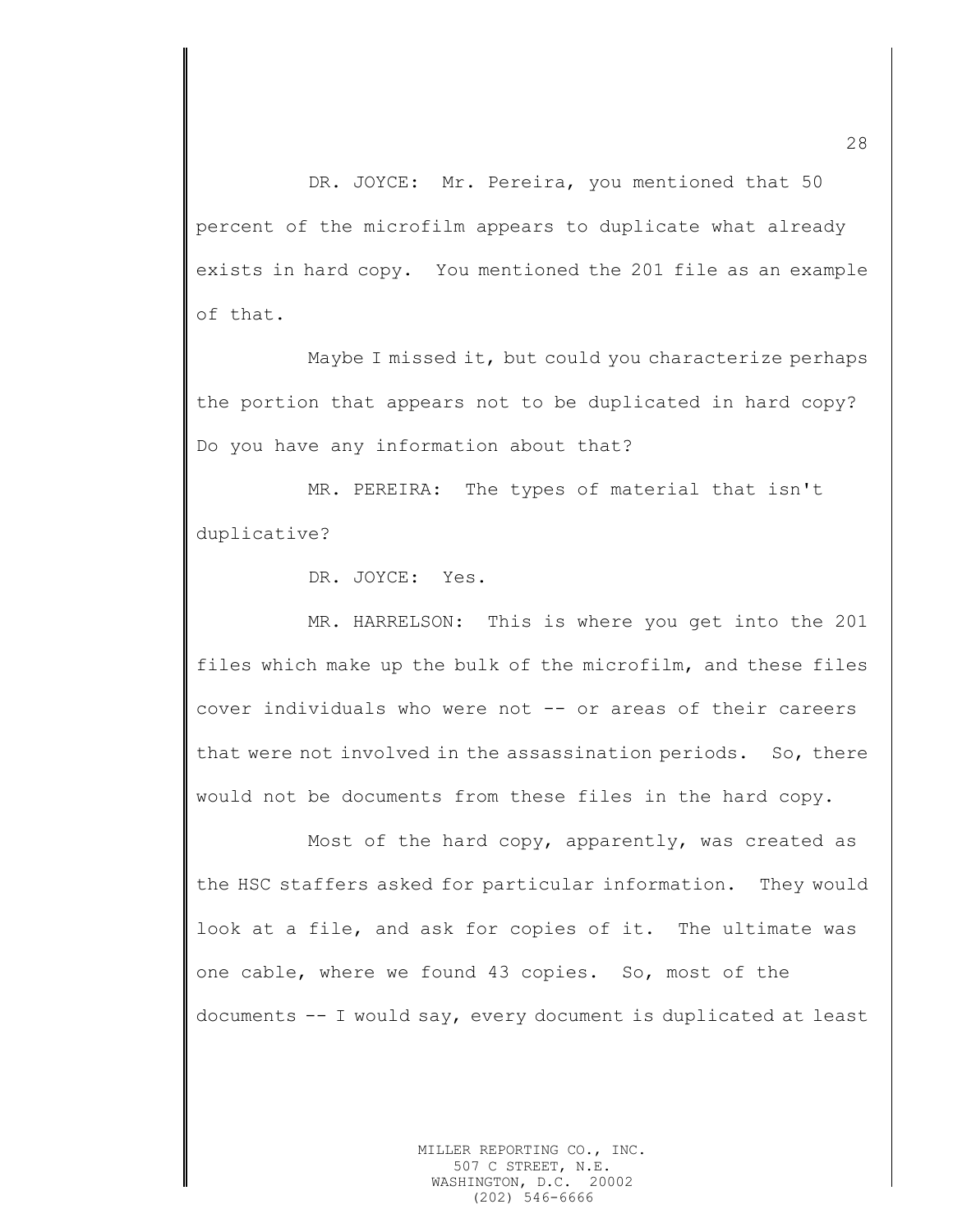once, and used multiple times throughout the collection.

DR. JOYCE: And it would appear, then, that most of the information within the 201 file --

MR. HARRELSON: The other area of unique information is the Cuban exile activities. Much more in the microfilm than in the hard copy collection. And most of that was released in August '94.

CHAIRMAN TUNHEIM: Other questions?

MS. NELSON: How much have you been able to look at this sequestered file? It's enormous. It boggles the mind, going through 72 reels of microfilm. No wonder you printed hard copy. But I would imagine you've only done some sampling.

MR. HARRELSON: With the exception of the Oswald 201 file -- the duplicate microfilm 201 file, and the -- Well, that's the only exception. We have looked at every page of material.

MS. NELSON: Do you have a sense of what's not, in your view, an assassination record? Are there certain percentages or certain numbers of those?

MR. PEREIRA: I think we need to defer to the board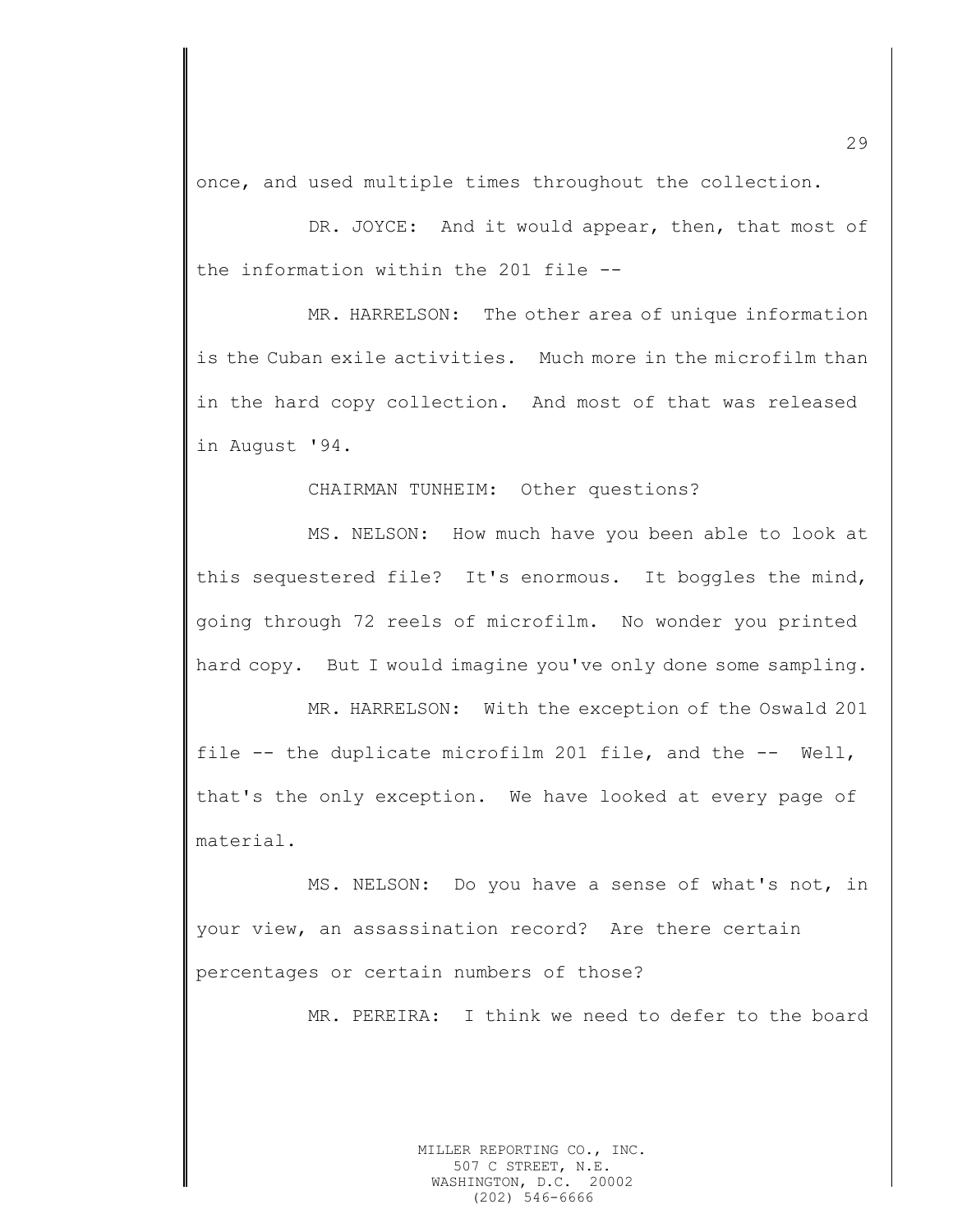on that. We're suggesting certain --

MS. NELSON: Yes. That's what --

MR. PEREIRA: -- questions that the board may address, but we are deferring completely to you in interpreting the law. And, so, we're assuming that every piece of paper we have that was sequestered is potentially relevant.

MS. NELSON: Under the statute, we'll have to see what that is.

MR. PEREIRA: Yes, following the statute.

CHAIRMAN TUNHEIM: Any further questions?

DR. HALL: John, do you know what of these materials the HSCA used and didn't use?

MR. PEREIRA: There's a -- I'll let Barry comment on this, as well. There's a little bit of uncertainty. To go back, every record that we made available to the committee is in the sequestered collection.

Some of the indications are that there was a very thorough review, obviously, by the committee of a lot of records. My impression is that, for other records, the committee staff requested certain files. We provided an entire file -- let's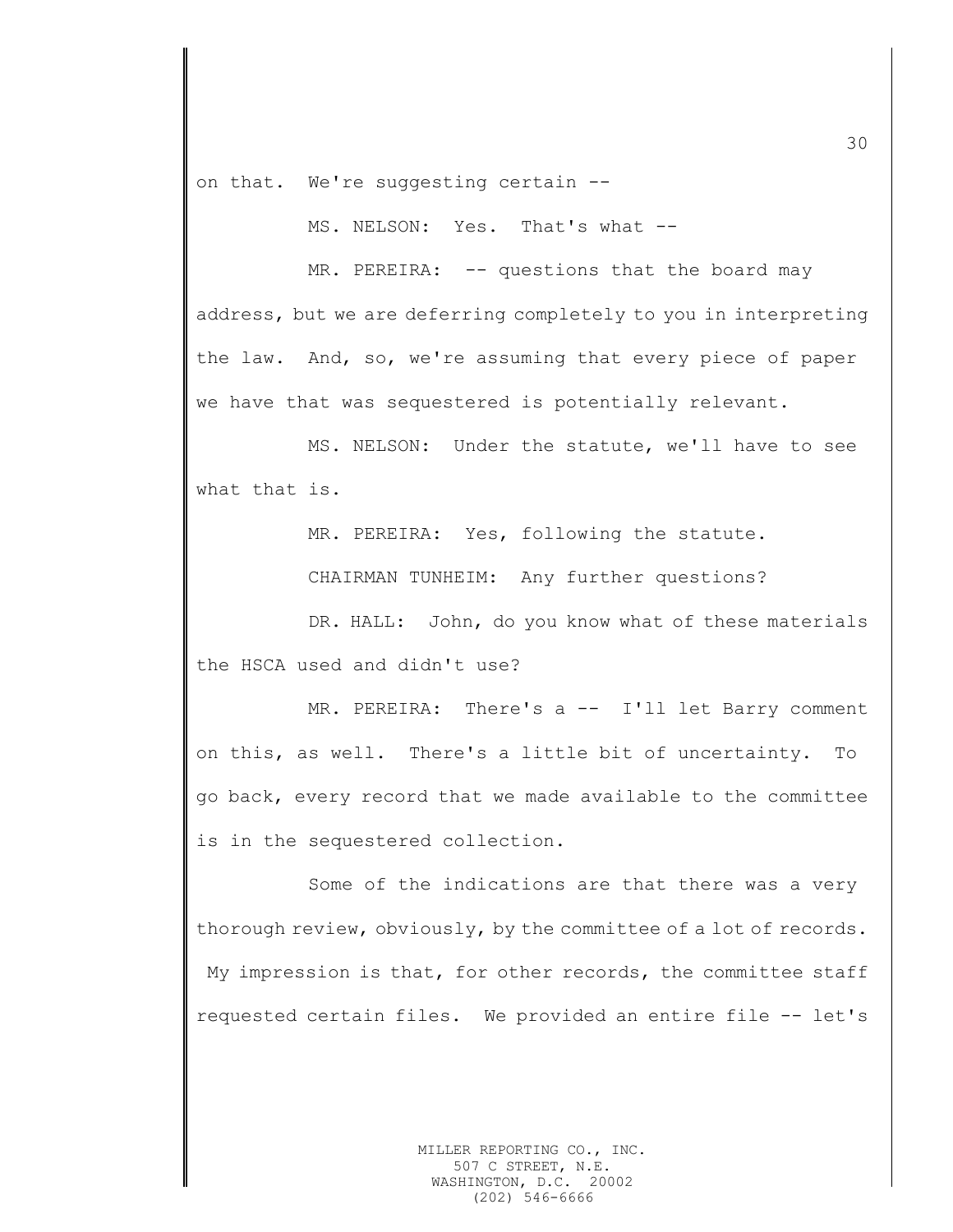say, on an individual.

But the committee staff may have said, "Well, this really isn't all that relevant to our work, but thank you. We now know who that person is, because someone suggested this person may have been involved, and we needed to check that name."

And in checking the name, we get the impression very quickly they determined they didn't have to read every single paper in the file. It's that sort of breakdown, I think.

MR. HARRELSON: There are indications, as you go through the microfilm, that some of the files were not reviewed. There is a sheet in each file to be signed by the staffers, and the notations are on the sheet. We have never -- Since we were reviewing the file as a whole, we never went through and calculated which files had not been reviewed by the HSCA.

DR. HALL: And was it the case, or were there instances that you're aware of, where they HSCA staff and/or related individuals marked on these documents or dealt with them in a way other than merely reading them?

MR. HARRELSON: The 30,000 pages, frequently are handwritten notes taken from the documents. Since the hard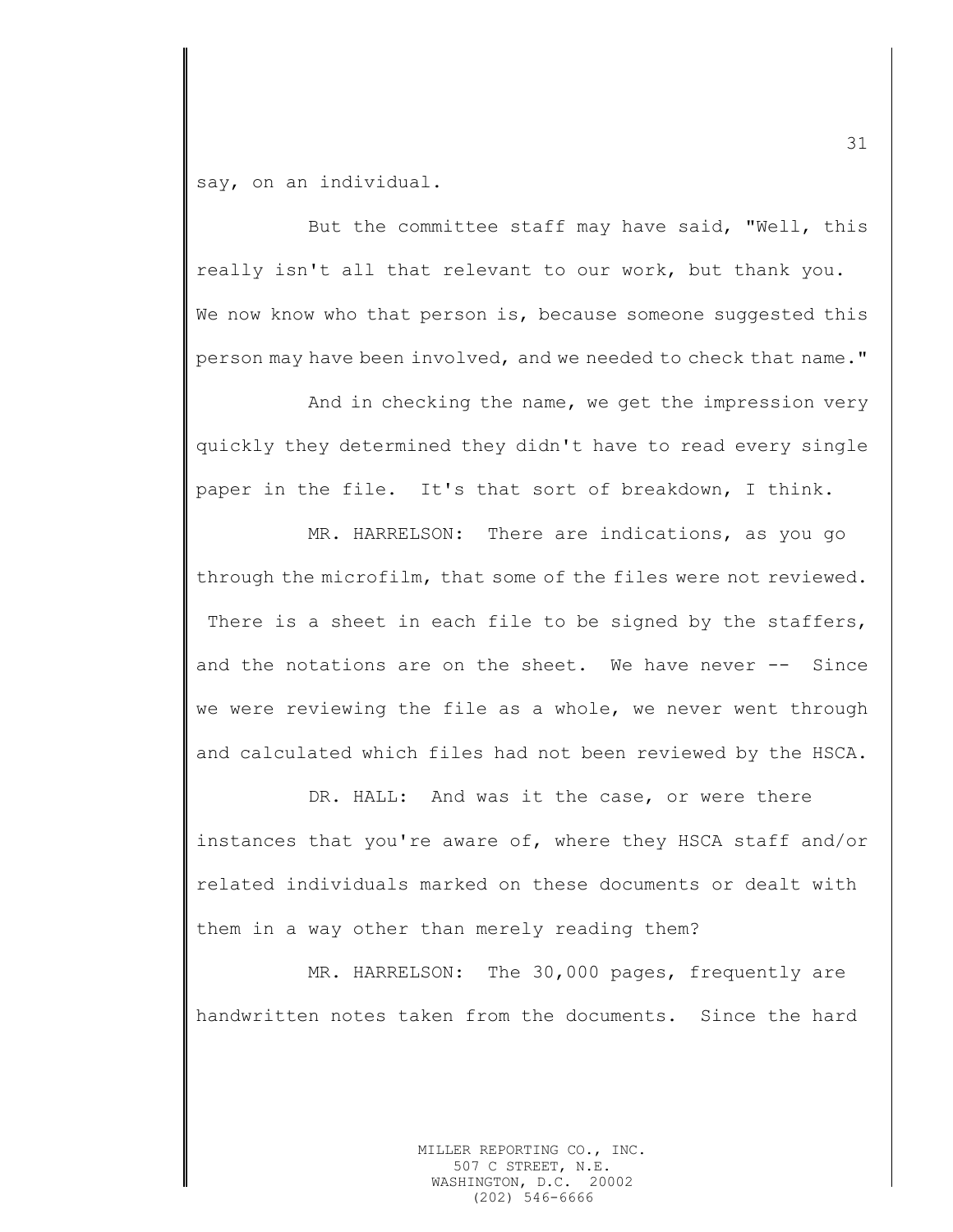copy records were copies made available to HSCA staffers, you sometimes find notations, their names written on them -- different things.

MR. PEREIRA: But they seem to have made very thorough notes on documents that they found were valuable.

DR. HALL: Did the CIA, in providing these materials, put any restrictions on them with regard to copying that could be done?

> MR. PEREIRA: By the committee itself, you mean? DR. HALL: Yes.

MR. PEREIRA: I don't know what the record shows.

MR. HARRELSON: The files were held in one central location -- all notes were reviewed. The staffers, as I understand it, would come and review these files, make their notes. And the notes would then be reviewed by -- at least, by a CIA staff person. And their notes could be taken out of the building, but the files were held in one secure location.

MR. PEREIRA: There was an arrangement whereby, if they wanted to use a record elsewhere for some reason or other, there was a means for making that available to them; possibly,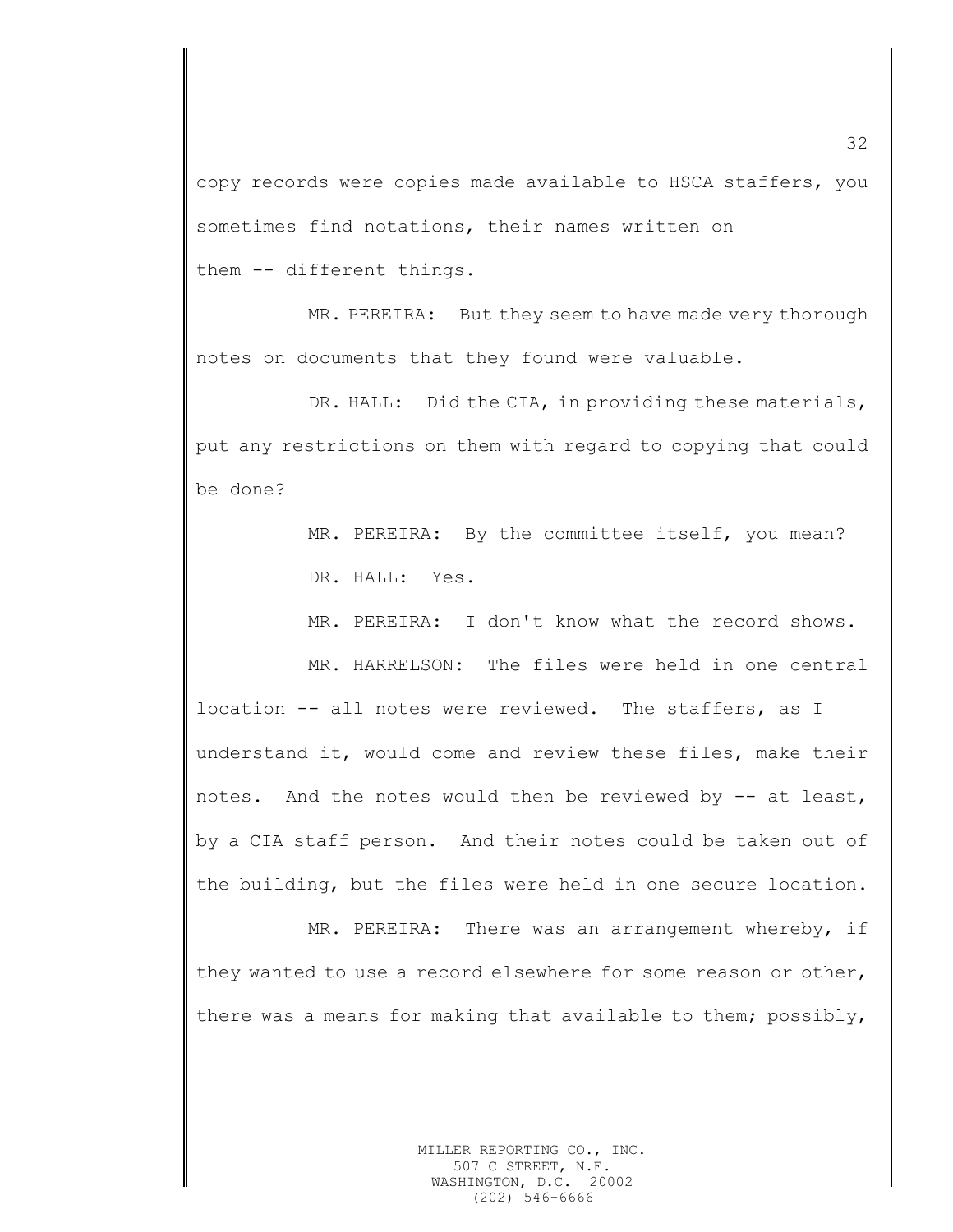by redacting something extremely sensitive, like the name of an agent. But they could --

DR. HALL: I see.

MR. PEREIRA: But they could make the arrangement to have them use the document.

DR. HALL: Congress has less than a distinguished history in handling some documents of a classified nature, and there is this kind of problem. As document hunters, there's sort of an interesting problem -- the extent of which, we get unauthorized copying made; and then those documents are out there somewhere else.

But that's a side show to this. So, thank you very much.

CHAIRMAN TUNHEIM: Anything further?

[No response.]

CHAIRMAN TUNHEIM: Thank you very much, gentlemen. We appreciate your help today.

MR. PEREIRA: A pleasure.

CHAIRMAN TUNHEIM: Next, I'd like to ask Jeremy Gunn, who is the counsel to the board, to do the staff presentation.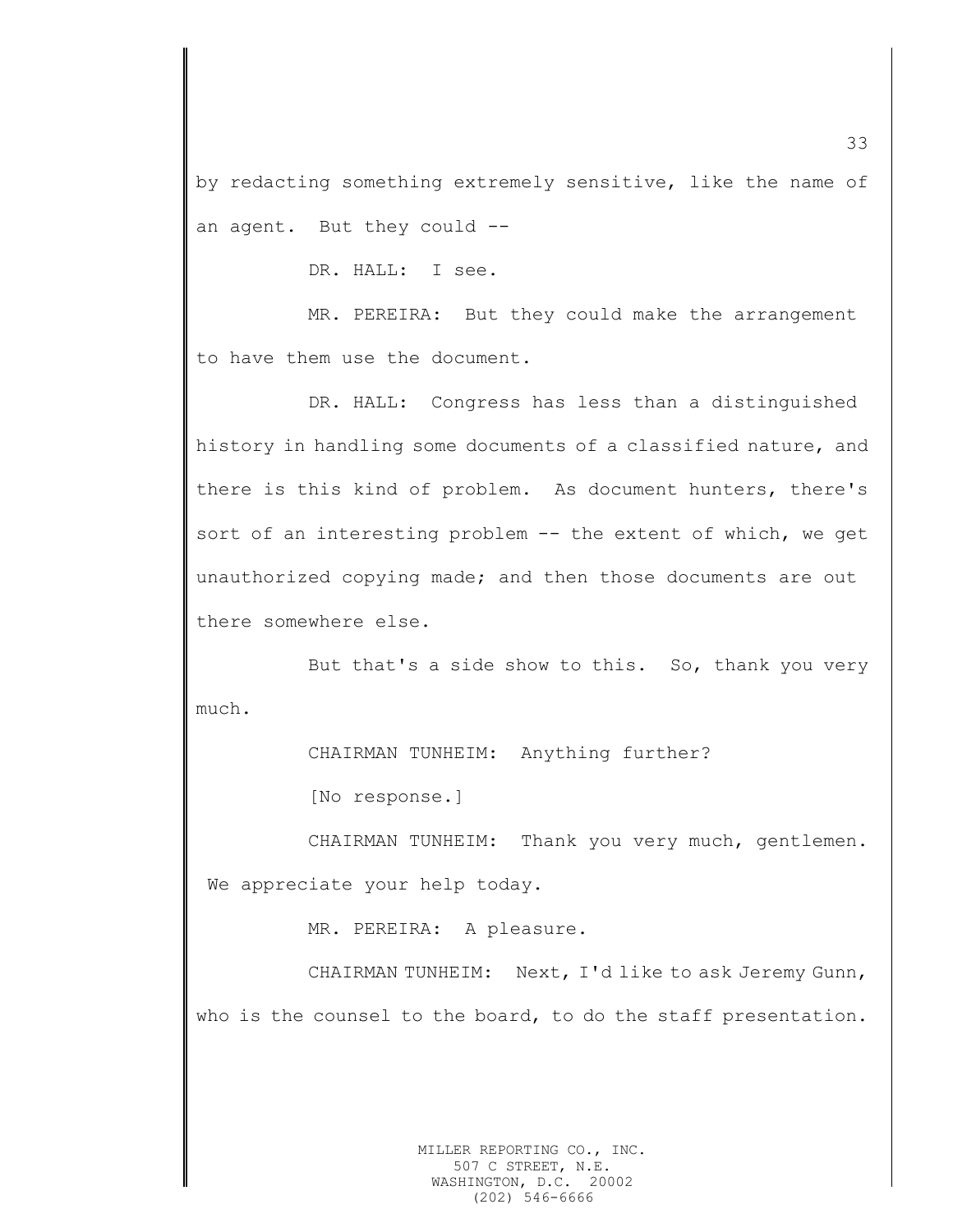Before Mr. Gunn begins, I'd like to ask Dave Marwell whether there's anything else that he'd like to add, by way of introductory matter here?

MR. MARWELL: I'd just like to say, in order to present this issue to the board, I think, in the most logical and reasonable way, following the presentation by the CIA, which we hope gives the board an understanding of the nature of the sequestered collection, Jeremy Gunn, who wears two hats for the staff -- one is as our counsel, and the second as the associate director for research and analysis -- Jeremy Gunn will provide for the board the fruits of the staff's efforts, in terms a preliminary review of the sequestered collection, and give the board some preliminary conclusions on the kinds of things the staff believes can be found there.

And following that, he'll give the board -- wearing his general counsel's hat  $-$ - some analysis of the legal situation and the possibilities under the Act for dealing with some of the questions raised by the sequestered collection; and then, finally, making some preliminary recommendations to the board on behalf of the staff.

34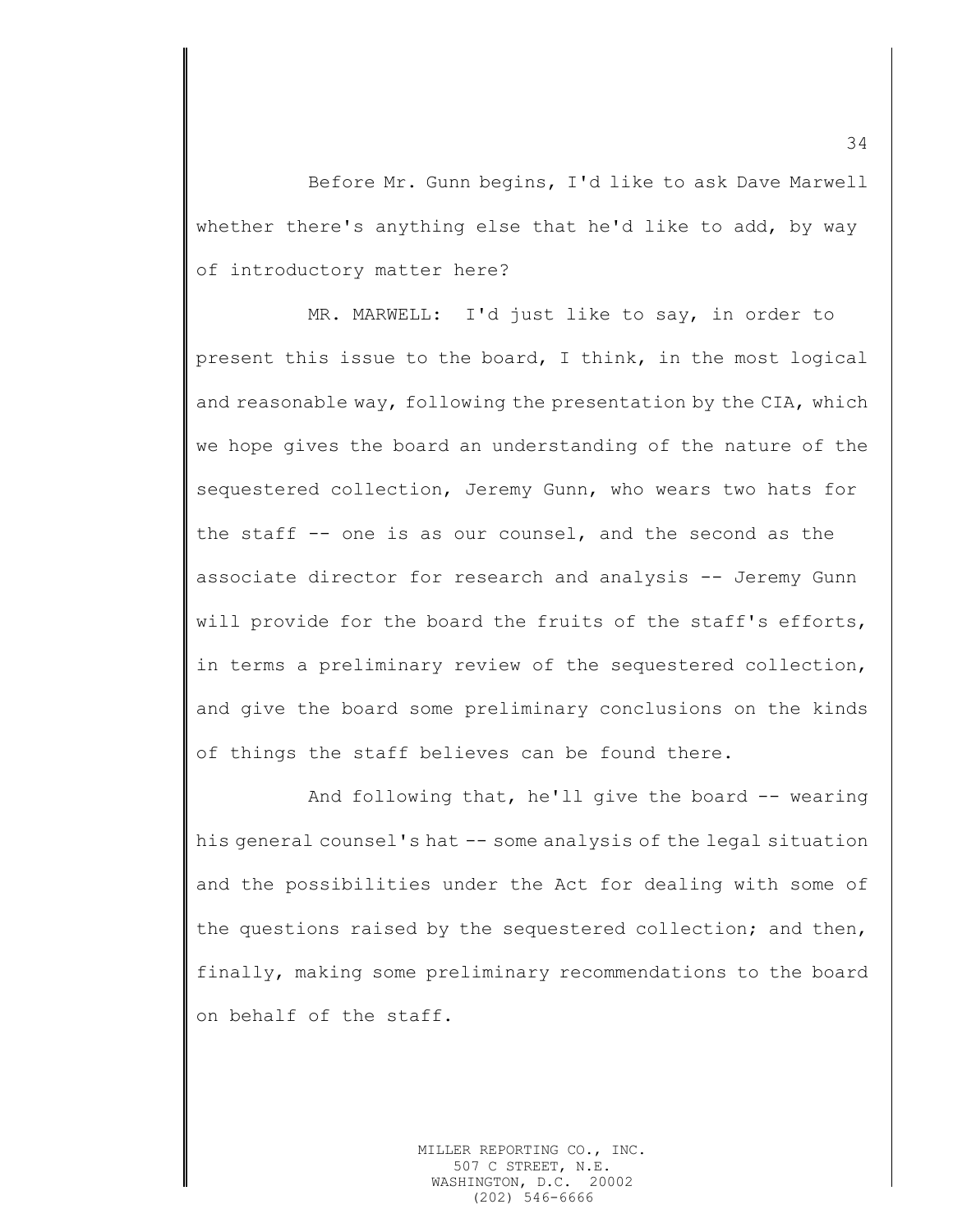CHAIRMAN TUNHEIM: Very well. Jeremy?

MR. GUNN: Mr. Chairman, members of the board, I'm pleased to be here today to offer my own assessment that I have reached in conjunction with consultations with members of the staff. I'd like to give a brief statement of where I think we are in relationship to CIA records.

First, as has been mentioned already today, the board has practically completed its review of the first chunk of CIA records, which is the Oswald 201 file. The board has reviewed the proposed postponements made by the CIA on a word-by-word basis, and the collection is now virtually complete with that portion of the CIA's collection now at the Archives.

The board is now about to turn to other areas of the CIA collection, not only the sequestered collection which has been mentioned, but also CIA records that were a part of the House Select Committee on Assassinations. The records from the HSCA are now physically located in the board skiff, which is just a few yards from where we are now. So, we now have the entire collection from the HSCA ready to be reviewed on premises.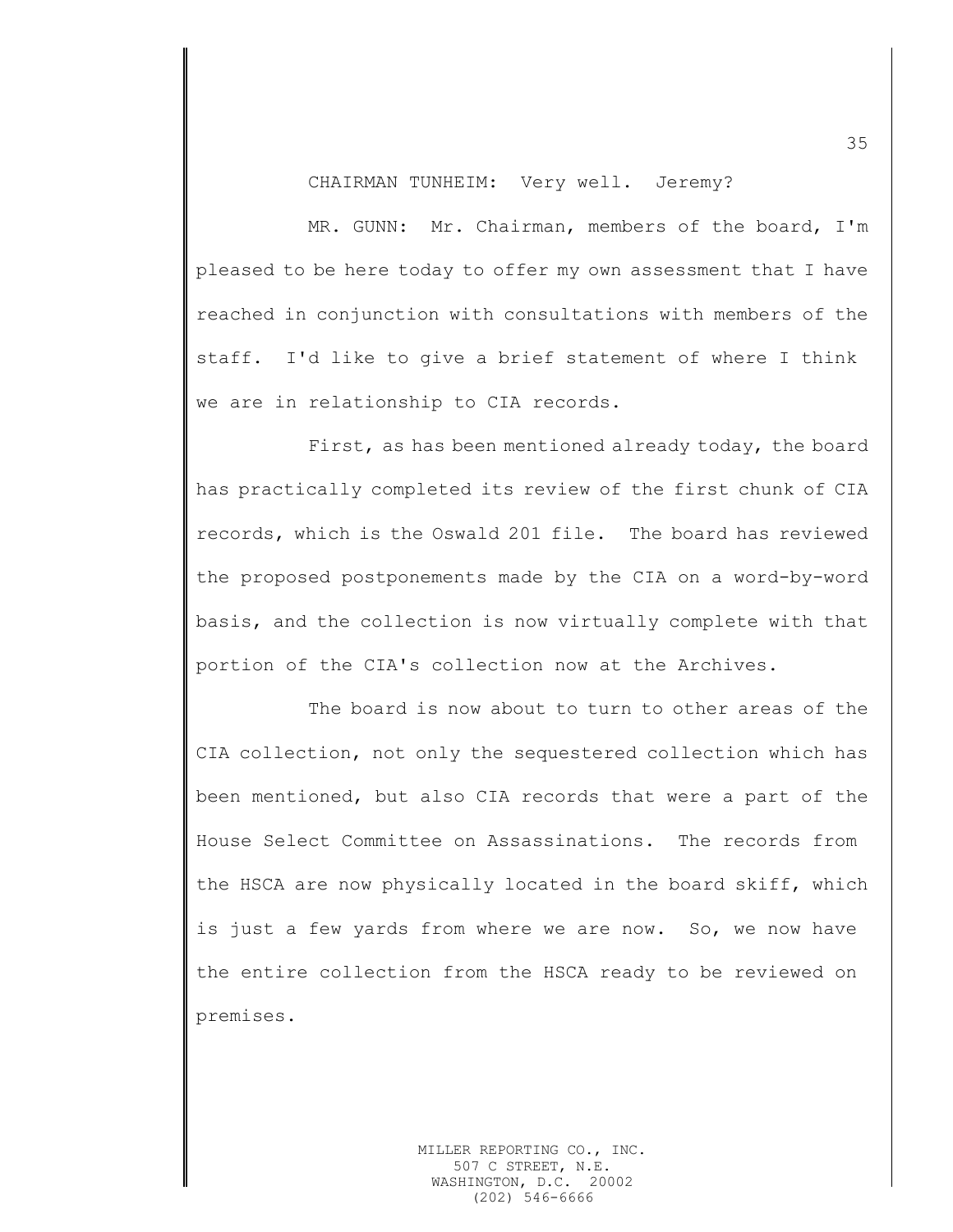Of course, those are not only CIA records, but FBI and other agency records. The board will be finding that many records from CIA and other agencies that the board has already reviewed are, again, in a duplicate form in the HSCA records. In some cases, there are new records that will be made available.

The board, this morning, completed its review of the report called Oswald in Mexico City, often known by the name of the Lopez Report. And, so, the CIA will be given official notification on the completion of the review of that document, after which the CIA has a few days to appeal to the President. Once that process is completed, that report in a less-redacted form than previously available will become available to the public.

The next item on the board's agenda for this afternoon is the testimony offered by a man under the pseudonym of John Scelso that was offered to the House Select Committee on Assassinations.

And our expectation is, the Board will complete the review for the declassification of the Scelso testimony before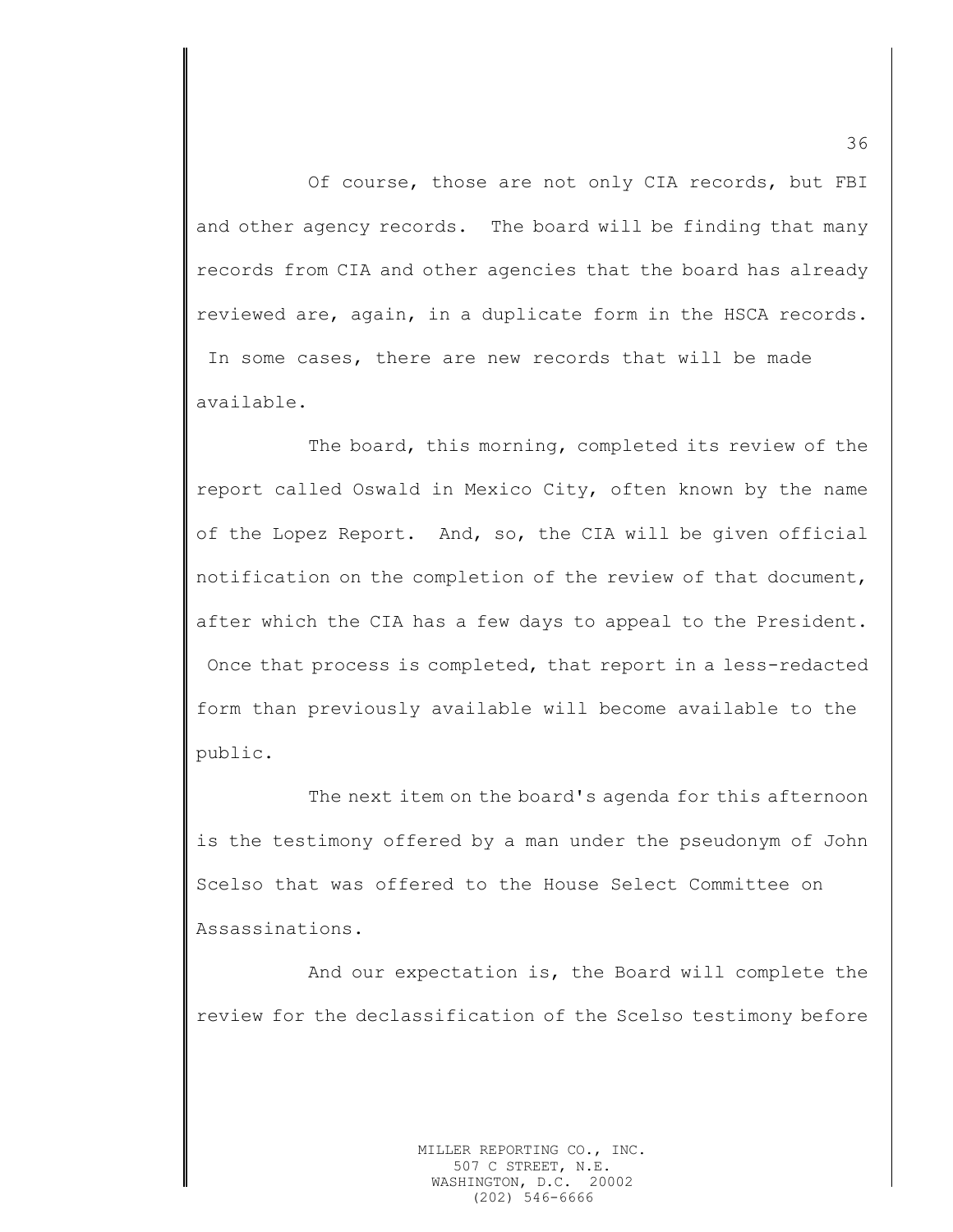the HSCA, in addition to not only both of those records -- the Oswald in Mexico City and Scelso recourse from the House Select Committee records -- but directly involve equities from the Central Intelligence Agency.

The Central Intelligence Agency has also been very helpful in reviewing and declassifying records from the JFK Library that occurred a couple of months ago. And we're expecting that -- we hope that by this fall, the fruits of that declassification process will become available.

I am pleased to say that -- and I offer this as my own personal opinion -- I have seen no instance where the board has voted to postpone any information that would directly relate to the assassination of President Kennedy -- or, I should say, indirectly relate to the assassination of President Kennedy, as well. I think that that is certainly one of the principal mandates for the board, and that process has been carried out thus far.

We turn now to the areas of the sequestered collection and the problems that are presented by that. My calculation, from what Mr. Pereira said, is that we are dealing with -- and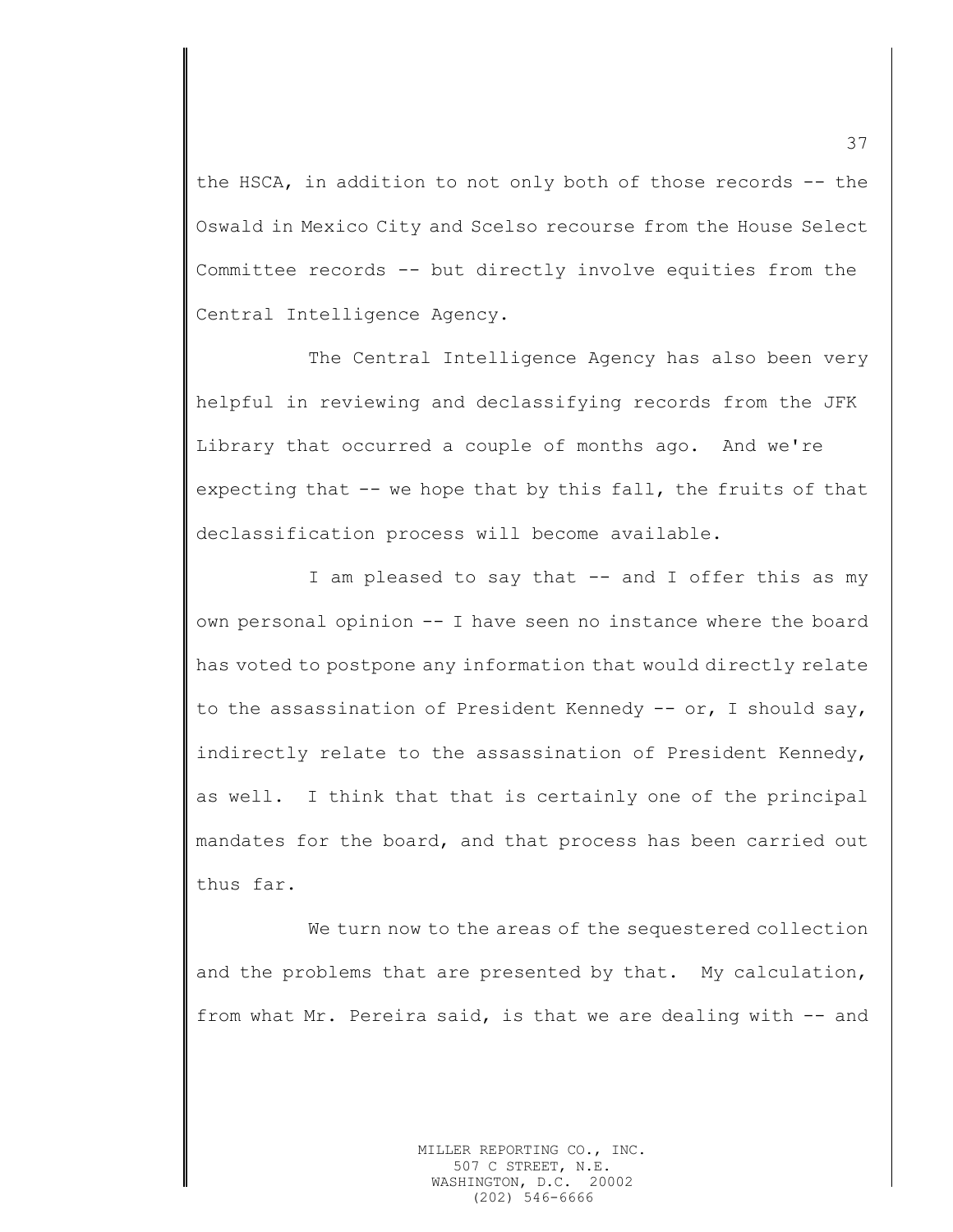I use this as a very approximate number -- approximately 300,000 pages of records. That is, of course, a daunting process for review.

Now, the board has heretofore done a word-by-word review from the 201 file. And the question now presents itself whether that is a practical, effective way of dealing with the 300,000 approximate records that we're dealing with.

Now, within the sequestered collection, there are records that are unquestionably records that are within the story of the assassination. And I'll give you a few examples of records that I see as being unquestionably relevant to the assassination.

Certainly, any records on Lee Harvey Oswald; records on George de Mohrenschildt; records on Elena Garro de Paz; records on Silvia Duran; records on Rolando Cubela; records on the CRC; records related to the Bay of Pigs; records related to assassination attempts on Castro; records related to the Warren Commission; records related to the House Select Committee on Assassinations; records related to the investigation of Jim Garrison.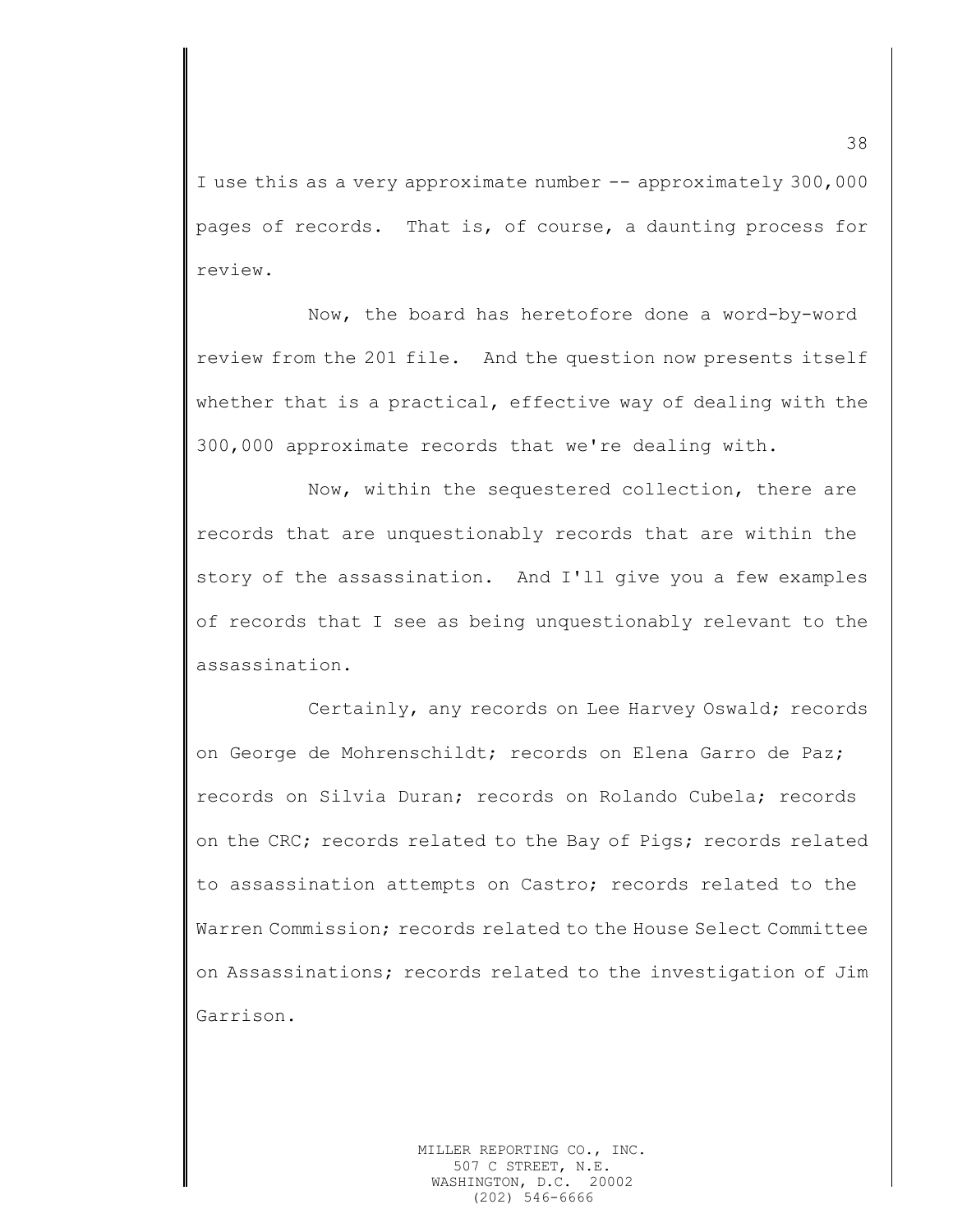All of these -- And that is by no means, whatsoever, intended to be a comprehensive list. But those are examples of records that are in the sequestered collection which, it is the staff's judgment, should continue to be reviewed on a word-by-word basis for the board. And there shouldn't, in the staff's judgment, be any question that that process should continue.

There is, however, a problem with some records in the sequestered collection, where the relevance cannot yet be determined by the staff. I'd like to give you a few examples of the kinds of problems that we have noticed in our initial survey of the sequestered collection.

First of all, one can say that there is a relevancy to all of the documents in the sequestered collection, in the sense that the HSCA requested the files. So, that is at least a tangential -- or at least one sign of relevance.

But aside from that, there are some records where it is very difficult to determine the relevancy. And I'd like to give you a few examples of the kinds of problems that the staff perceives in the sequestered collection.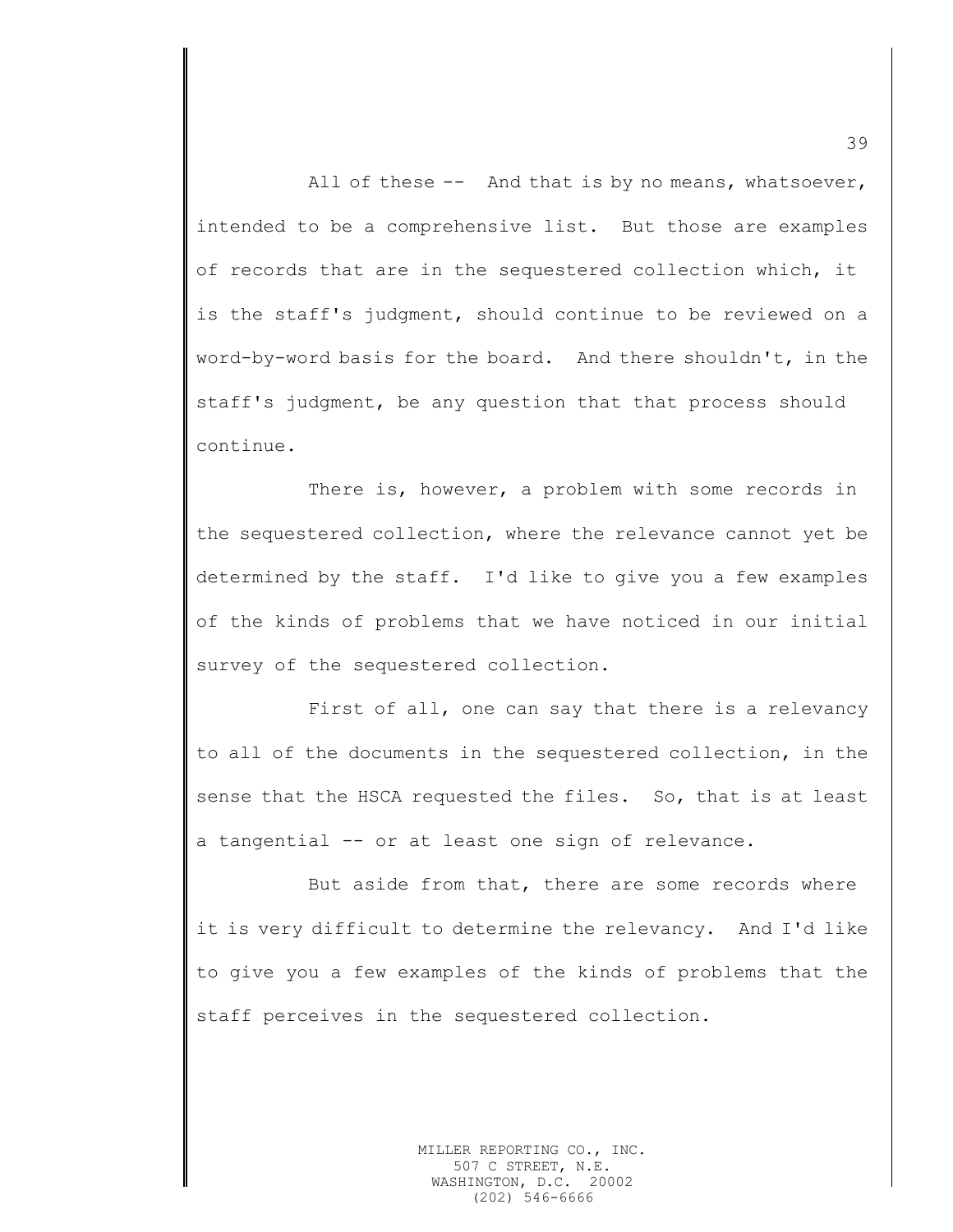The first kind is what I will call the "false hit" category. The HSCA requested a great number of files from the CIA. Often, the HSCA would give a list of names to the CIA, and ask if they had any files responsive to those names and to make those files available for committee inspection.

There's one that we've identified -- and I'm going to make up a name for this, because the document is still classified -- where the name was quite common. I'm going to use the name "Robert Smith" as an example of this document.

We have a pretty good reason for knowing why the HSCA requested the file on Robert Smith. This is a person, and I'm -- This is a hypothetical that I'm giving to you, but it's based upon facts as we understand them.

This Robert Smith was alleged to be an associate of Lee Harvey Oswald in 1963. So, we examined the file. And we learned that this Robert Smith, in fact, had a relationship with the CIA, but that he died in 1956. So, we have a common name, a reasonable effort by the CIA to make a file available, and it's just the wrong person.

So, now we have a file that may contain very sensitive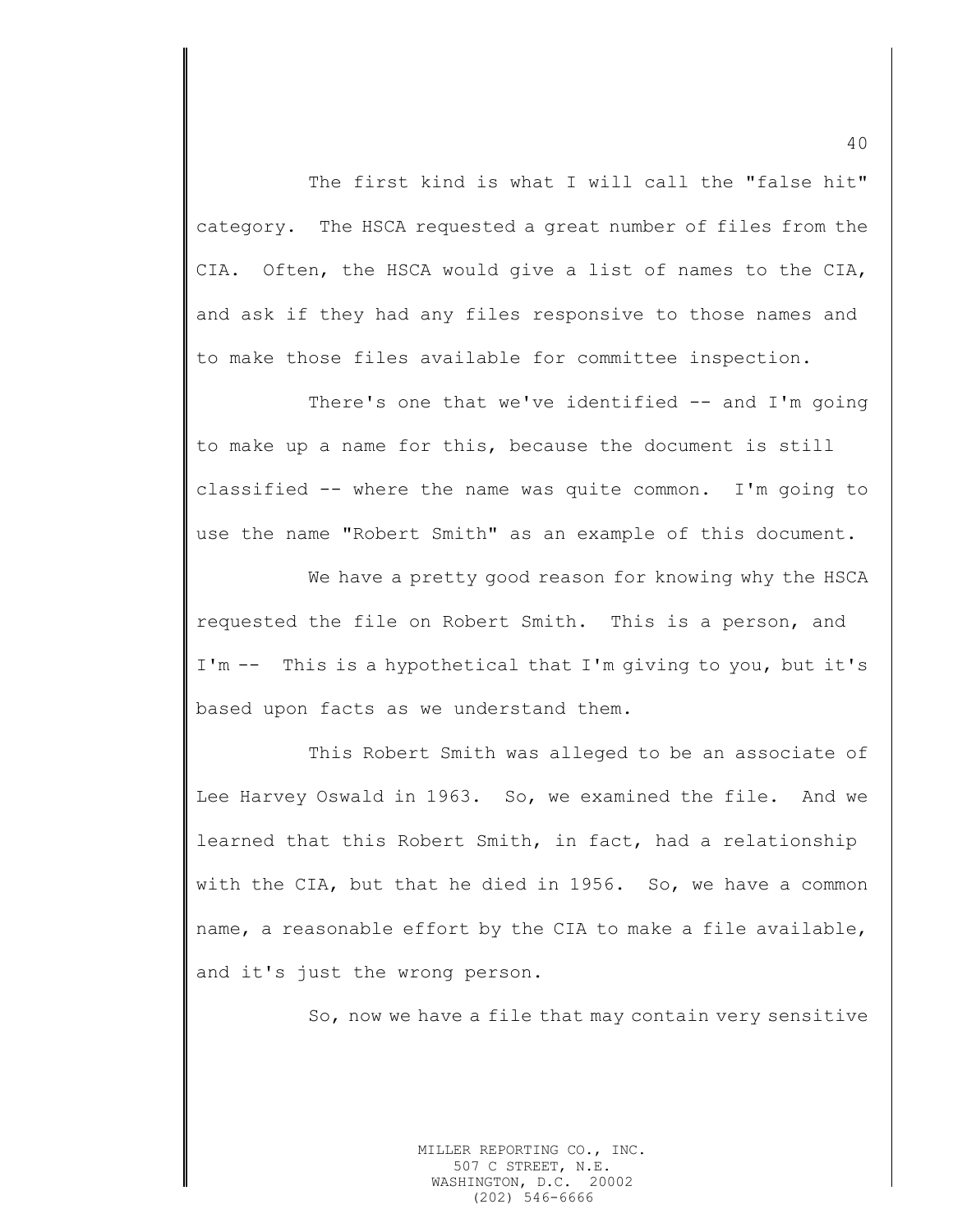information about operations of the CIA, but, in fact, have no bearing at all on the assassination. So, the question is, what do we do with a file that I, again, call a "false hit"?

The second sort of category that I'd like to talk about of records where we are having difficulty finding relevance to the assassination are in some CIA operational files or CIA 201 files. I'm going to give you three examples of some files that we have identified.

One of them pertains to a Cuban who is now living in the United States. The CIA, at one point, attempted to recruit her to collect information on Cuba through her family and friends, but ultimately abandoned the effort. Neither she nor any of the contacts, in the staff's judgment, thus far have any identifiable connections to either Oswald or to the JFK assassination.

So, we see this file. We don't, frankly, know what it's doing there. Presumably, the HSCA requested it, but there is no substantive information that we can find that would pertain to the assassination.

A second sort of example within the CIA operational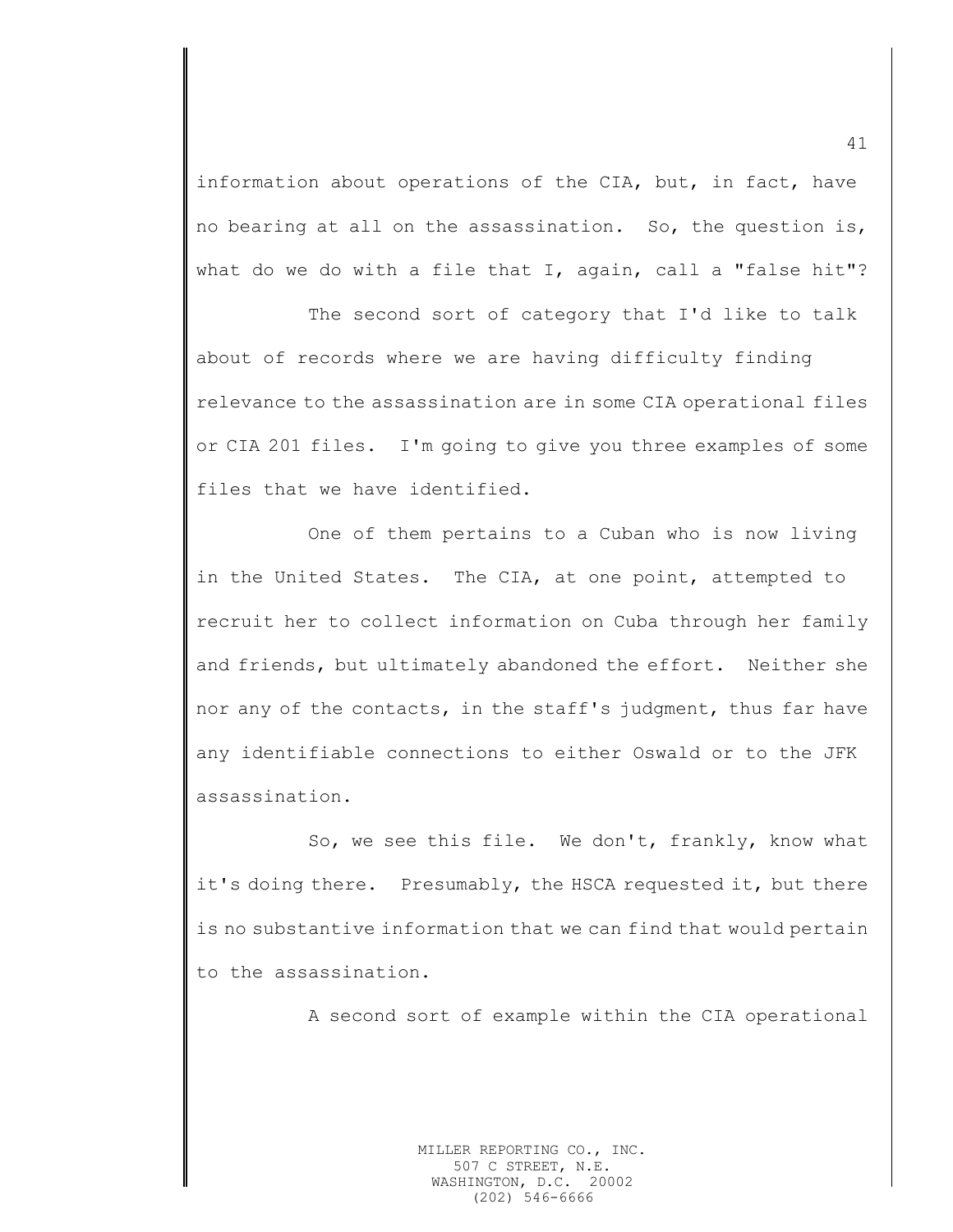or 201 files has to do with a Cuban who was cultivated for operational work against Castro in whom the CIA, after a period of time, lost interest. Now, one sees the recruiting process under way, but the recruiting process came to no fruition. The person was not used, according to what the file would say, for any operation whatsoever.

So, again we see something where it is understandable why someone might want to examine the file. But once we look at the file, we have a difficulty finding or identifying any relationship to the assassination.

A third example -- again, this is somewhat of a hypothetical, but based upon review of the files -- has to do with a Soviet official who was at the Mexico City embassy during the time of Oswald's visit. We examined that file. We were very interested to see whether there is any evidence that this official ever had any dealings with or comments or observations about Oswald, and we don't see any references at all.

So, I would separate this from those KGB officials with whom Oswald did meet in Mexico City. This is simply another Soviet official who does not have any identifiable connection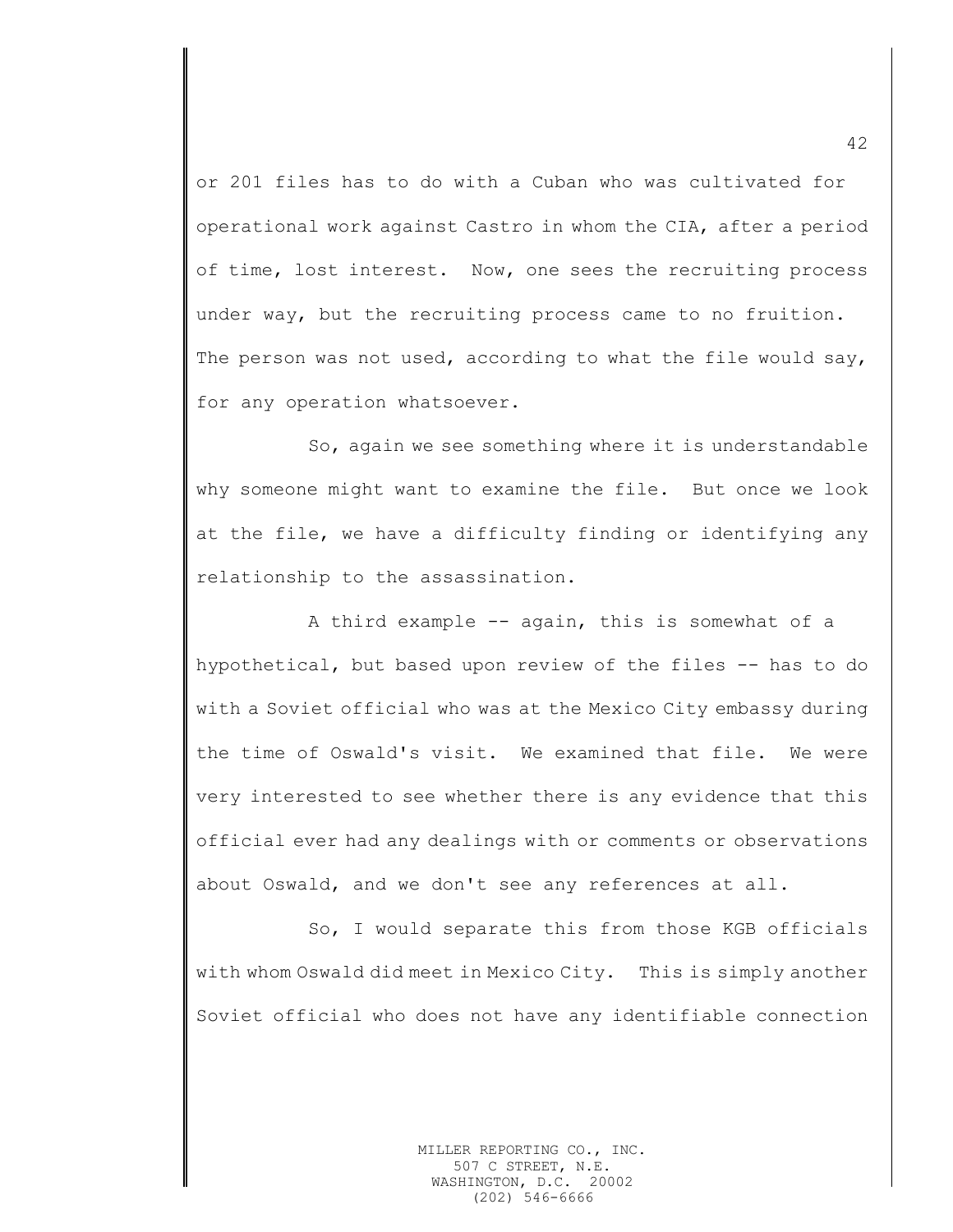to the assassination. So, here we have -- again, with these hypotheticals -- the kinds of problems that will be in the records that the board is going to be reviewing.

I'd like to give you a third category. Again, the first one was what I called the "false hit". The second one were operational files. The third one has to do with CIA officials. And we'll call these, for sake of discussion, personnel files.

So, once someone works for the Agency, a file is developed that will contain their personal records. Often, it will contain medical records. Often, it will contain recommendations for either promotions or evaluations of the person. The files tend not to contain operational information; though, in some instances, there is operational information.

Now, the files -- although they can have some interest just by their intrinsic value, finding a connection in some instances is difficult, as a connection to the assassination. One example was a person who was a secretary to an official who had an involvement with the investigation into the assassination.

43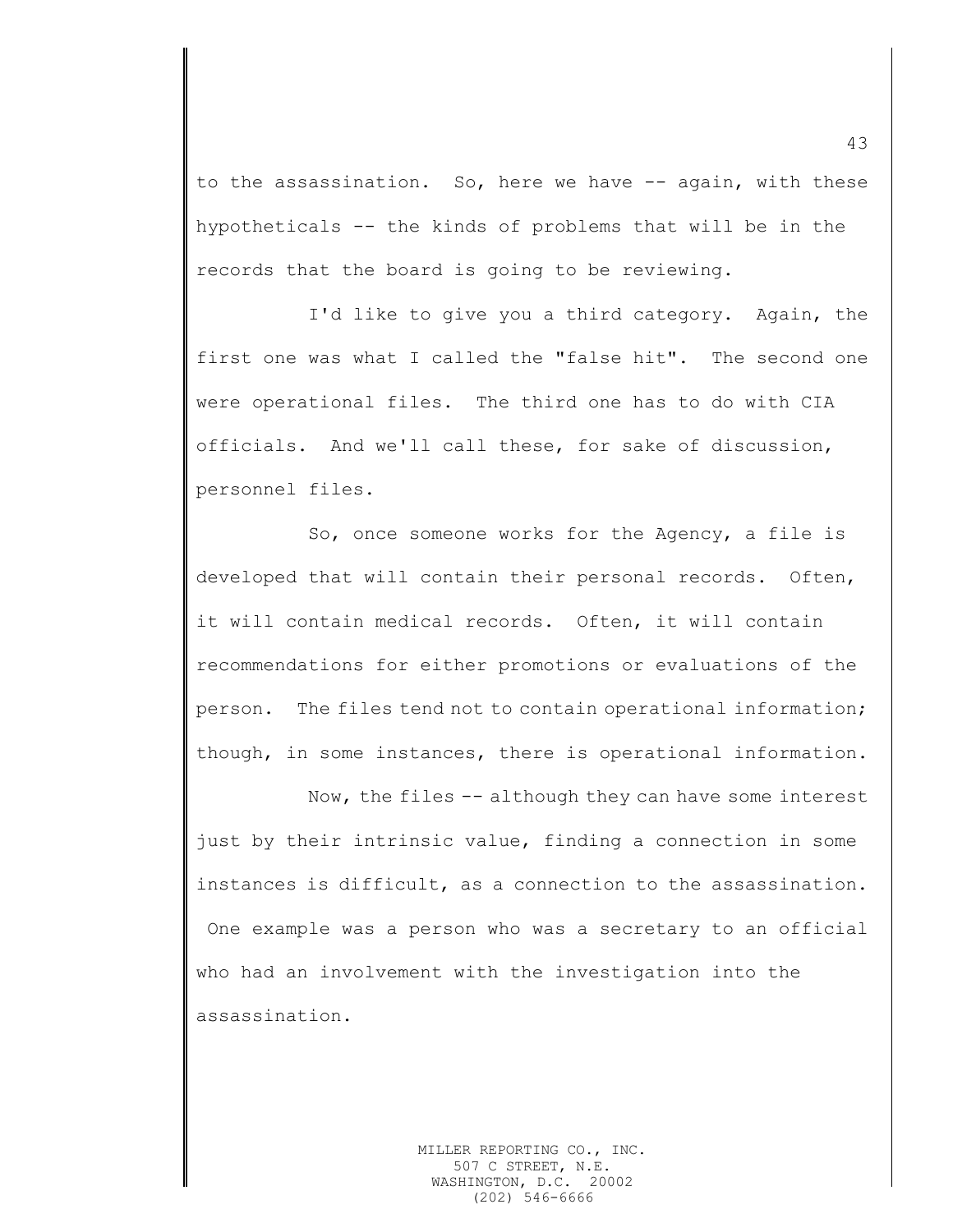So, the person for whom this secretary worked is a figure that would be of significant interest. But the secretary herself -- we have not found anything in the file that suggests any knowledge or any activities that are related to the investigation of the assassination.

So, how should such a file as this particular person be treated? In one sense, there can be a great deal of very personal information about the person. On the other hand, there is not anything that is identifiable related to the assassination.

Another example would be, I think  $--$  Well, I think anyone who is knowledgeable about issues surrounding the Kennedy assassination has heard the extraordinary number of allegations about a CIA person or a CIA official having some kind of contact with somebody somewhere in the world. And, so, there are a lot of allegations about connections to CIA officials.

Now, there is one -- again, I'm treating this as a hypothetical example -- of a CIA official who allegedly was in Dallas on November 22nd, 1963. It's our presumption that the HSCA examined the file, in part, to determine whether this

44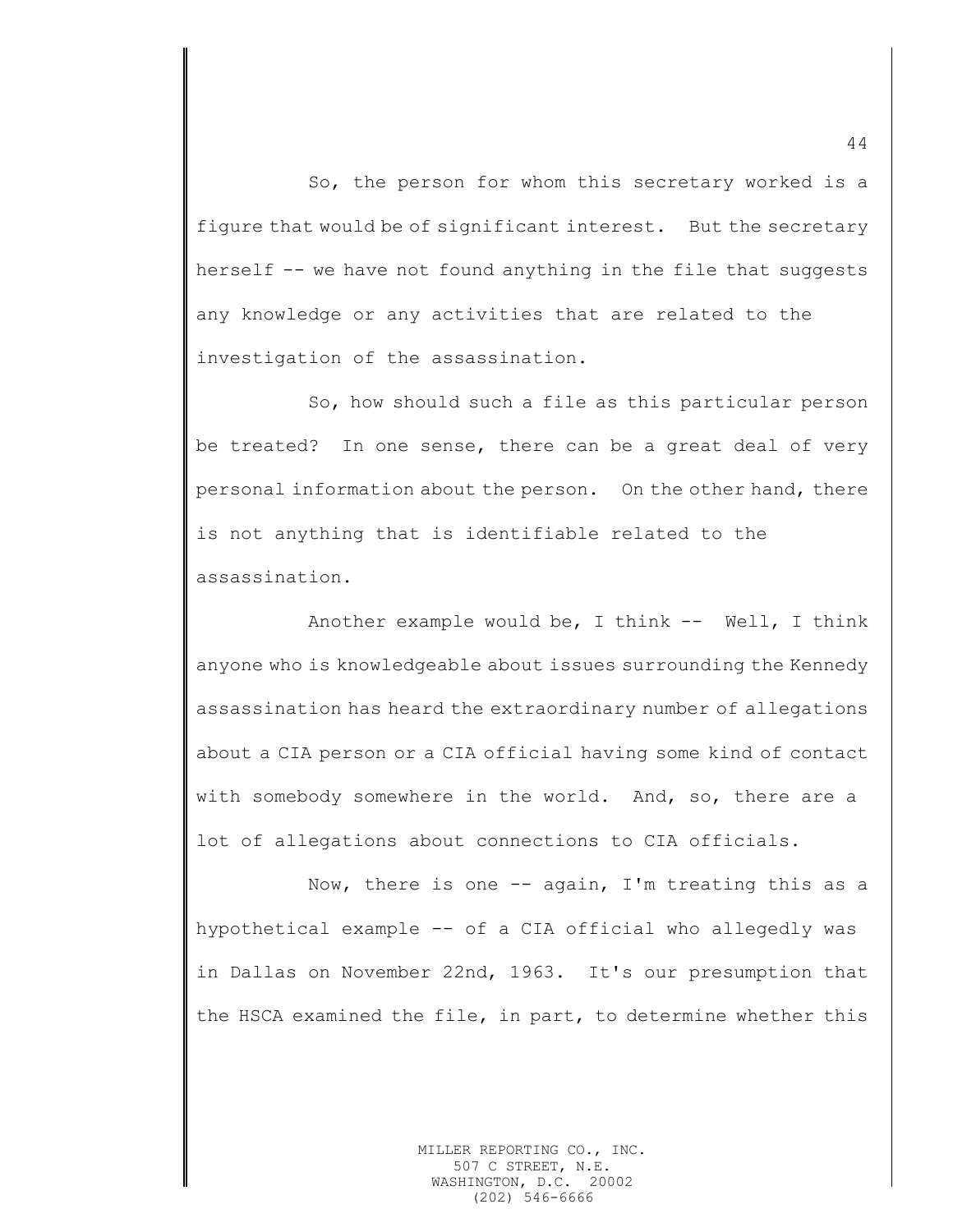person might have been in Dallas on November 22nd, 1963.

An examination of the file shows that this person was stationed somewhere else entirely in the world, and further examination shows no reference to the Kennedy assassination whatsoever or any figures that would pertain to the Kennedy assassination.

So, in one sense, when the HSCA was attempting to verify an allegation, it learns that the allegation does not have a basis, and was able to conclude that. That contains, in a sense, information that might discredit a particular allegation. To that extent, there is, obviously, a relationship to the assassination; but it's quite tangential.

The problem also becomes not just saying that this person did not have a relation to the assassination. It means bringing out the entire personnel file on that, and subjecting that to review and possible release.

One last example that I would like to give on CIA personnel files would be a CIA official who was stationed at Mexico City during the time of Oswald's visit and who was directly involved with surveillance of Oswald during the time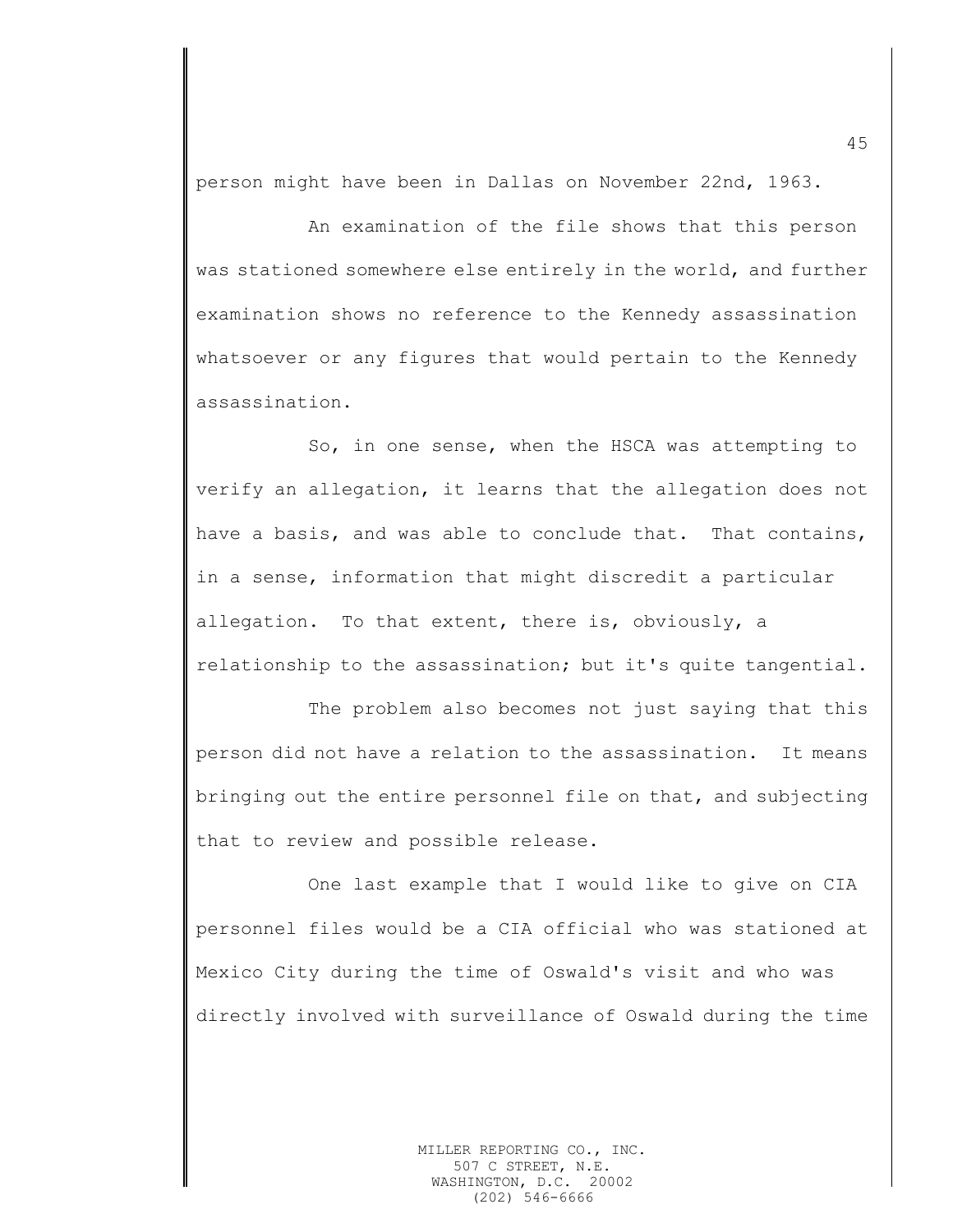of his visit. Now, such a person is, obviously, of very great interest, and we will scrutinize that file very carefully.

We find, in some instances, that such person was stationed in Mexico City for a period of years, and then the person was stationed in other places in the world that have nothing to do with Mexico City, nothing to do with the Soviet Union, nothing to do with Oswald.

And the question is  $--$  It's fairly easy to say that for the period of time that relates to Oswald's visit and any records in that person's file that relate to Oswald's visit is of high interest. And the board should review such records on a word-by-word basis, as it has done heretofore.

But on records that relate to an entirely different tour of duty, where there is no identifiable connection to the assassination, then, once again, we have this question of how the board should proceed.

What I'd like to suggest, sort of in summarizing what I've said, are a couple of problems that are presented by the nature of the sequestered collection.

The first question is, how do we decide what is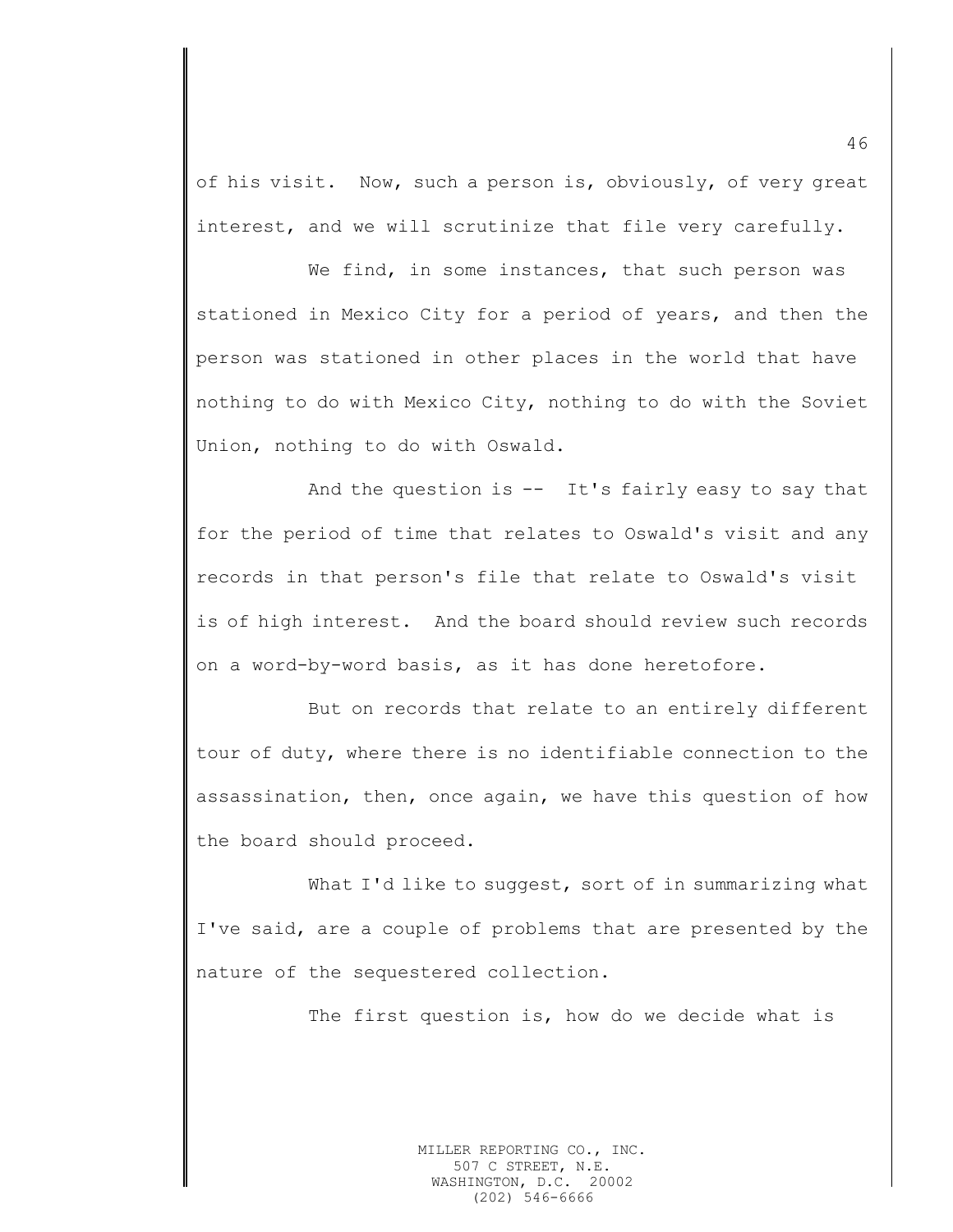relevant and what is not relevant, or what is more relevant or less relevant? And that's a very difficult problem, and does not lend itself towards an easy solution.

The second sort of problem that comes up is, how should the different kinds of records be reviewed, where we have a personnel file where there is no connection that is identifiable to the assassination; and, on the other hand, a personnel file where some information is highly relevant and probative; but other sorts of records have no identifiable relationship?

So, these set out some of the problems that the board will need to provide guidance to the staff on.

I'd like to turn for a short analysis on some of the legal issues that relate to this. If I were to do a detailed legal analysis, not only everyone on the board and everyone in the audience would be asleep, but I would, doubtless, put myself to sleep, as well.

I'd like to point out a couple of the relevant provisions that I think the board needs to take into consideration. The first one -- and I think probably the most important one -- is Section 3(2) of the JFK Act, and I will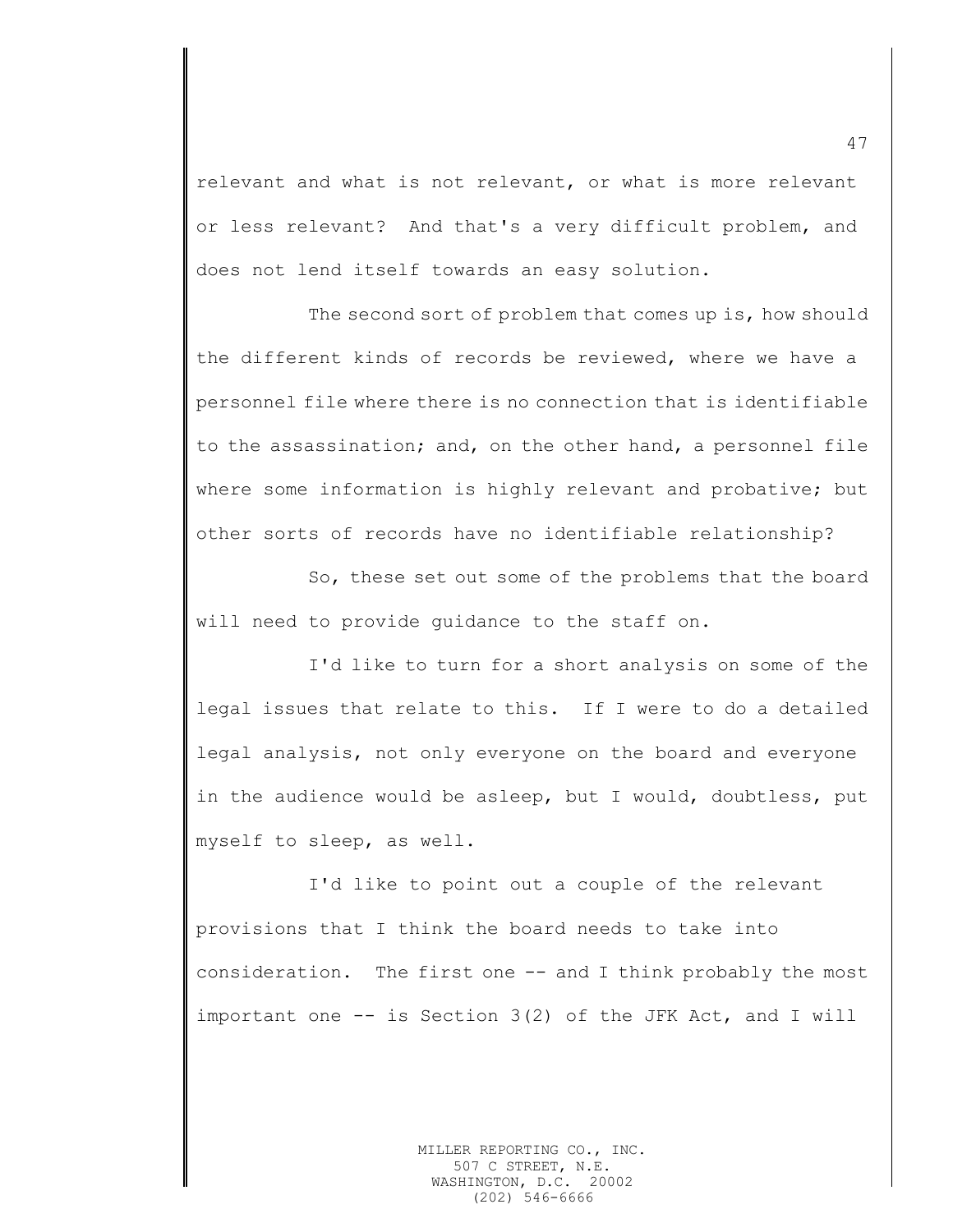read that. And this has to do with the Congress' definition of an assassination record.

And it says: "An 'assassination record' means a record that is related to the assassination of President John F. Kennedy that was created or made available for use by, obtained by, or otherwise came into the possession of..." And then a string of agencies is listed. "-- otherwise came into possession of [the government]."

Now, you can interpret that particular provision of the statute as doing one of two things. Interpretation number one would be that -- taking the segregated collection of the CIA -- all records that are in the segregated collection are necessarily assassination records. One possibility.

The second sort of interpretation that you could make, based upon the statute, is that the universe that we would be talking about of the segregated collection is presumptively records that need to be considered by the board. Aut that the statute also imposes a second requirement on that, and the second requirement is that it be related to the assassination.

So, the question is whether Section 3(2) proposes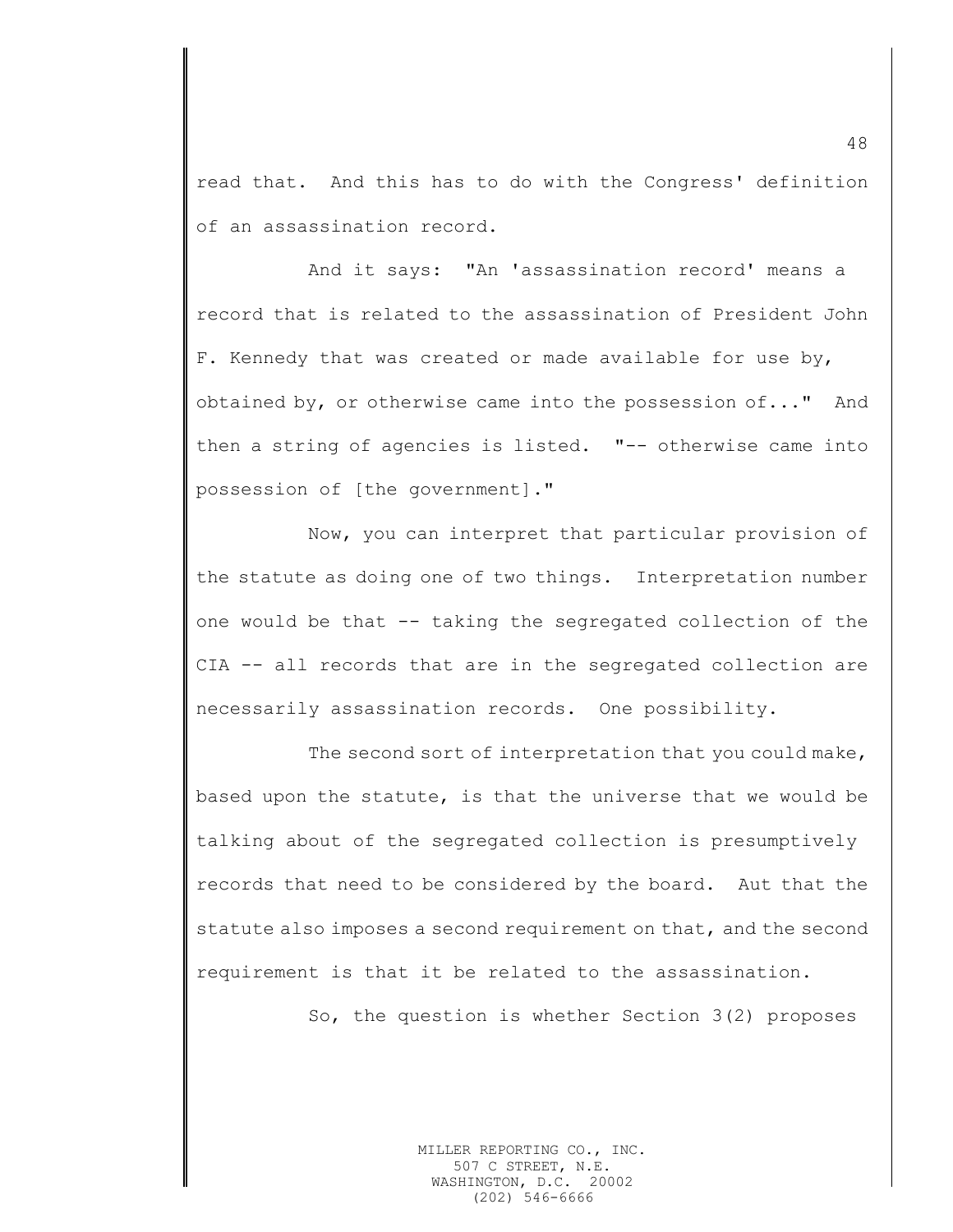a sort of unitary requirement, or whether there are two separate elements, both of which need to be satisfied in order for them to become an assassination record. For which, the board would need to review the documents, presumably, on a word-by-word basis.

There are a couple of provisions from the board's own definitions that the board should also be aware of. These can be found in 36 CFR 1400.1(b)(2).

There, the board said: "All records collected by or segregated by all federal, state, and local government agencies in conjunction with any investigation, or analysis, or inquiry into the assassination of President Kennedy..." going on "...is an assassination record."

In that particular definition, the board would have been saying that the records that the CIA has sequestered, presumptively, are assassination records.

The second provision within the board's definition that is worth having attention drawn to, though -- this deals with a very small category of records; it is, nevertheless, relevant to the issue at question -- is from 36 CFR 1400.5.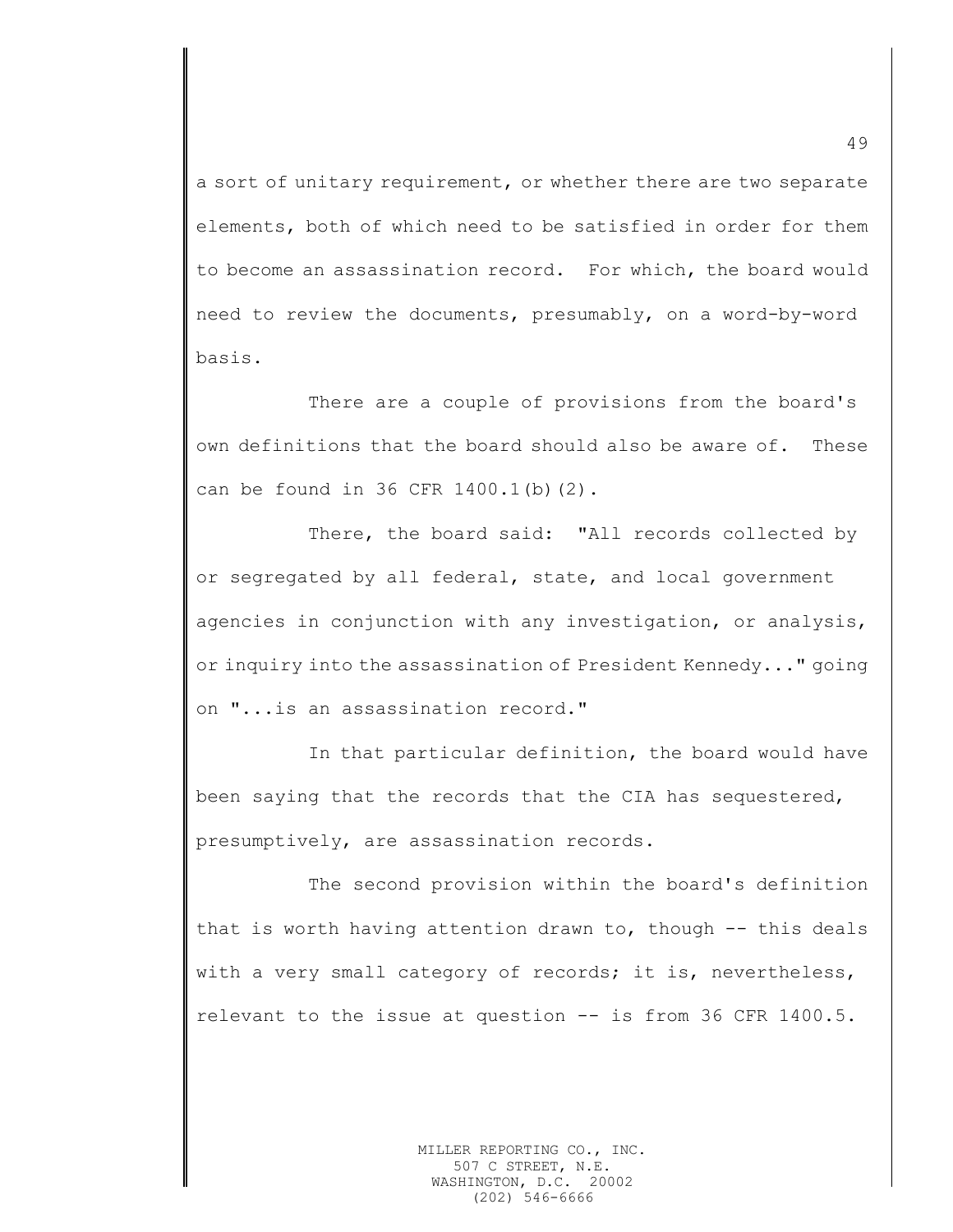And that refers to a record that may have portions which could be quite closely related to the assassination, but other portions of the record may have no identifiable relation to the assassination.

An example of such a record would be a briefing to President Johnson on, we'll say, 20 different issues, where one of the issues to which President Johnson was briefed was the Kennedy assassination. And that, clearly, is relevant to the issues that are before the board.

The other things may have had to do with issues that are entirely unrelated. We could say domestic politics in Brazil, or a welfare bill, or some other such matter. The board does, according to its guidelines, have the discretion that, in some instances, it may wish to treat a record in sort of -- by two different standards.

What I would like to do now is move to the last portion of my presentation, and make some suggestions where the staff currently believes would be a useful way to proceed. The proposals that I'd like to make are very much in the beginning stage. And the staff is interested in receiving further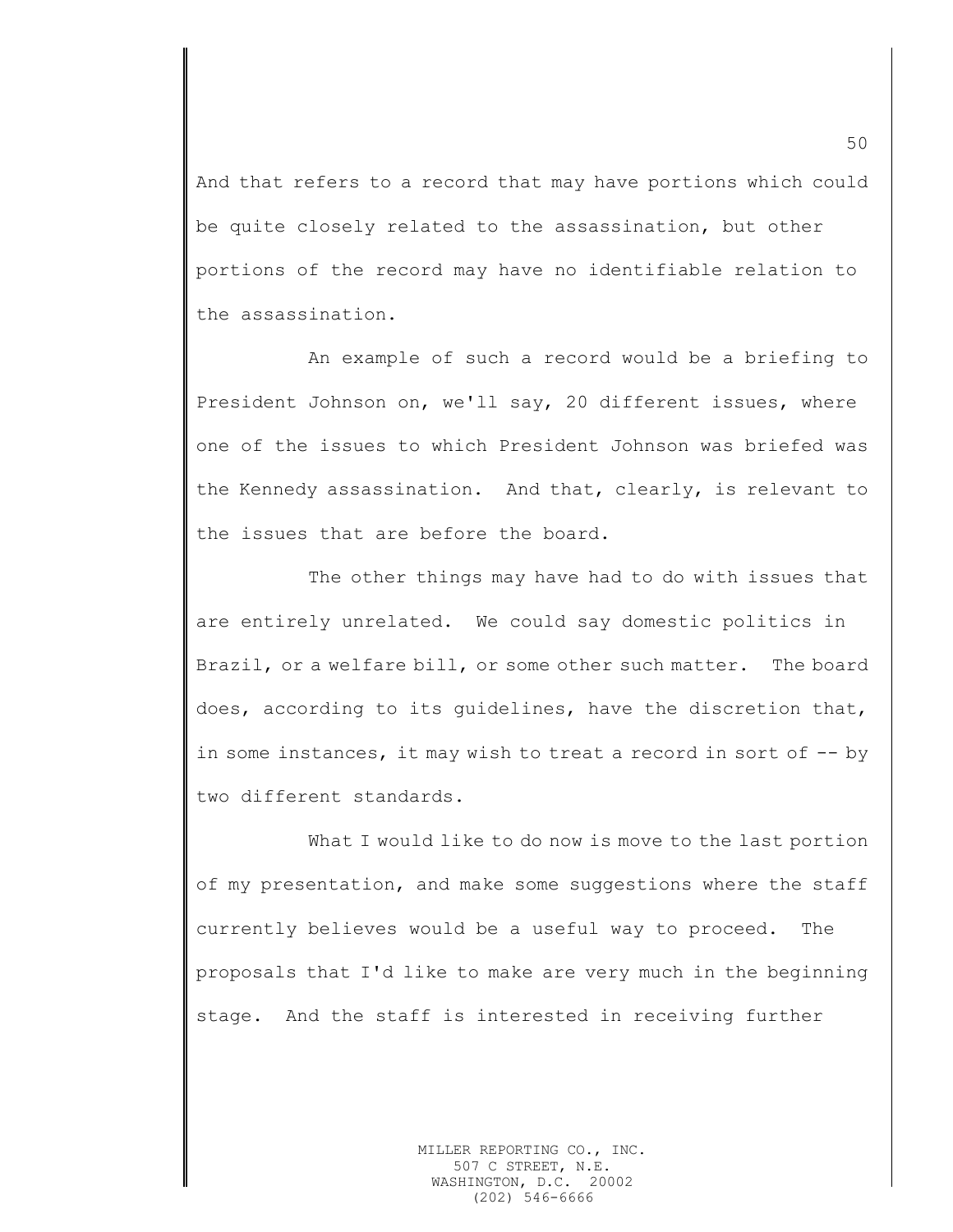guidance from the board, including any changes from these proposals that the board thinks advisable.

As I mentioned, I don't think that there is any simple definition or way of determining what is relevant. The only way that one would be able to have a hard and fast rule on what is relevant is if one knew with an absolute certainty who killed President Kennedy.

Because it's not the purpose of the board to make such determinations, it cannot be necessarily clear who is involved or what kinds of issues are appropriate for analysis. But I'd like to offer what we are now looking upon as rules of thumb, which will be presumably expanded in some ways and minimized in other ways, for determining what is relevancy.

First, I'd like to say that we can identify some documents that are obviously related to the assassination, where there just won't be any question. I mentioned some categories of files before.

So, in addition to those categories, I would say that any CIA internal investigation related to the assassination is, obviously, going to be relevant; anything on Oswald;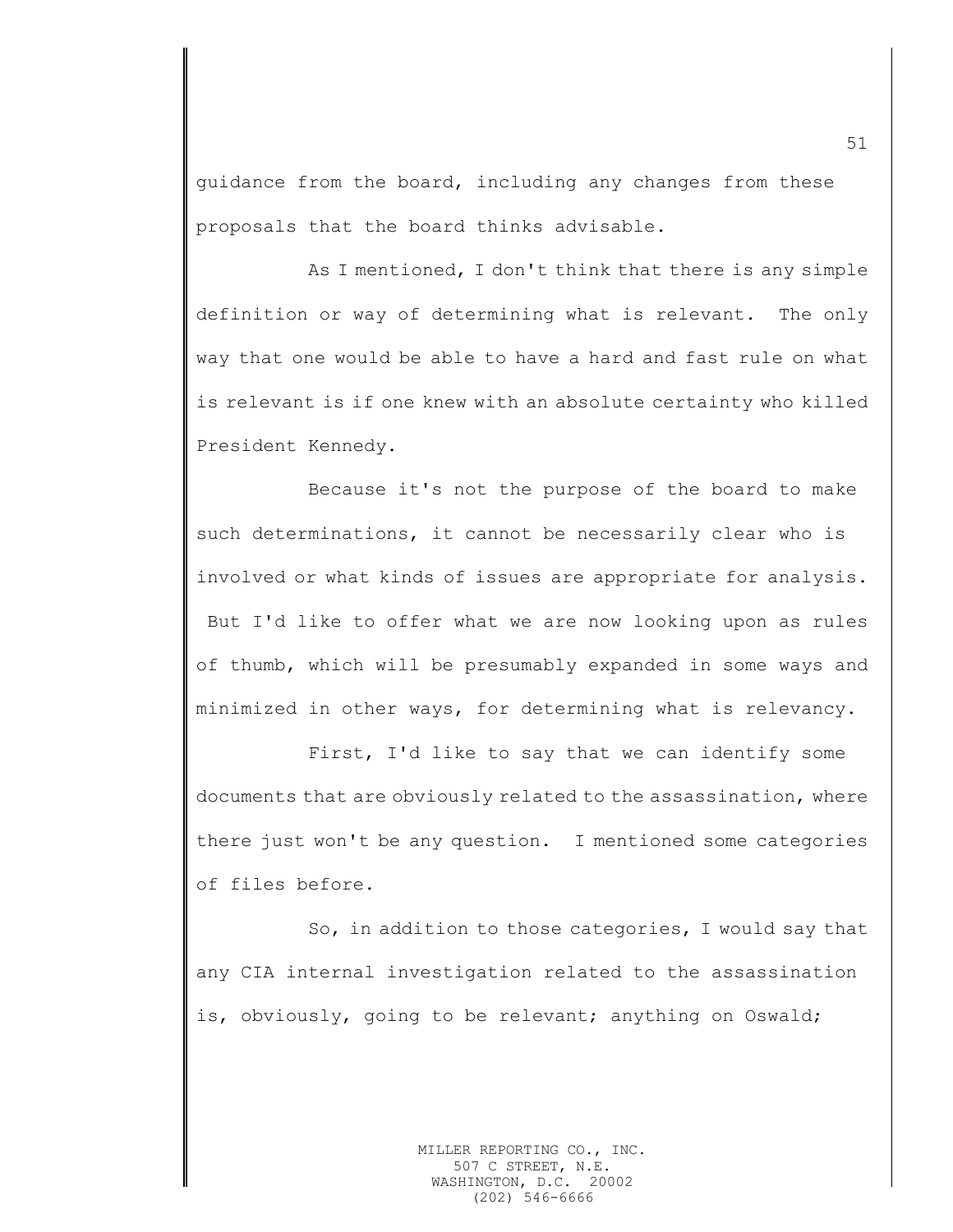anything related to the Garrison investigation; anything on Castro assassination attempts. Those all are, we could say, no-brainers. But it's easy to say those are relevant to the assassination.

Then, what we might want to consider doing where we find records where we look to find relevance, but can't find any relevance -- that we can, perhaps, use certain kinds of guidelines to help us focus on the kinds of issues that would tend to be more important.

So, we can say that if there's a CIA official in Mexico City, the kinds of criteria that we would use for relevance are dates that would be -- Is there an overlap between the CIA officer's service in a particular station where Lee Harvey Oswald may have been? So, dates connected with Oswald is certainly one way of determining relevance.

Dates immediately around the assassination, November 22nd, are obviously dates of relevance. Dates that are related to Warren Commission investigation, obviously, are going to be more important than some dates that will be outside of that. Similarly, dates connected with the Church Committee or the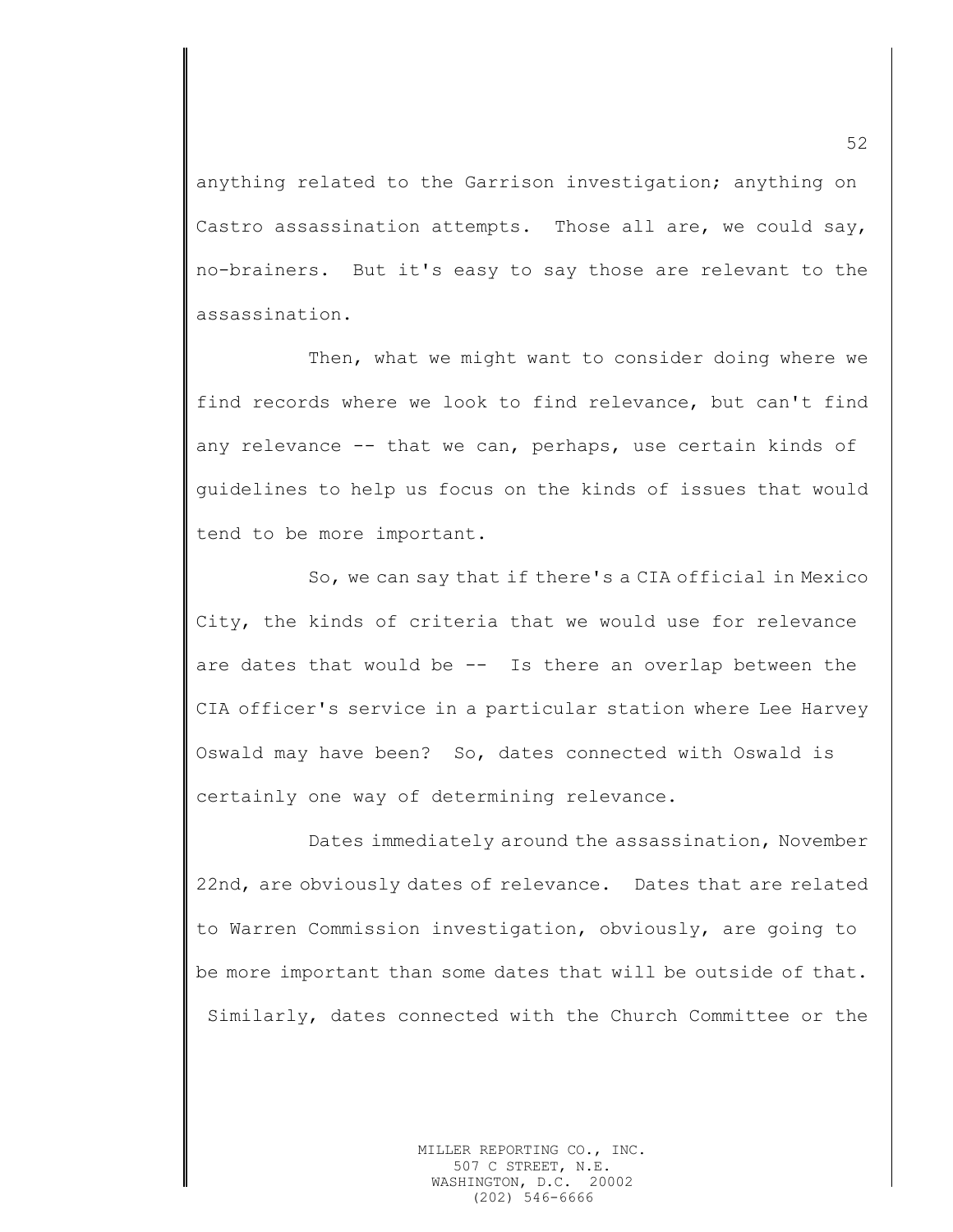House Select Committee can have, conceivably, more importance.

Often, this is going to be a matter of judgment. And it's going to be hard -- it would be hard to articulate hard and fast rules in advance. Certainly, my interest, and the interest of everyone on the staff whom I have spoken with, is to have the broadest reasonable approach to what is relevant that we can, with a recognition that some things -- it may be difficult to find a relevance.

The other sorts of things that we can look at to help us determine whether something is relevant is whether the individuals who may be mentioned or whose files we may be looking at are figures who play in the story around the assassination.

David Atlee Phillips, of course, is a figure that plays prominently in some of the assassination stories. So, any document with his name in it is going to be subjected to a heightened degree of scrutiny without any question.

Similarly, a person such as Win Scott, the station chief in Mexico City, is going to have a much higher interest and immediately trigger added attention, if we were to see such a name.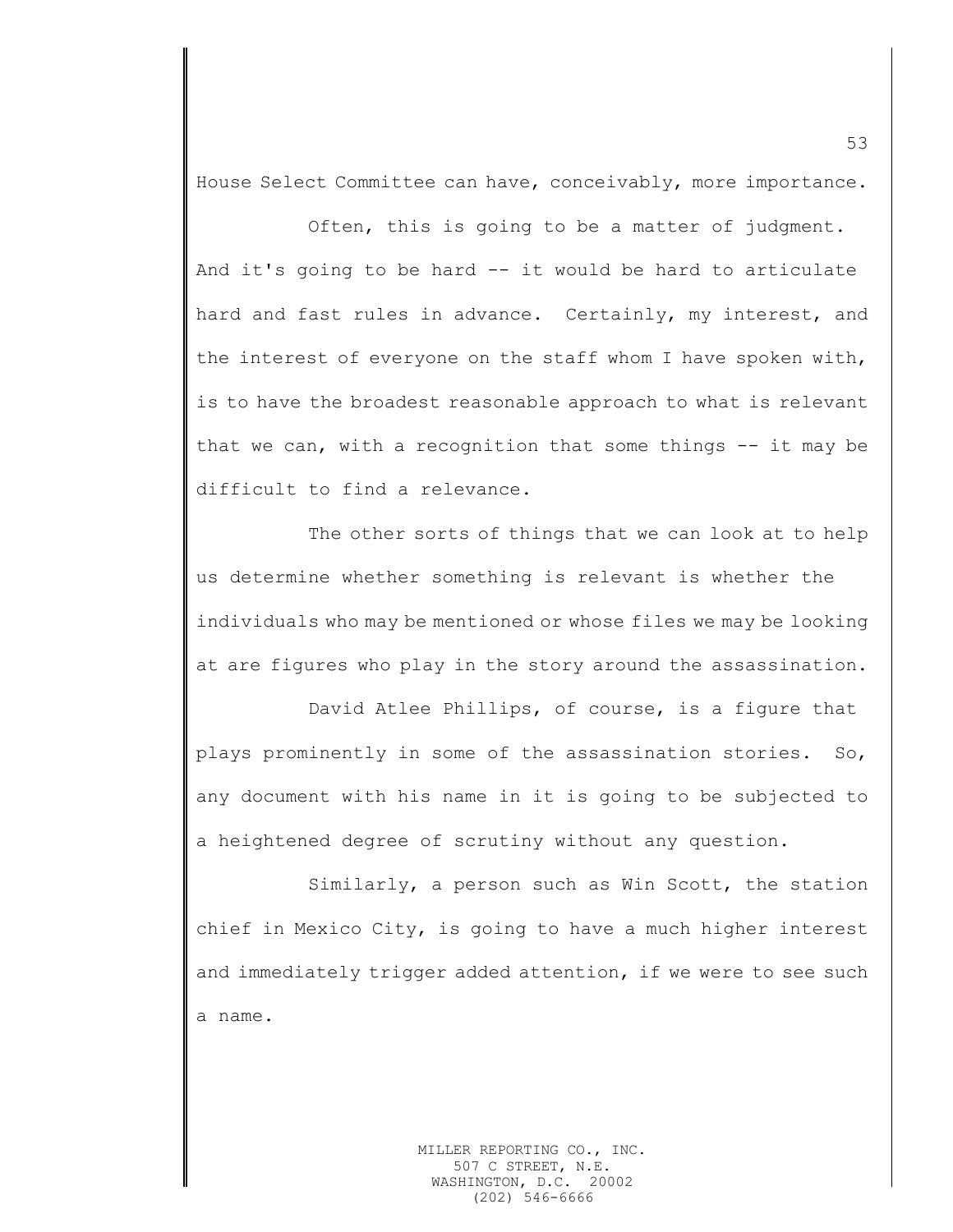We could also imagine not only CIA figures who are in the field and who may have had connections either with Oswald or some other part of the story, but figures who are high in the Agency.

Two figures who come to mind in this regard would be one known under the pseudonym of John Scelso. That if we identify John Scelso as being involved in some issue, that certainly raises a presumption that there's going to be a relevance to the assassination.

Similarly, if we see James Jesus Angleton on any document that's going to be in the sequestered collection, that will raise our interest and, presumably, is more likely to be relevant than some other documents.

A final sort of category that we could look at for helping us provide rule-of-thumb guidelines is geographical restrictions.

When we find records that might relate to areas in the Far East -- we'll say, other than Japan -- that's going to show perhaps less of a relevance to what is understood as the assassination story than documents that would relate to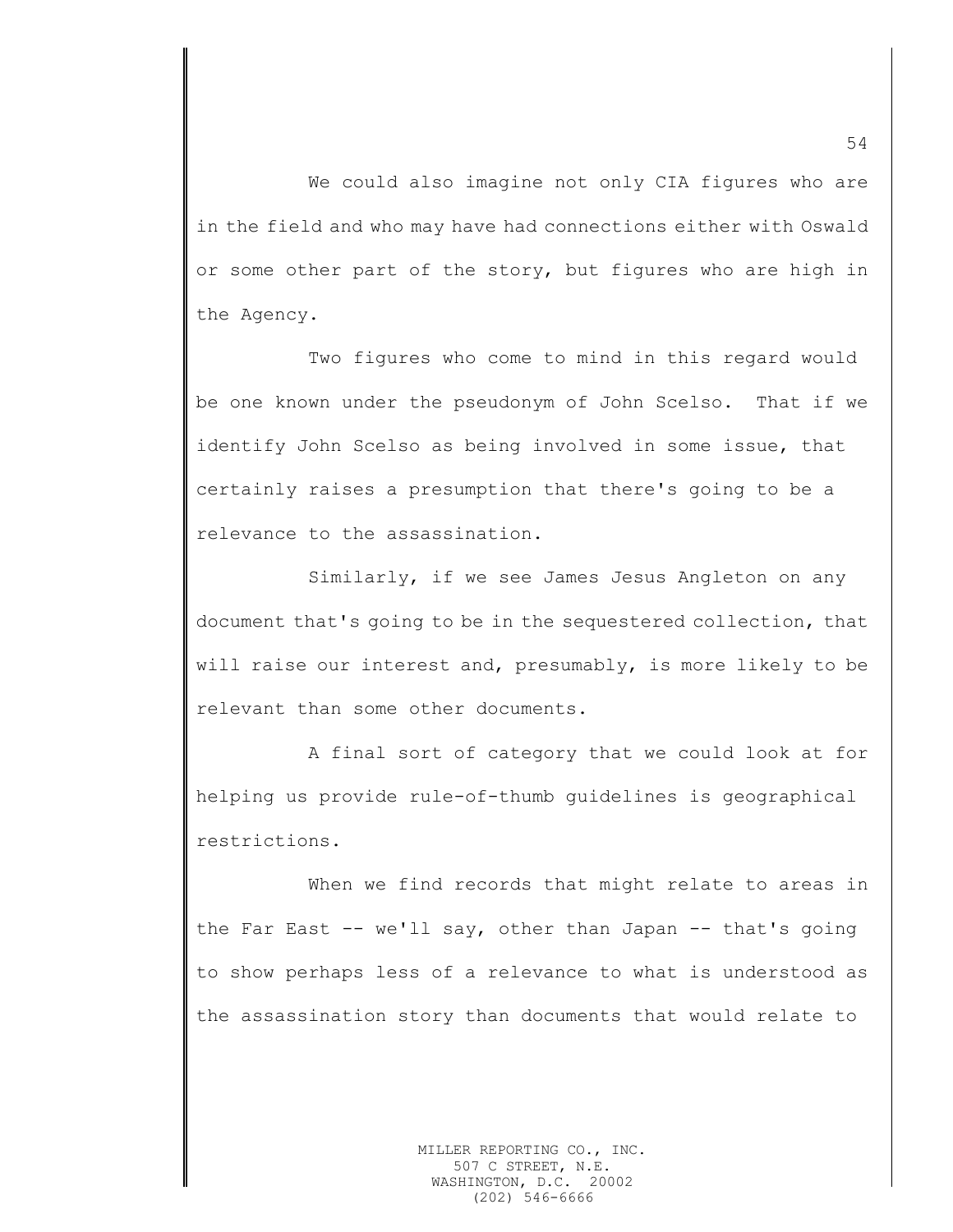Mexico City, obviously, or that would relate to the Soviet Union, or relate to Japan. So, we can see that there are certain geographical restrictions.

Now, the way that this would conceivably play itself out is with a CIA officer's file. A CIA officer is serving in a location that is completely outside of any place where we've identified as being relevant, then, those documents would receive lesser interest.

Now, what I would like to do is to make six specific proposals for handling records, thinking of the sort of relevancy criteria that I've just mentioned.

First would be -- and without any question at all -- that the ARRB staff will review every single record that is in the sequestered collection. So, there will be staff review of all sequestered records. All 300,000 records. So, we're not going to take anyone's guess on whether the records might or might not contain relevant documents, but each document will be reviewed by the staff to determine relevancy.

The second point would be, if we determine that the record is relevant to the assassination along the guidelines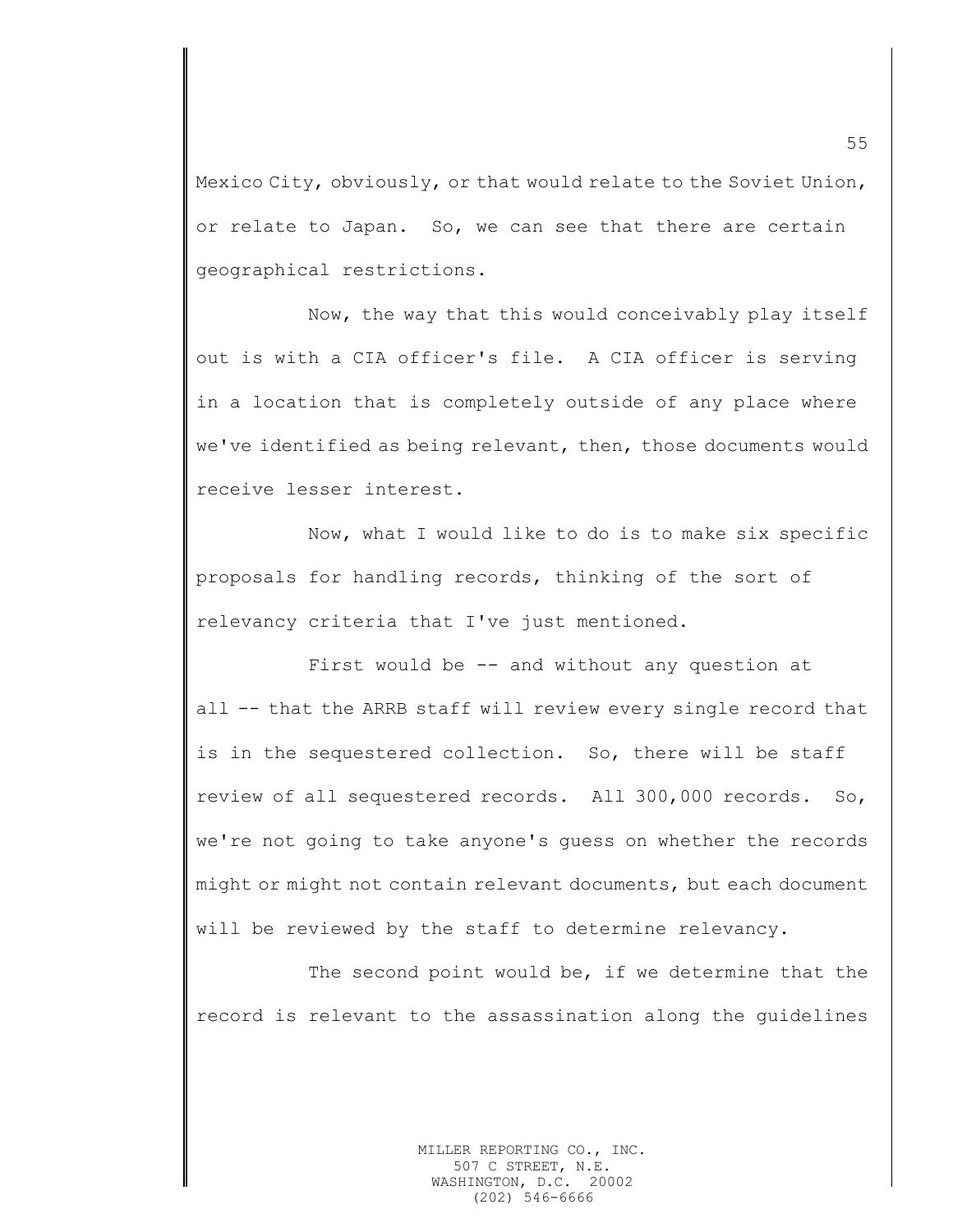specified by the board, we believe that those records should be reviewed on a word-by-word -- the postponement should be reviewed on a word-by-word basis on the board, so to continue the board's practice that it has been following to this point.

The third recommendation that we would make at this point is, when we identify a file where we are unable to determine any relevance to the assassination, that the staff again review that file completely, and that a staff member then write a summary memo on the contents of that file.

So, the staff member might write, for example, that they reviewed the file of a CIA officer who we can identify as having no relation to the assassination. Perhaps say that the CIA official died in 1956. Say that we believe that this was a matter of a false hit. That a file on one individual was requested; but, in fact, a file on another individual came up. And that there be some kind of memo that documents that.

We would then propose that that memo be shown to the board; and if the board has questions, they would be able to pose the questions. And then after that, that memo would go to the public room in the Archives, so that there would be a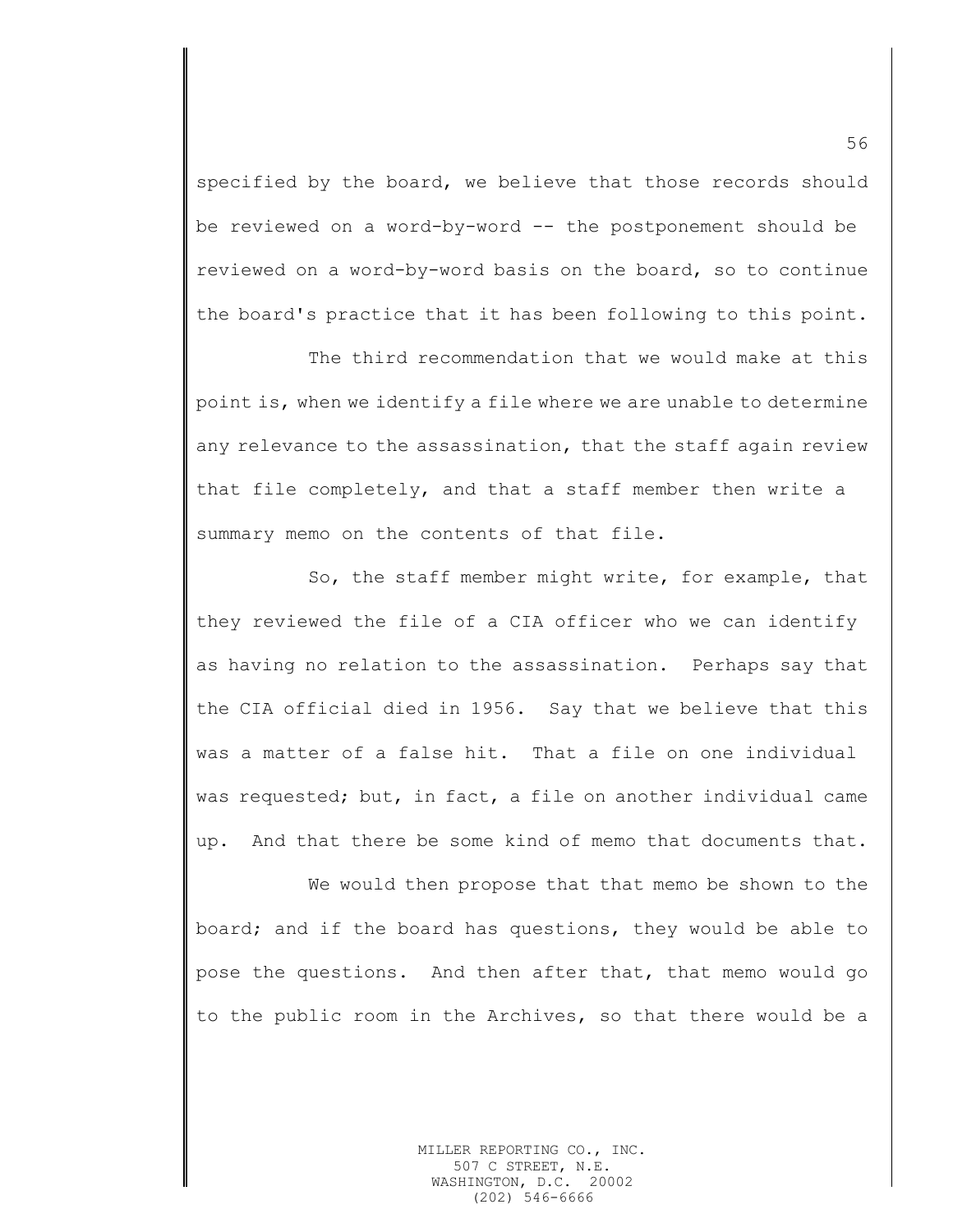public accounting of what that file was -- again, in a summary form.

The fourth recommendation that I would make is that where a file contains some records that are obviously relevant -- that those records, again, be reviewed on a word-by-word basis -- or where the postponements be reviewed on a word-by-word basis. Those records for which the staff is not able to identify any relevance to the assassination -- that those records would be treated in the form of a summary memo.

Again, describing records, we could say that -- For example, the CIA officer who was in Mexico City during the time of Oswald, we could say -- again, the hypothetical example -- that this officer was stationed somewhere else in the world. Take a nice, neutral place, such as Antarctica.

And stationed in Antarctica for another -- not mentioning the name "Antarctica" in that case -- station somewhere else in the world for a period of years. And that we are not able to identify any meaningful information there.

So that the records that would not be reviewed on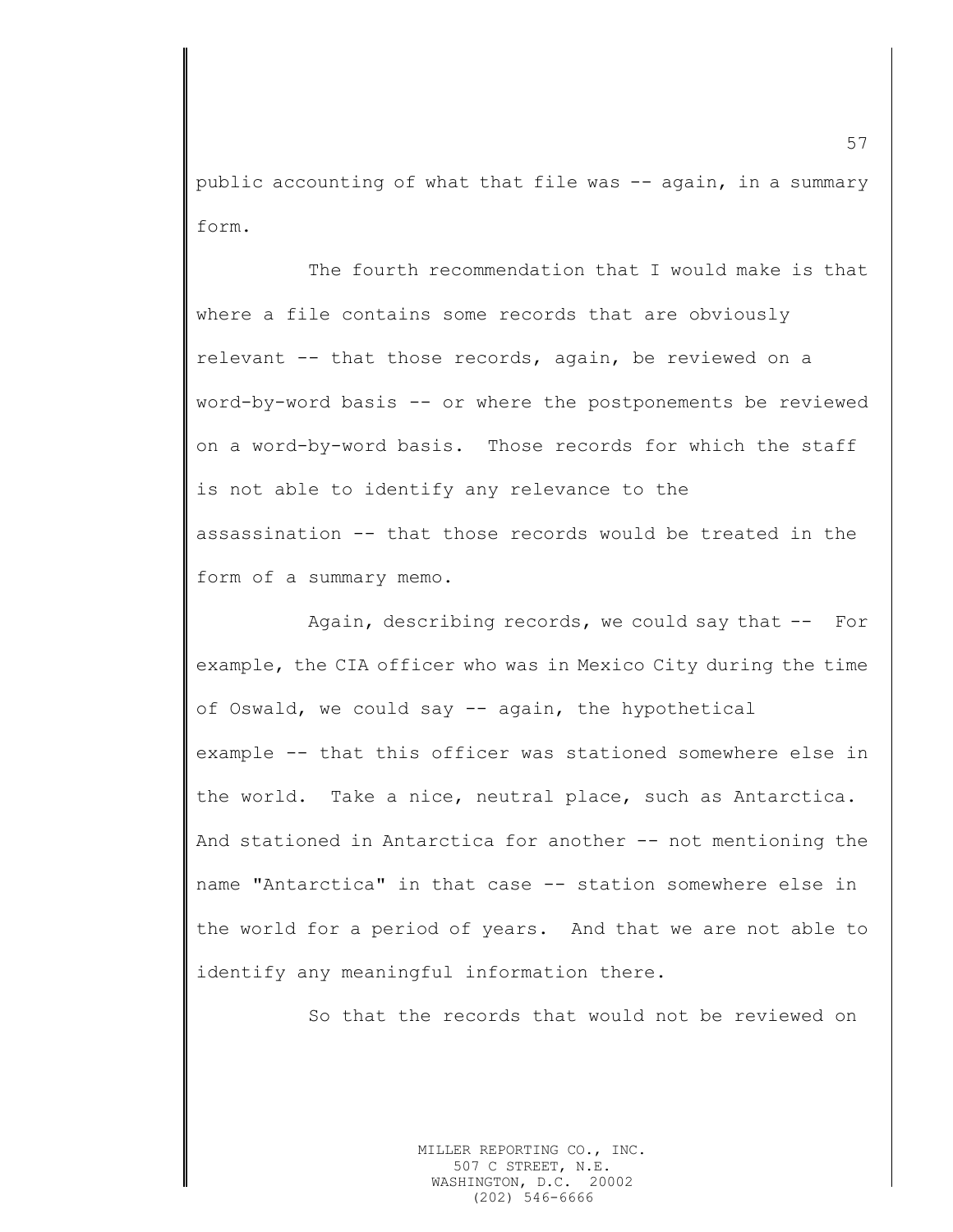a word-by-word basis would have, again, a summary memo.

The fifth recommendation that we'd make has to do with duplicates in the file. One example of a duplicate in the file is the apparent microfilm copy of the Oswald 201 file. Now, the board has gone through the 201 file.

What we would propose is when it appears to us that this is  $-$  that we, in fact, have a copy of a document that the board has already reviewed, that the staff review those documents -- such as the Oswald 201 file in microfilm -- and make an assessment of whether there are, in fact, any additional records in there that were not in the original 201 file.

If we find that there are no additional records, our proposal would be, again, to have a staff memorandum saying, "We have reviewed the microfilm version of the 201 file, and we have not identified any additional records." And the board then would not need to, in a sense, re-review the entire set of records in a duplicate form once again.

Now, of course, there's always the possibility of marginalia or something that might be different. By our understanding, that's not a duplicate. And if there is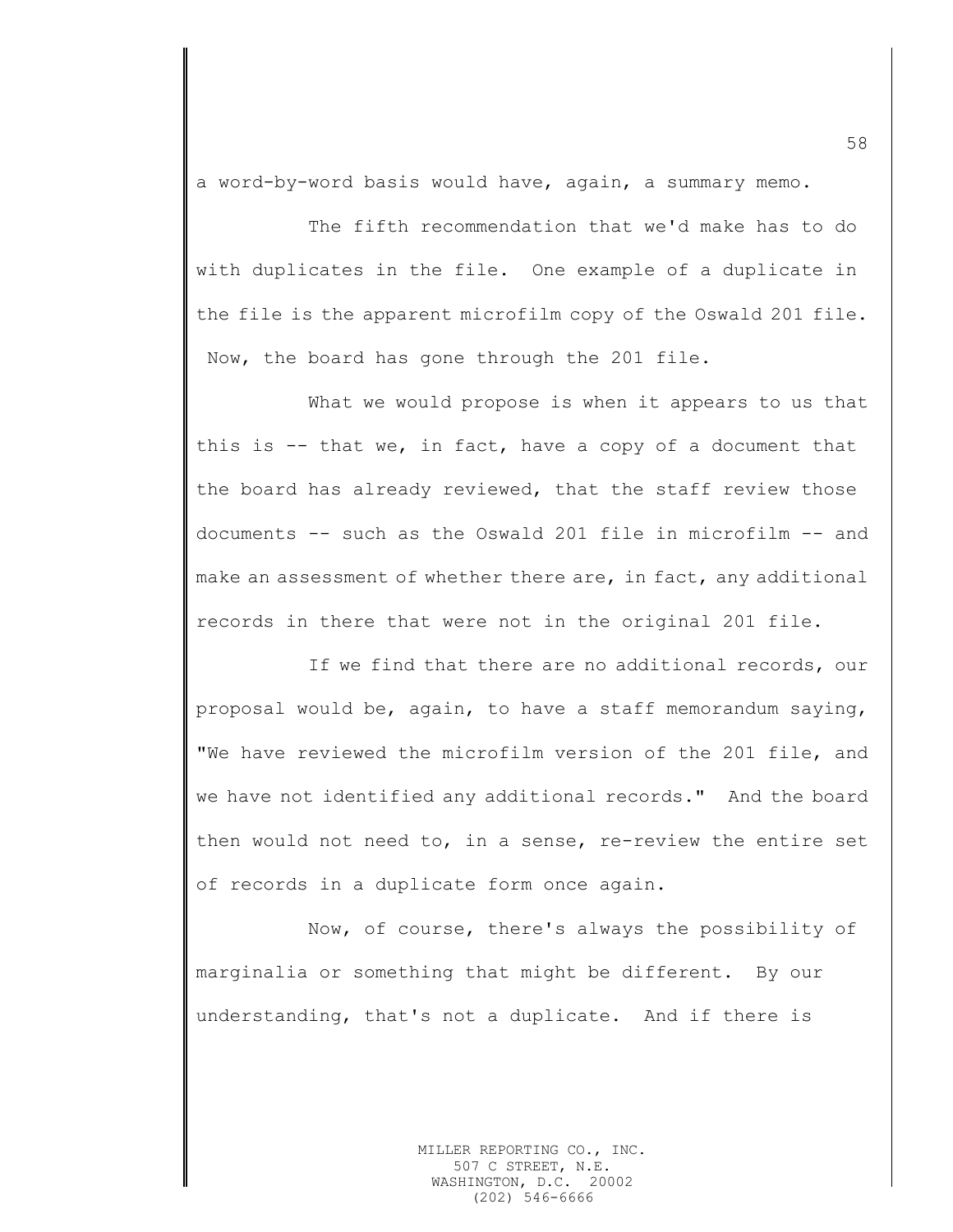additional information, those should be reviewed and treated on a case-by-case basis.

The last point, you will be glad to know, is that for those documents where there may be a long and involved document, where only a very small portion of it pertains to the assassination -- that we can conceivably review that document, again, word by word for the portion related to the assassination; but in some instances, not review the remainder of the record.

Again, the staff and the board would presumably have a very broad notion of what an assassination record is, and what relevance is. But there are some things that just simply aren't related to the assassination.

So, my final recommendation is that the board deliberate on these issues, and make suggestions and offer guidance to the staff.

Thank you.

CHAIRMAN TUNHEIM: Thank you, Mr. Gunn. Are there questions on the part of board members? MS. NELSON: I have a question -- a clarification,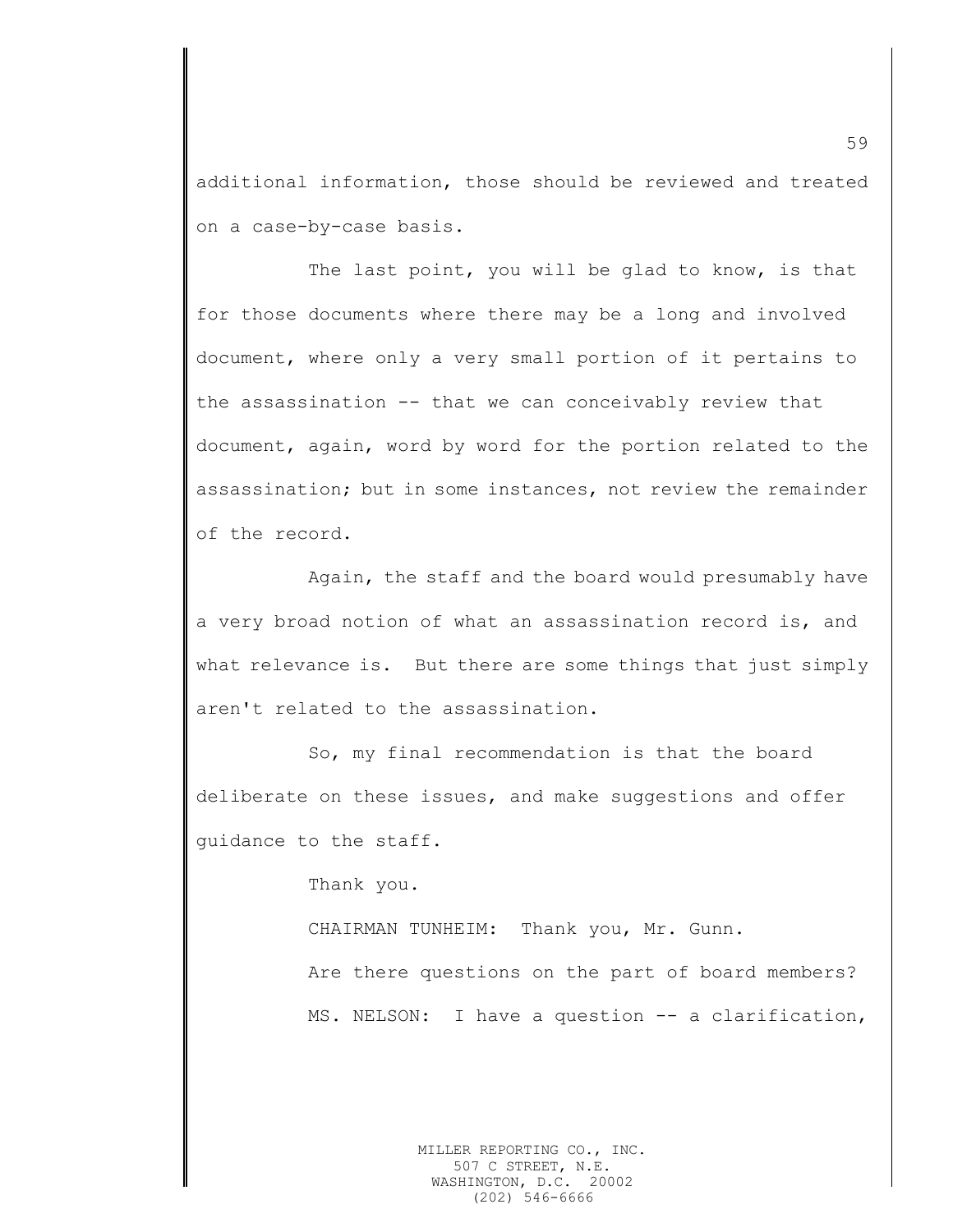I quess it is. One of the reasons we feel -- and we've talked about that we feel this is such a big problem -- is that if we take the time to word-for-word look at the sequestered collection, then we won't have time for anything else. And that's been a -- The value of the collection, then, is the subject of a hearing, basically.

But most of these suggestions is taking a lot of staff time. And, so, shouldn't that be a -- Don't we have to consider that; how much of the staff time  $-$  Once the staff gets involved in this, how much of that time is also going to be limited by the sheer amount of search for duplicates, that kind of thing?

MR. GUNN: I think that everybody associated with this process has come to have a much wiser understanding of how much time is involved in this process.

When I go back and read the hearings before Congress on how long this would take, and where people were describing this as a matter of two or three months, and does the board really need to be in existence for a year -- they are ludicrous. Not the people, the comments.

It's an extremely time-consuming process. We are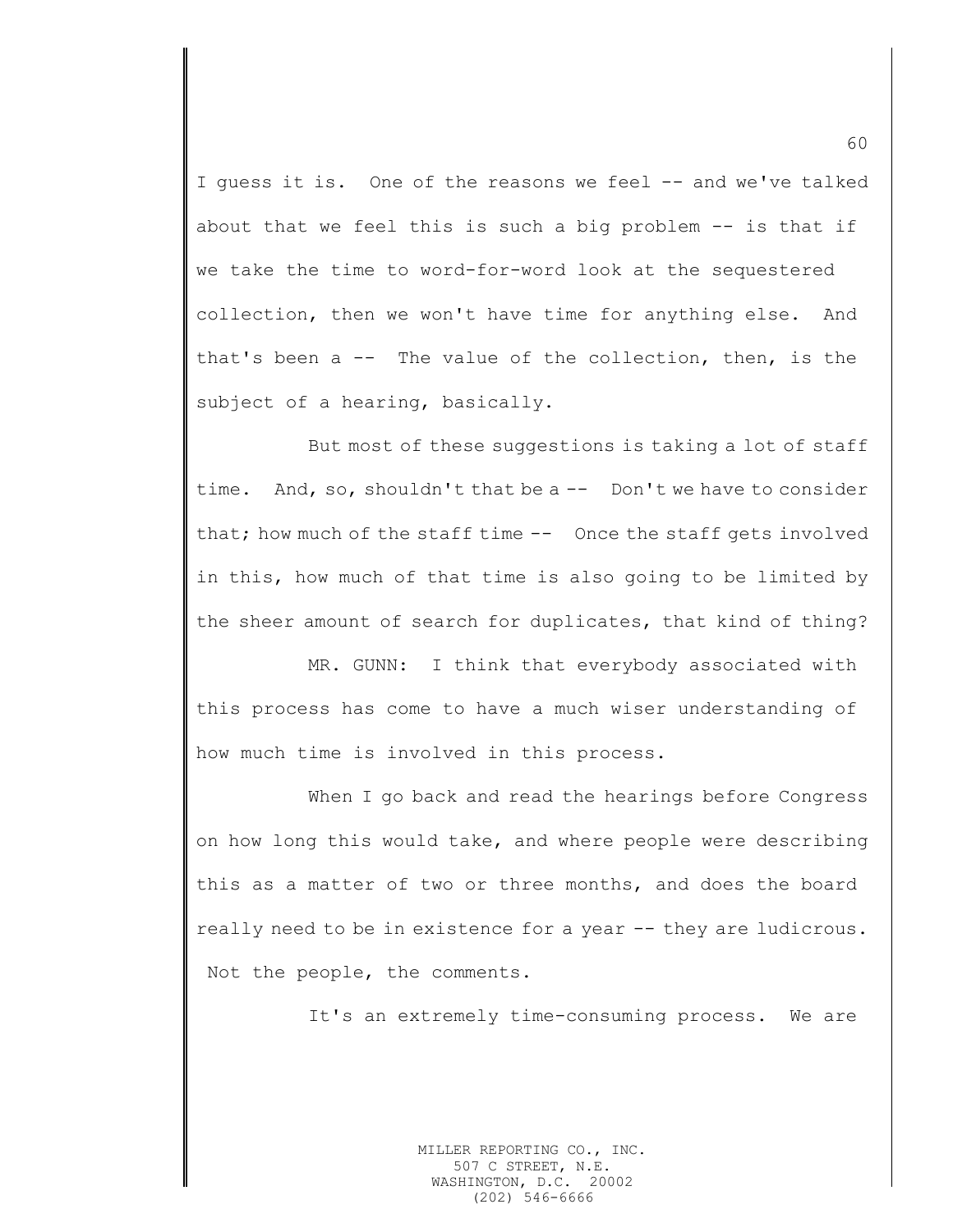spending much more time doing things that we just simply hadn't anticipated. Just preparing the Federal Register is an extraordinarily time-consuming task. And this is a problem.

It's a problem, I think, in terms of the sequestered collection in two ways. Just to do the document-by-document review of the 300,000 pages is going to be time consuming. If we were to add to that the word-by-word review of the 300,000 pages, it is a task that cannot even remotely be completed within the next year.

MS. NELSON: Let alone anything else.

MR. GUNN: Let alone anything else.

MS. NELSON: So, that's really a big problem. Would you say, then, that among your recommendations may be -- I don't want to put words in your mouth  $--$  may be that, as we proceed, we might find even more shortcuts on non-relevant material?

MR. GUNN: That might happen.

MS. NELSON: I mean, we're all making some assumptions here, but we don't want to miss anything, either, which is the basis of just about everything you've said. And that takes quite an amount of time. So, we may, in fact, end

61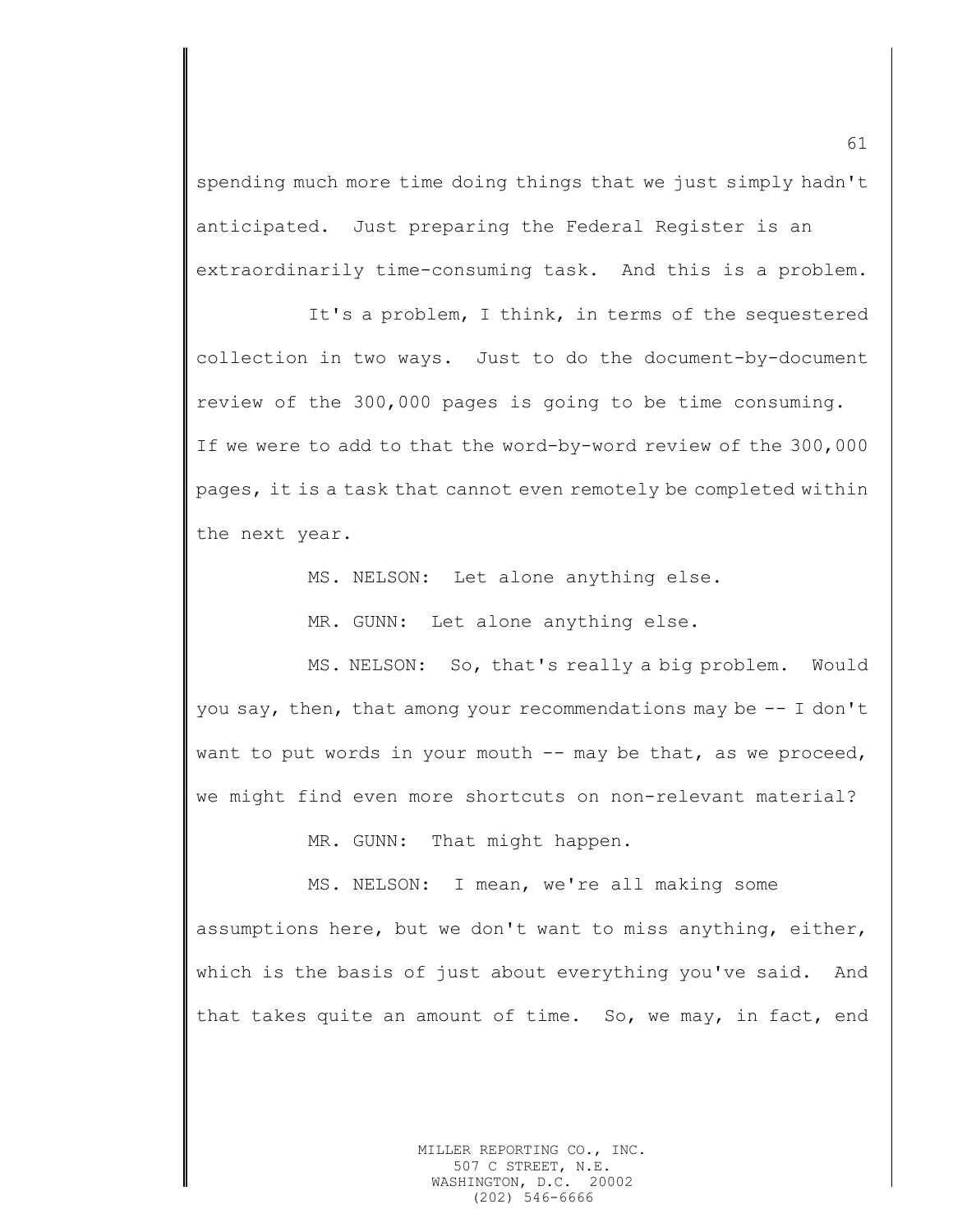up having to use that methodology.

CHAIRMAN TUNHEIM: Dr. Joyce?

DR. JOYCE: As a matter of clarification, Jeremy, at the outset of your remarks, I believe I understood you to say that in addition to the materials in the CIA sequestered material, there were additional CIA materials here.

Did I understand you correctly there?

MR. GUNN: Yes.

DR. JOYCE: And are those documents materially different from those found in the CIA? What can you tell us about the additional documents?

MR. GUNN: In terms of the HSCA records that have CIA equities in them, I think we can roughly divide them into three sorts of records.

The first one would be photocopies of records from the Agency. And those records -- there should be 100 percent duplication between those records, and the HSCA collection, and the Oswald 201, and the sequestered collection.

Knowing records the way they are, I assume that we will get some in one that are not in the other, just because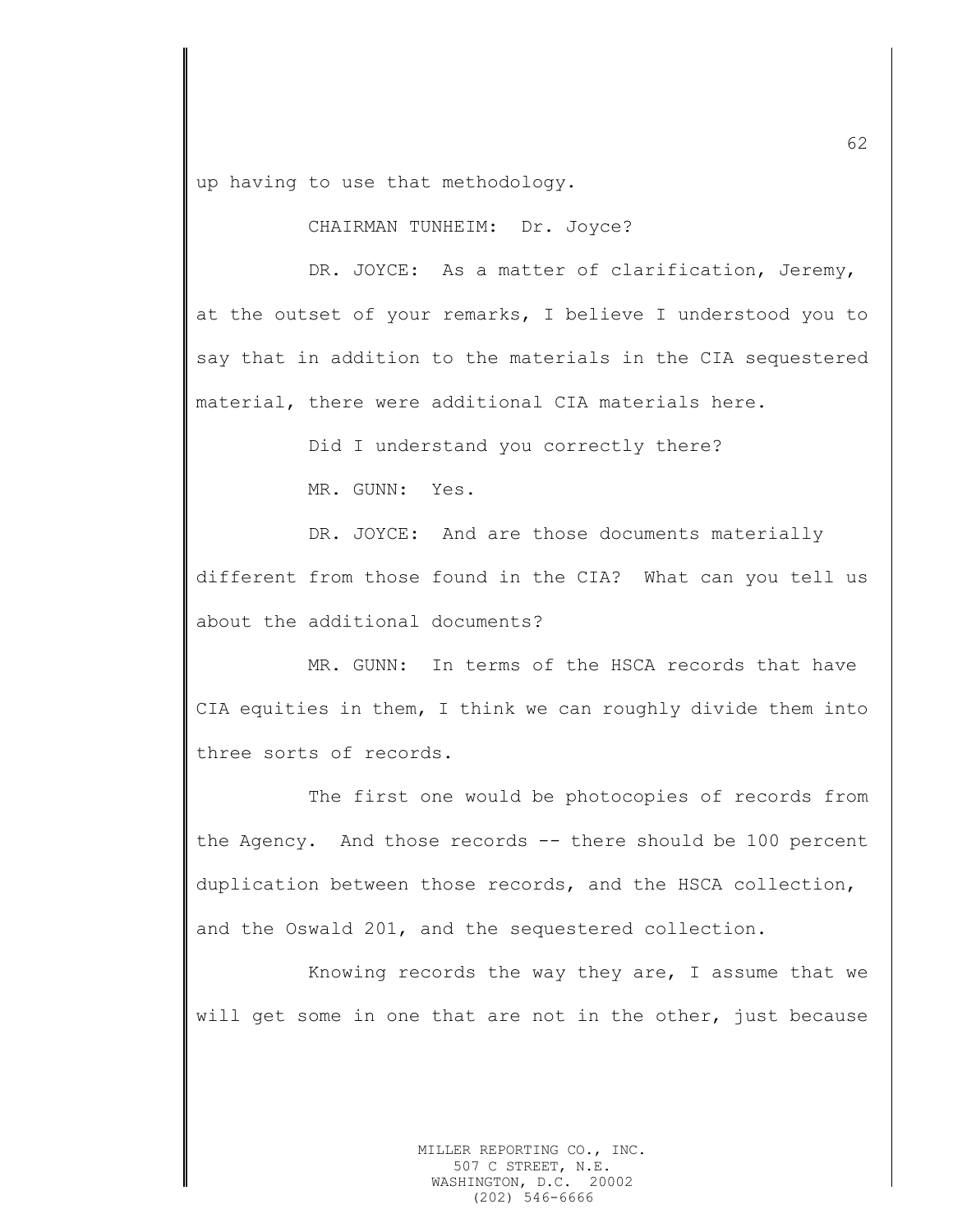there are snafus. But, essentially, they should be duplicates.

The second form of records in the HSCA that have CIA equities are reports that were prepared by HSCA staff members, either notes -- the notes or reports. The Lopez Report being an example of a document with CIA equities; but, in fact, created in the HSCA -- by the HSCA and in the HSCA collection.

The final rough category would be the testimony that was taken by the House Select Committee staff of CIA officers. And the testimony of Mr. Scelso is an example of that.

DR. JOYCE: But that's all part of the sequestered collection.

MR. GUNN: No. The sequestered collection are all records that we can say are now over at CIA offices, not on premises.

DR. JOYCE: I see.

MR. GUNN: The records that are on premises are from the House Select Committee on Assassinations. So, those are, in a sense, congressional records.

DR. JOYCE: Separate origins.

MR. GUNN: Separate origins, but same equities. And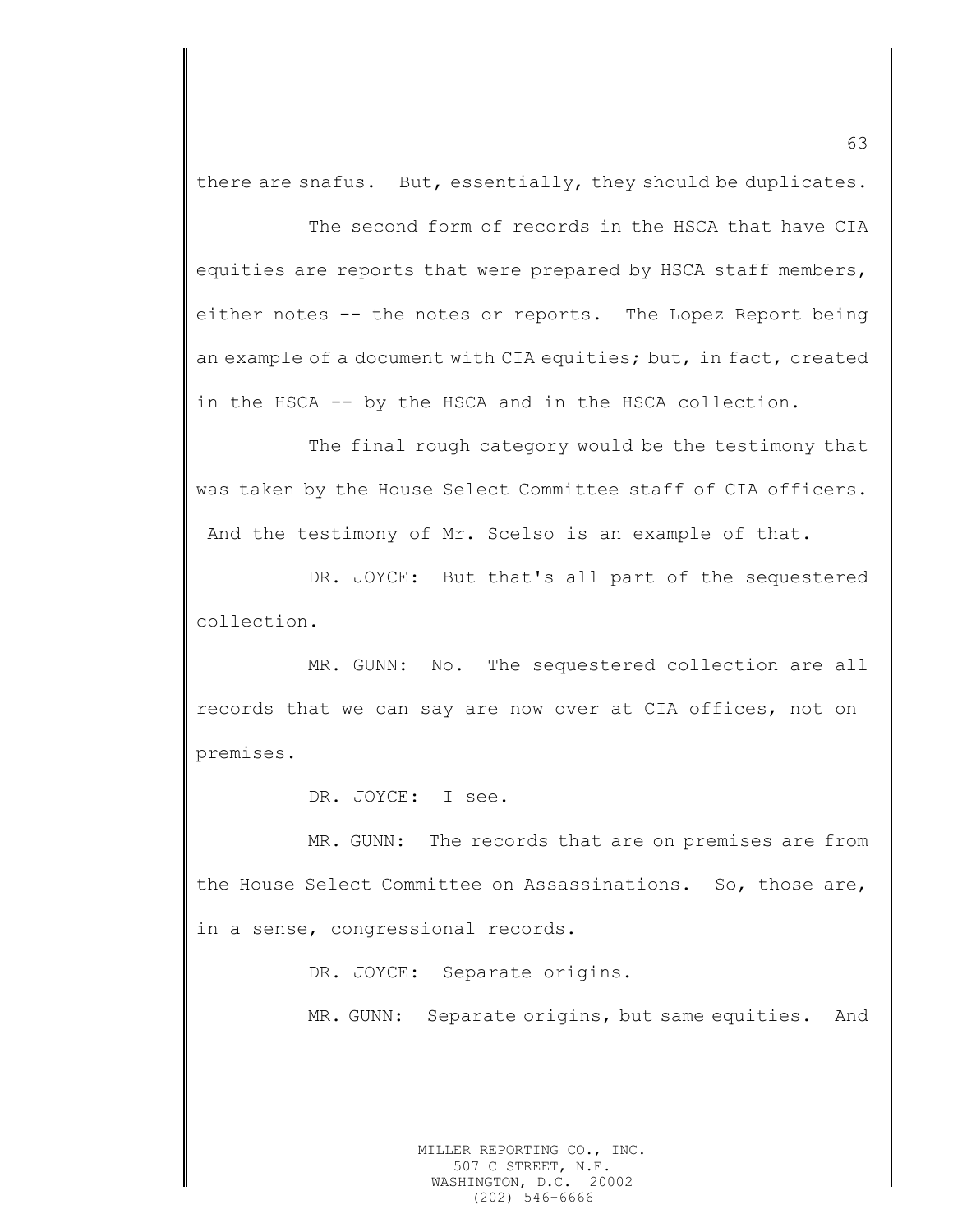often have overlapping issues.

DR. JOYCE: Thank you.

CHAIRMAN TUNHEIM: Questions?

MR. HALL: I have a couple questions. What is the chronological scope of the sequestered file?

MR. GUNN: The chronological scope?

MR. HALL: Scope. What are the chronological boundaries of the sequestered file?

MR. GUNN: I don't know. But what I will do is try and give you my understanding of this. I have seen records that go back to even the 1940s that would pertain to a CIA officer who may have been in OSS, for example. So, personnel records could go back to the 1940s.

The most recent records in there, in theory, would be from the time of the House Select Committee on Assassinations. There may be some records that somehow got into that since that time that I don't know about.

MR. HALL: Okay. You've offered us a variety of possible ways of determining relevancy. And you've laid this out in terms of persons, in terms of geography, in terms of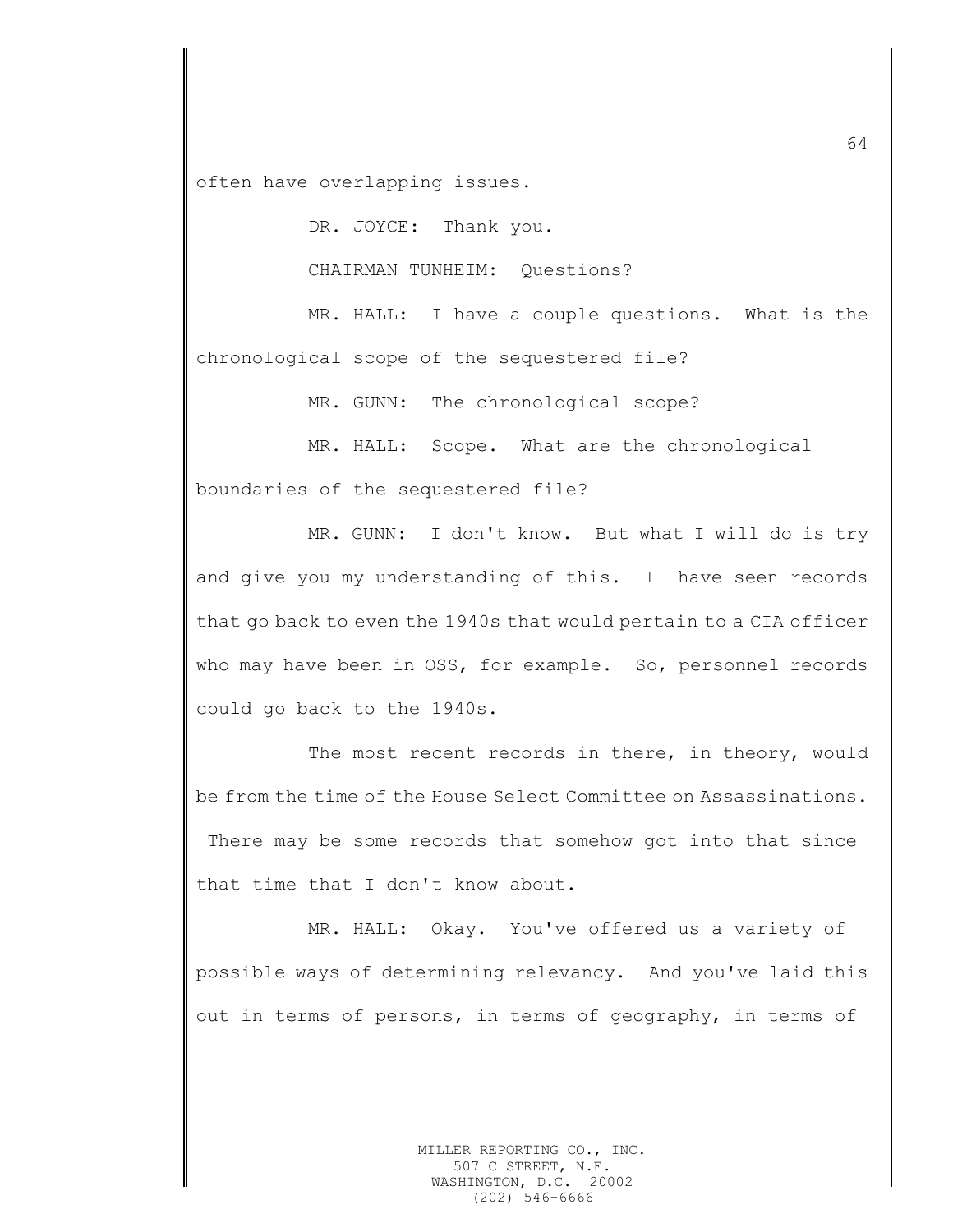chronology, to some extent.

I guess, part of the trick here is to understand how these variables fit together with one another. Not that they exist, but that they have some relationship.

I raise this question in the context of the legislation which speaks to the assassination and then also speaks to investigations of the assassination. And how would you counsel us on our responsibility about those two features of this particular piece of legislation?

And then I have another follow-up question from that.

MR. GUNN: I think that under the statute, the board has the ability to say that, in order for a document to be treated under the JFK Act, it has to have both a relevance to the assassination and has to have been collected by a government agency. So, those two criteria would be necessary. So, that is, to one extent, the scope of what the board could do.

To get where I think more appropriately your question -- or what more appropriately your question is addressing is, let's suppose, for example, that the HSCA hears an allegation about somebody who may have had an involvement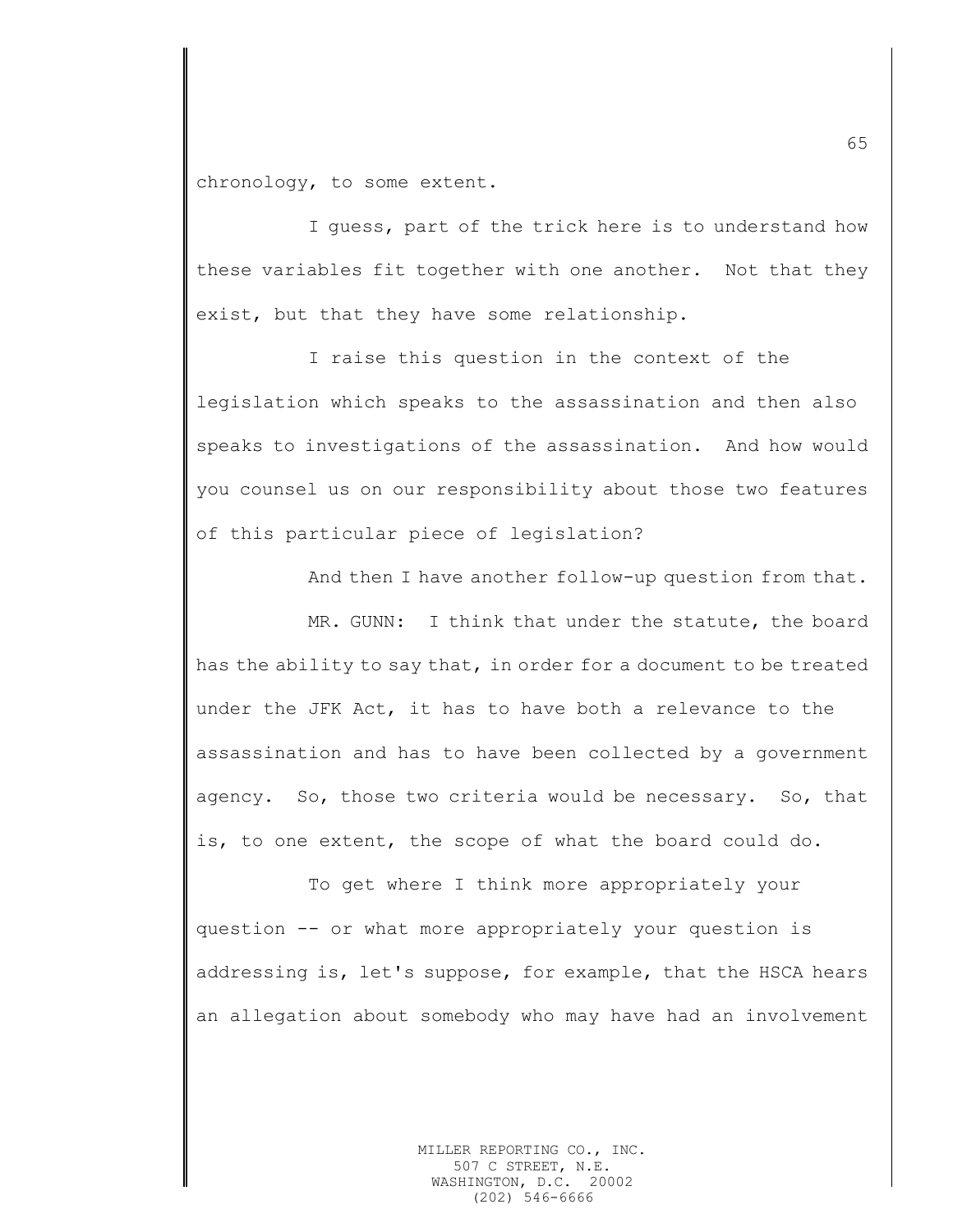in the assassination, and the HSCA then requests a file.

Now, that certainly passes muster as having some relevance to the assassination; that it is an inquiry that is being made by a government agency to determine whether there is a connection to the assassination or not. So, it passes a certain kind of threshold test there.

And to the extent the record ends up providing valuable information, that certainly can be treated as a record that has a high relevance to the assassination.

If there is a negative result of that  $-$ - that is, the allegation is not confirmed -- that still has a certain kind of relevancy. It is not that it is totally and completely irrelevant, but it has less relevancy.

The way I suggest we address that issue is having, essentially, the staff address that in the review of the file. To say that we have looked at this record with this concern in mind, and we do not find anything in here that would substantiate it. Thus, the concern would be addressed by a review to say this is, in a sense, not -- that the lead did not produce any results.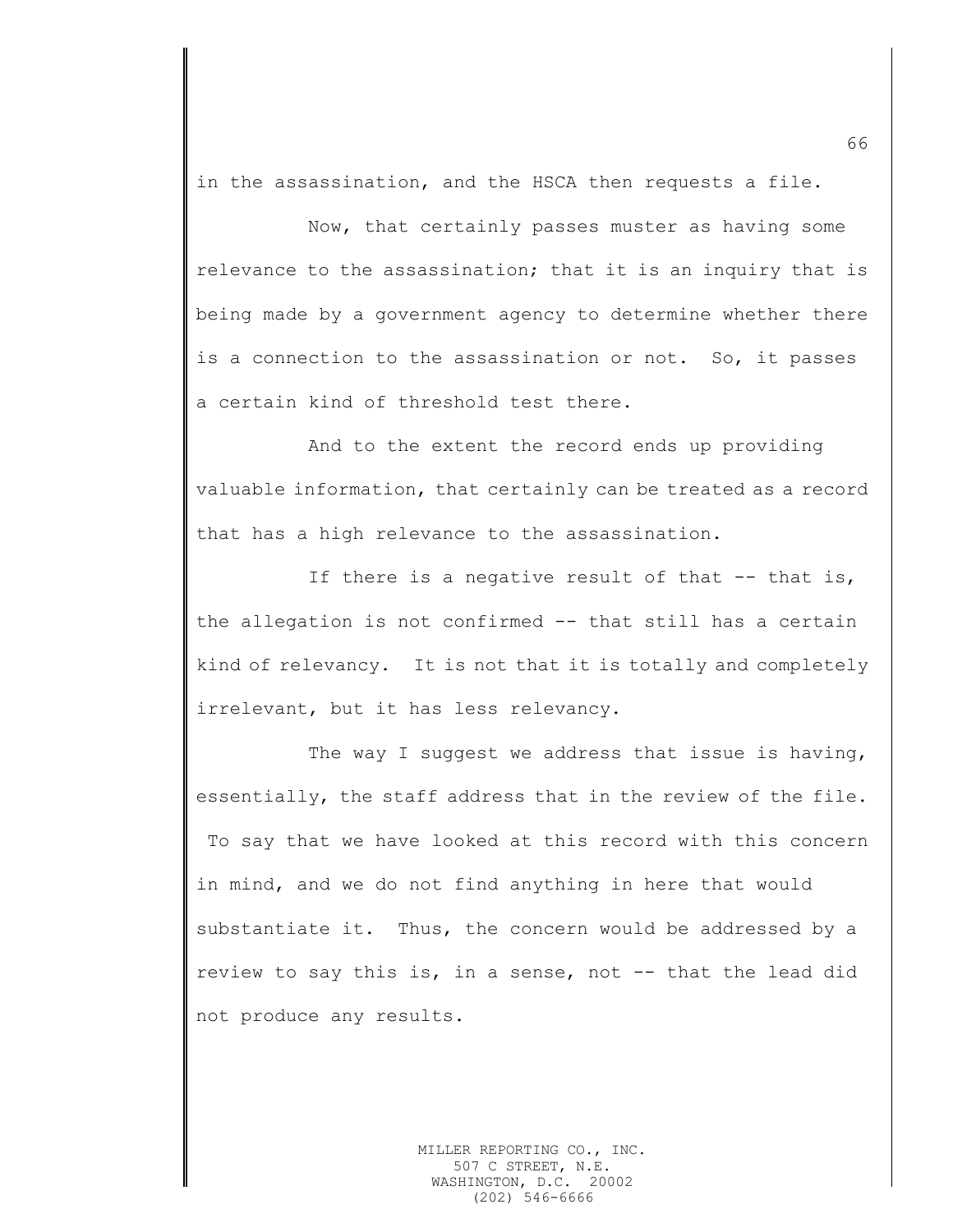MR. HALL: I guess that goes to my next concern, and that is the nature. It may not be so much what we think of, in terms of relevance, because that would carry with it some point of reference, as it would the question of value.

And one of the pieces that we added to our legislation -- I'm sorry -- added to our definition of 1400.2 is this whole business of enriching and enhancing and broadening the historical record of the assassination.

And my concern here is that we put ourselves in the position of drawing a very tight nexus between the assassination and a conclusion that could be reached about how it was done, as opposed to taking a somewhat broader view in which we would say, "The HSCA thought it was important enough to go and ask for the materials, so why should we put ourselves in the position of second guessing them 20 years later about whether or not their guess was a credible one?"

MR. GUNN: There is still a problem there. I would suggest that it ought to be considered differently from a nexus -- I forget what term you used.

And I will use the example of records related to exile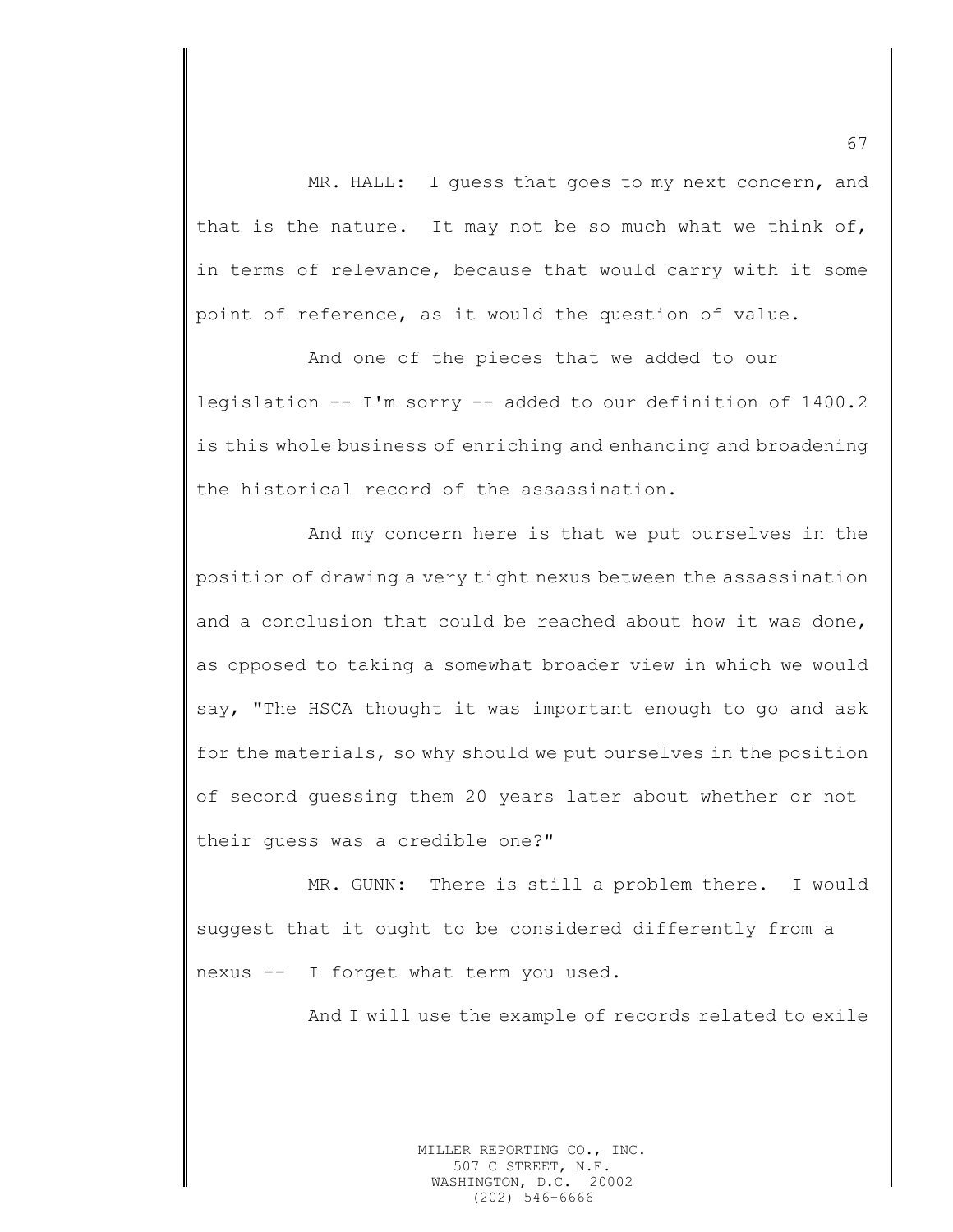groups with Castro and anti-Castro attempts. I personally do not know whether the anti-Castro groups had anything to do with the assassination or not.

My presumption -- I don't make my recommendation on whether those records should be reviewed by any belief that I have that they were involved or not involved in the assassination. To me, those records come closely enough within the assassination story that those records should be reviewed.

And I think we need to take a broad definition and even an elastic definition, but one that is not infinitely elastic, on things that have no bearing on the assassination at all.

MR. HALL: Right. The infinite elasticity of the historical imagination --

MR. GUNN: Yes, I know about that.

MR. HALL: -- is something to be reckoned with.

If I could change metaphors with you -- and on all of us -- I would like to, in so doing, go back to the question of how we take the various elements of what you see as relevance, and relate them.

68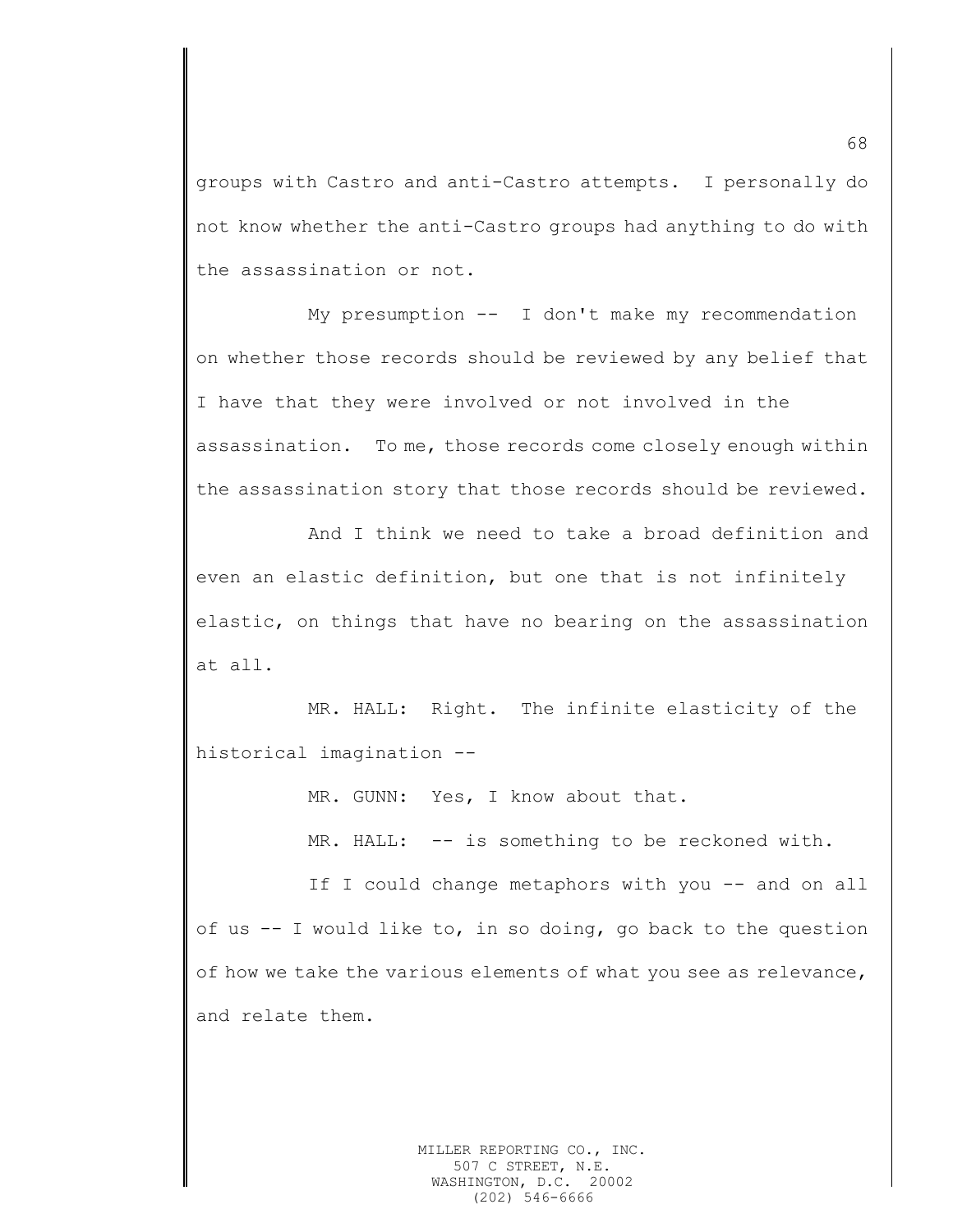It strikes me, it is more of a process of lining up holes. And the closer you come to lining up the holes, the greater that material carries with it a burden to be open and disclosed.

And if we think of it in that way, then, maybe it is perhaps our greatest task to keep in mind that relevance turns on value. Not value as to any particular theory, but value as it relates to enhancing this historical record.

And the closer we get to getting the holes lined up, the closer we are going to be able to say these should be part of this record and open.

I have enjoyed our repartee.

CHAIRMAN TUNHEIM: Any further questions?

MR. MARWELL: Jeremy, I think it would be useful to explain that records -- to address the question of records whose relevance is not immediately apparent and for which a summary memo has been prepared by the staff.

Those records will become a part of the collection at the National Archives, and open to the public in the year 2017 as other assassination records. Is there any other way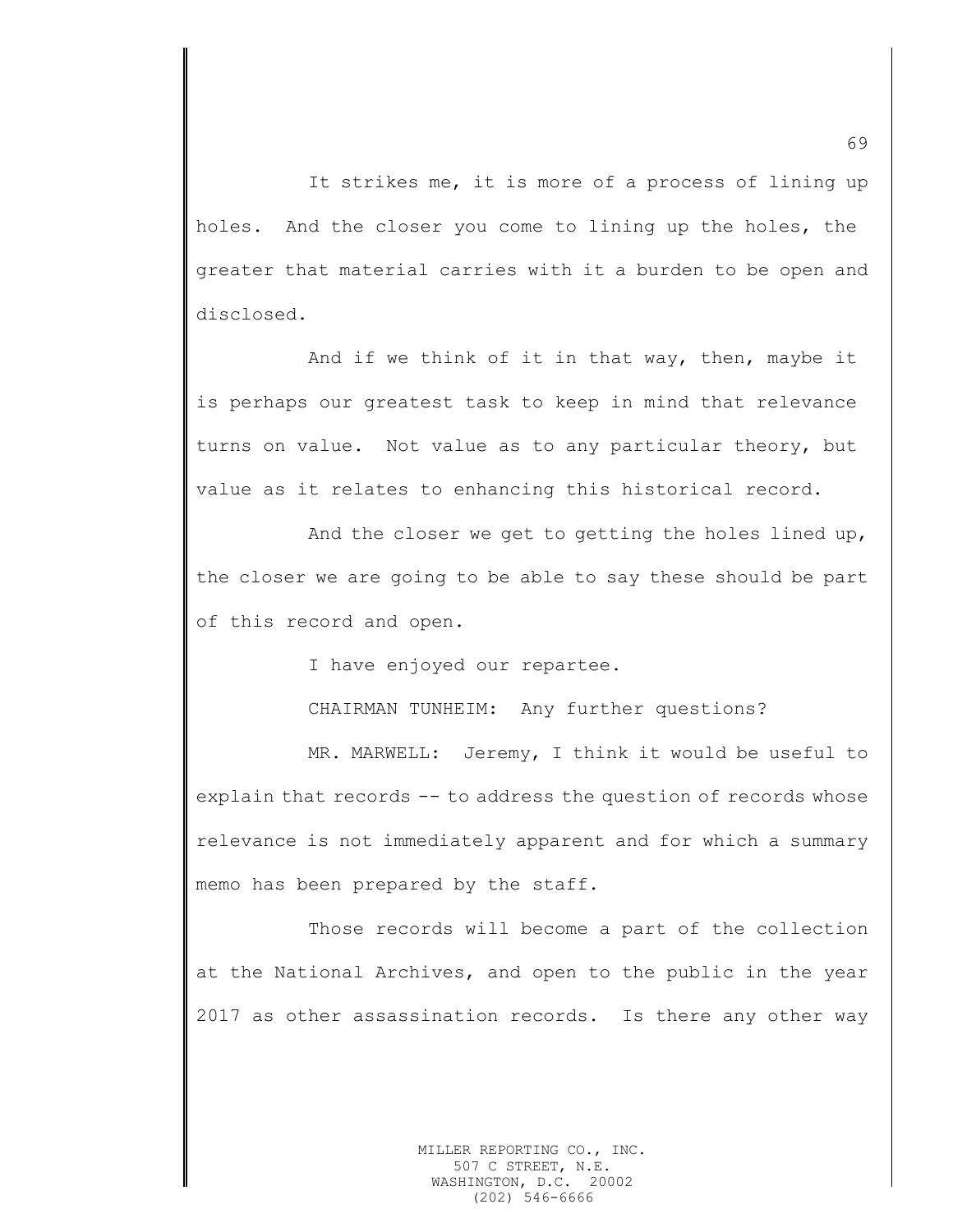of handling those -- the ultimate disposition?

MR. GUNN: I think I would like to punt for the time being on that question. That raises other concerns of issues and topics. I do not have a firm opinion on that.

CHAIRMAN TUNHEIM: Is there anything further?

[No response.]

CHAIRMAN TUNHEIM: Thank you for your input. Do we have any other staff input at this point?

[No response.]

CHAIRMAN TUNHEIM: No. Thank you, Jeremy.

The board is going to hold the record open until September 15th on this issue, so we certainly would advise any written input -- written testimony that anyone would like to provide, to be given time to think about this issue.

We have set aside a brief amount of time for public comment today. There were three people who indicated their interest in providing some commentary to the board. There may be others that would like to provide brief commentary.

First, I would like to call on Jim Lesar, who has indicated an interest in providing some input. If you want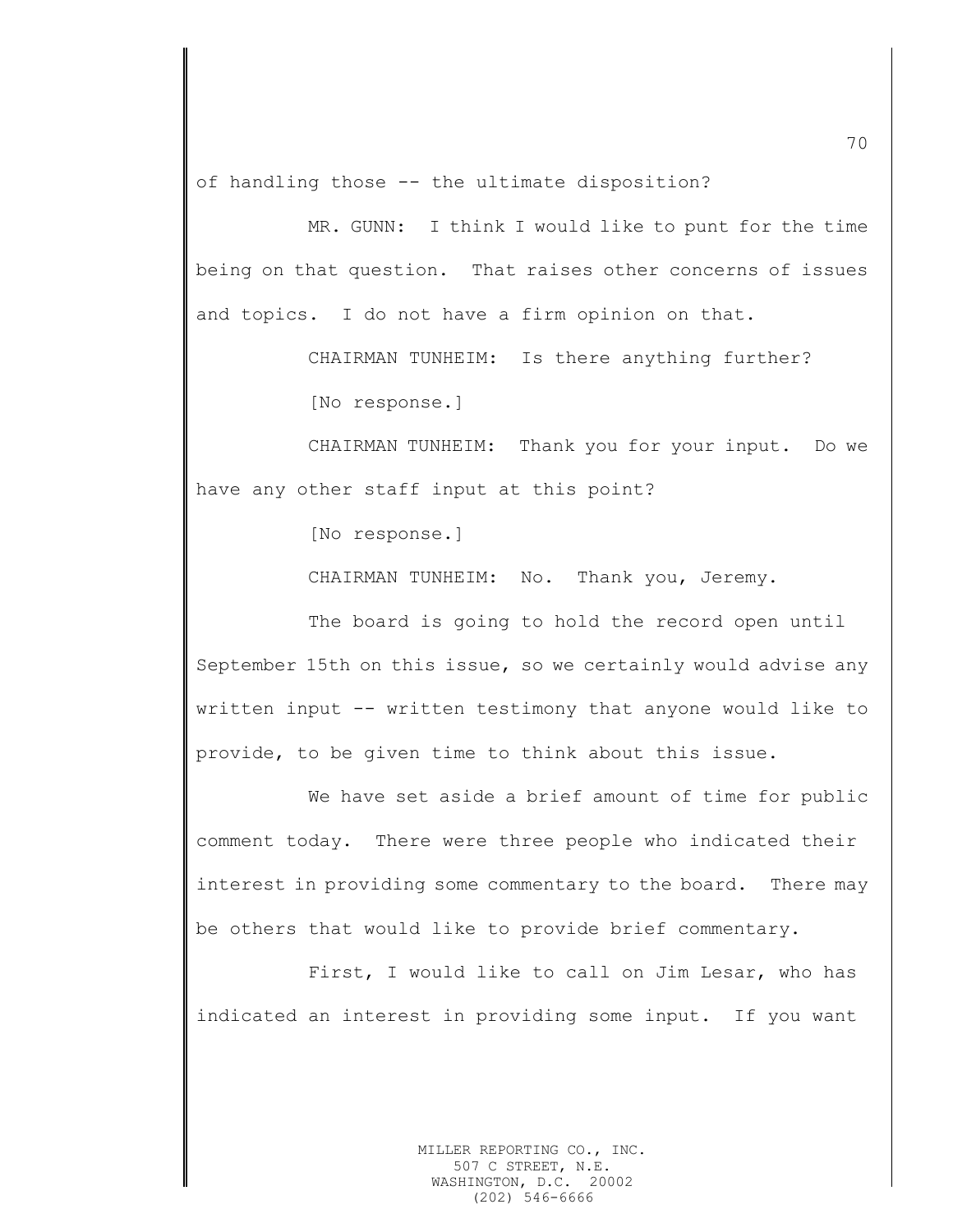to come forward, Mr. Lesar?

MR. LESAR: Mr. Chairman, John Newman, who I believe is also on your list, has a 3:00 o'clock appointment over in Arlington. I wonder if he could replace me? I will follow him.

CHAIRMAN TUNHEIM: Certainly.

Mr. Newman, in the interest of time, since we hope to get back to reviewing some records this afternoon, we are limiting comments to five minutes or less.

MR. NEWMAN: It is good to see you all again. And I'm very happy at this point with what has taken place over the last two years. I have just one or two preliminary comments to react to things I heard, and then I will very quickly say something about the business of the day.

I happen to have been working in the FBI files that were just released, and was very happy to see new materials -- the fruits of your labor. I was unhappy to notice the Mannarino record of 1962 and '63 have failed to show up -- '64 and beyond and some earlier records.

So, I would just draw the board's attention to that,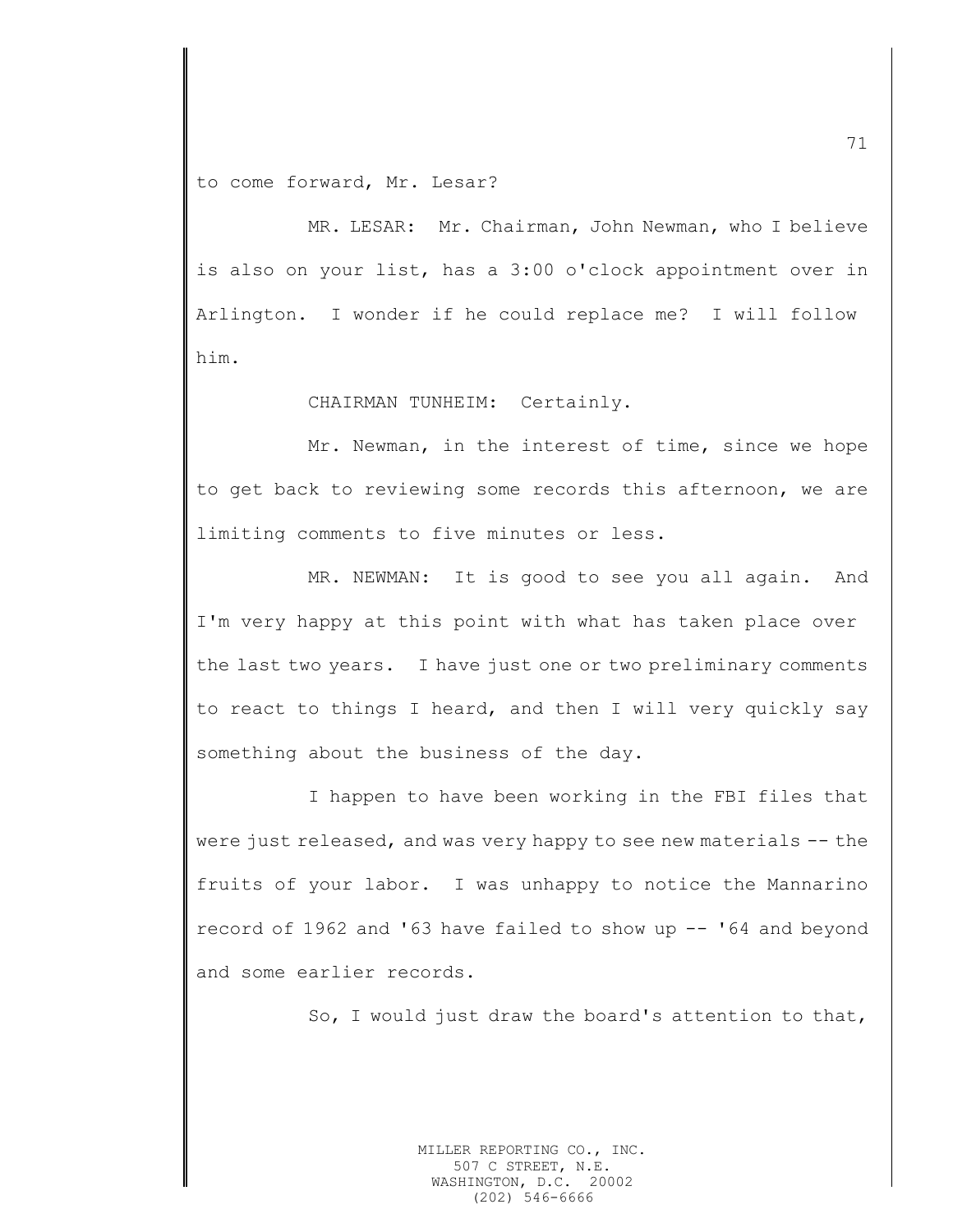and ask that you maybe take a look at that again. I think that that is an important part of the record. And if it has been released, I apologize for even bringing up the subject.

MR. MARWELL: Just to respond. The board has designated those sections of the Sam Mannarino file as assassination records. I don't think they have been fully reviewed, but they are in the pipeline. And they were not designated by the Agency initially, and I think we have since filled that gap.

MR. NEWMAN: Two other brief things. The Army materials that I brought to the attention of the board -- I did receive a phone call from the Army shortly after I contacted General Owens, and there was an indication then that three linear feet had been identified. And I urge that we at least check the status of these Army records and what, if anything, is being done about them.

Finally, certain FBI files clearly related to Lee Harvey Oswald, I still have yet to get an answer, either from the Archives -- not that they are responsible for this -- or from anybody else, including some of the staff members here

72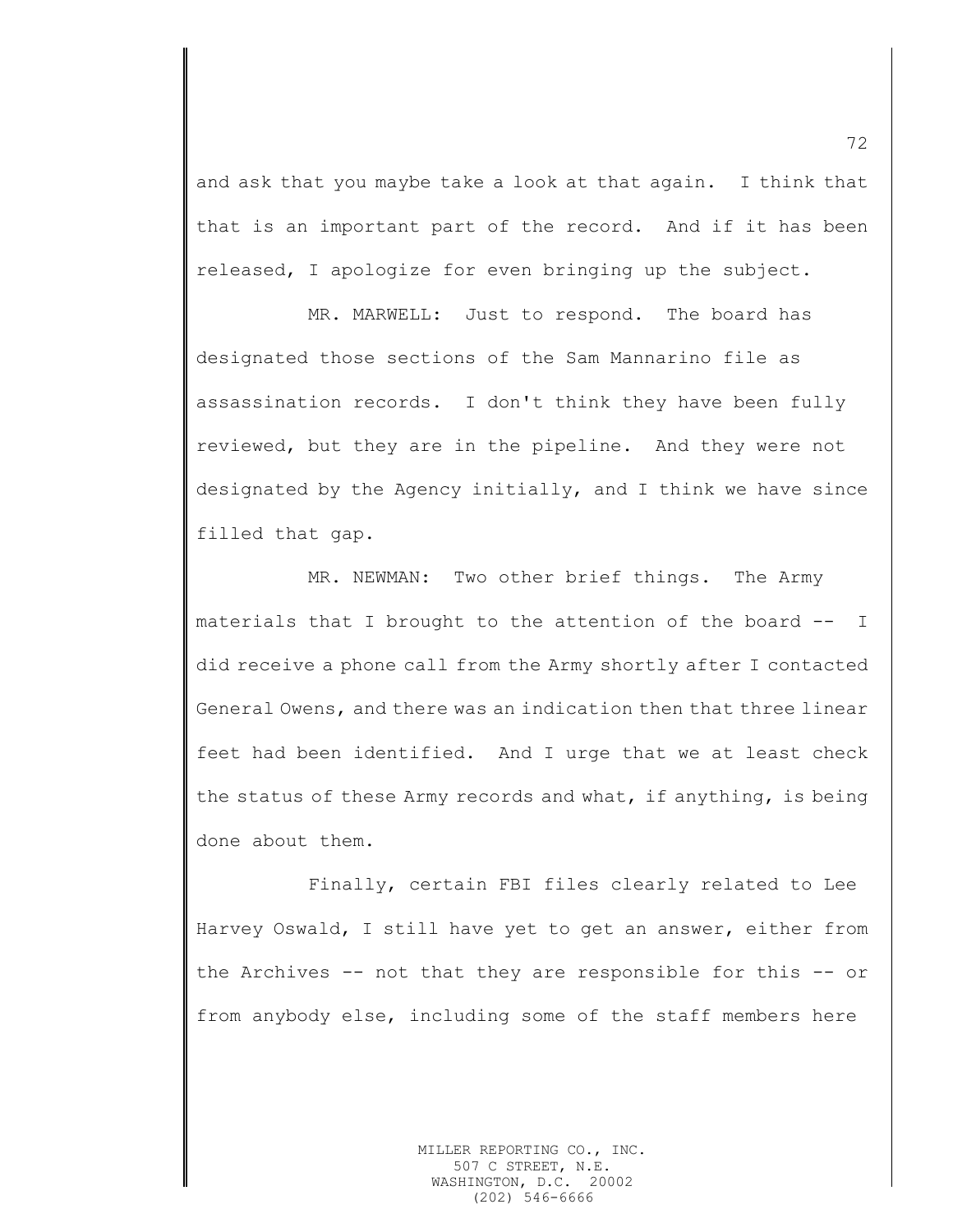that have been looking into this, as to what the status of these files are.

I will mention that 479 was a file in Dallas that was not even included in the Warren Commission's list of file numbers.

If these materials are to be denied, that is fine. We need a formal  $--$  We need to know that they are being denied, or what the status is. And I would be willing to provide a list of those numbers separately to save time today. But there are a good, healthy dozen such file numbers that contained Oswald information.

I think when we look back 10 years from now, that this -- if not this meeting, the idea of this meeting -- the subject is going to be crucial. We have reached the point where we are talking about what the House Select Committee did. It reached a conclusion very differently than the Warren Commission did.

So, I mention that, and also the fact that you are now heading into your third year. If I have been listening correctly today, it seems to me that there is nowhere near enough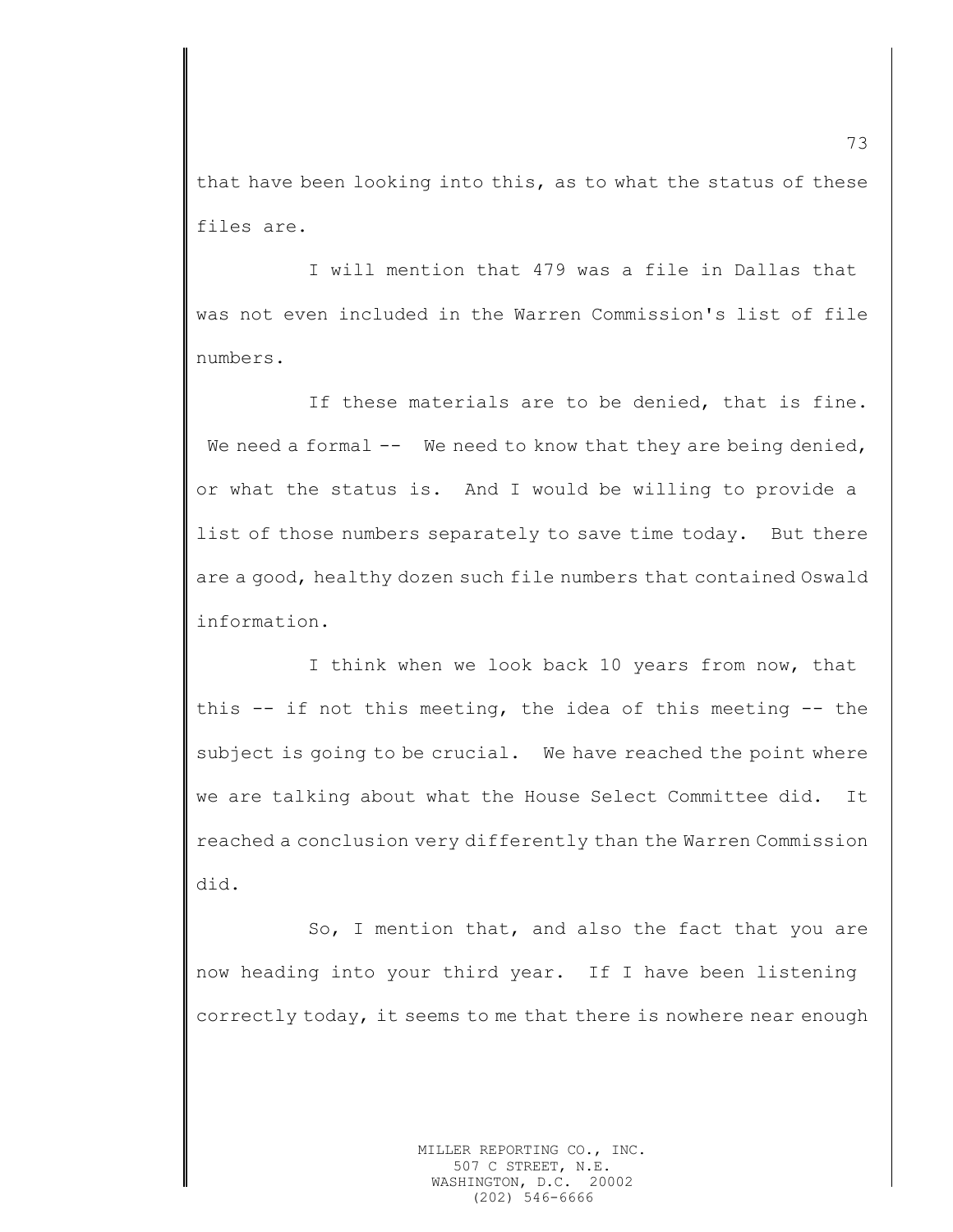time to do what needs to be done to get to this very, very important material that the HSCA was looking at and considering.

I find it difficult to react on the spot to what was said today, but I would endorse what Jeremy Gunn has proposed. All those recommendations seem good.

I think from my perspective -- I find myself out of it now; but at one time, I did avail myself of every piece of paper in an attempt to write a book.

And my perspective, as a researcher, found everything to be a mess. It was really a mess. Notwithstanding all the fine work of the National Archives and the enormous amount of time that they have put in on this project, the numbering system needs a lot of work on these segregated files. Some of the early numbers are meaningless.

I encountered boxes in segregated files that had one RIF sheet for the entire box. We are talking about Mexico City cables and JFK cables going for a year or more. So, there is a lot of work that needs to be done in just accountability.

If I understood the CIA representatives today, and what Steve Tilley said today, and what Jeremy Gunn said today,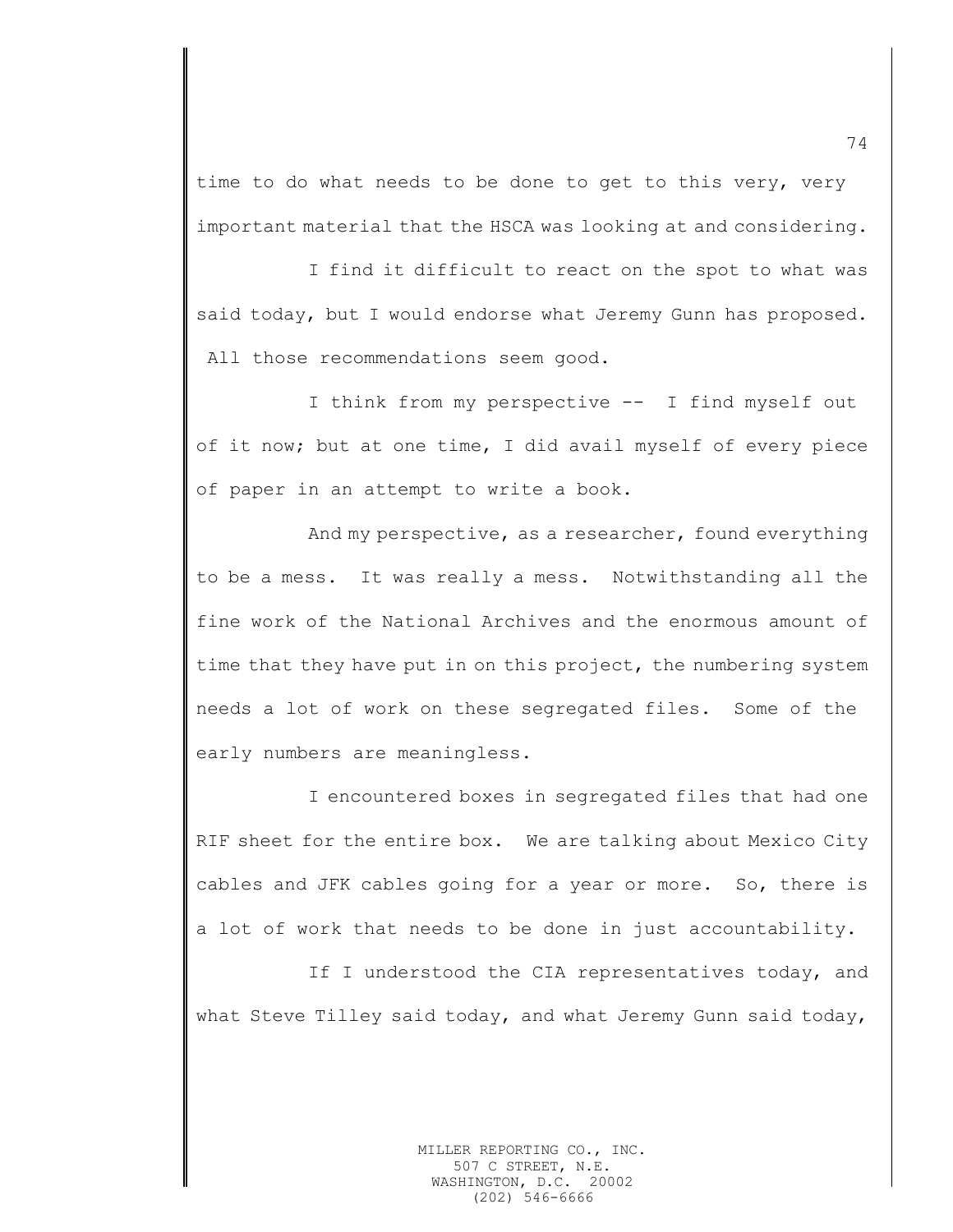we have many duplicates. The question is, what is unique? What is unique to this part of the collection; what is unique to that part of the collection? And without

accountability -- without a clear listing, it is going to be difficult to get to the bottom of this.

And it seems to me, if you run out of time, the most valuable thing you could have done is to at least establish what is there. And I will really not say anything more on that. I don't want to take up your time, other than to say that unless you think that there is enough time to do the things that should be done, that the staff extension should be accomplished.

It is the people in this room who have brought you here, really. The research community did a lot of work before Oliver Stone's movie came out, and we will again take up the cudgels and do whatever is necessary with whoever is elected.

But we will need to start now, if we are going to have an amendment to extend the life of the board. And I would like to hear something -- if not today, then soon -- on what the thinking of the board is on this issue.

I am pleased with the work you have done. I think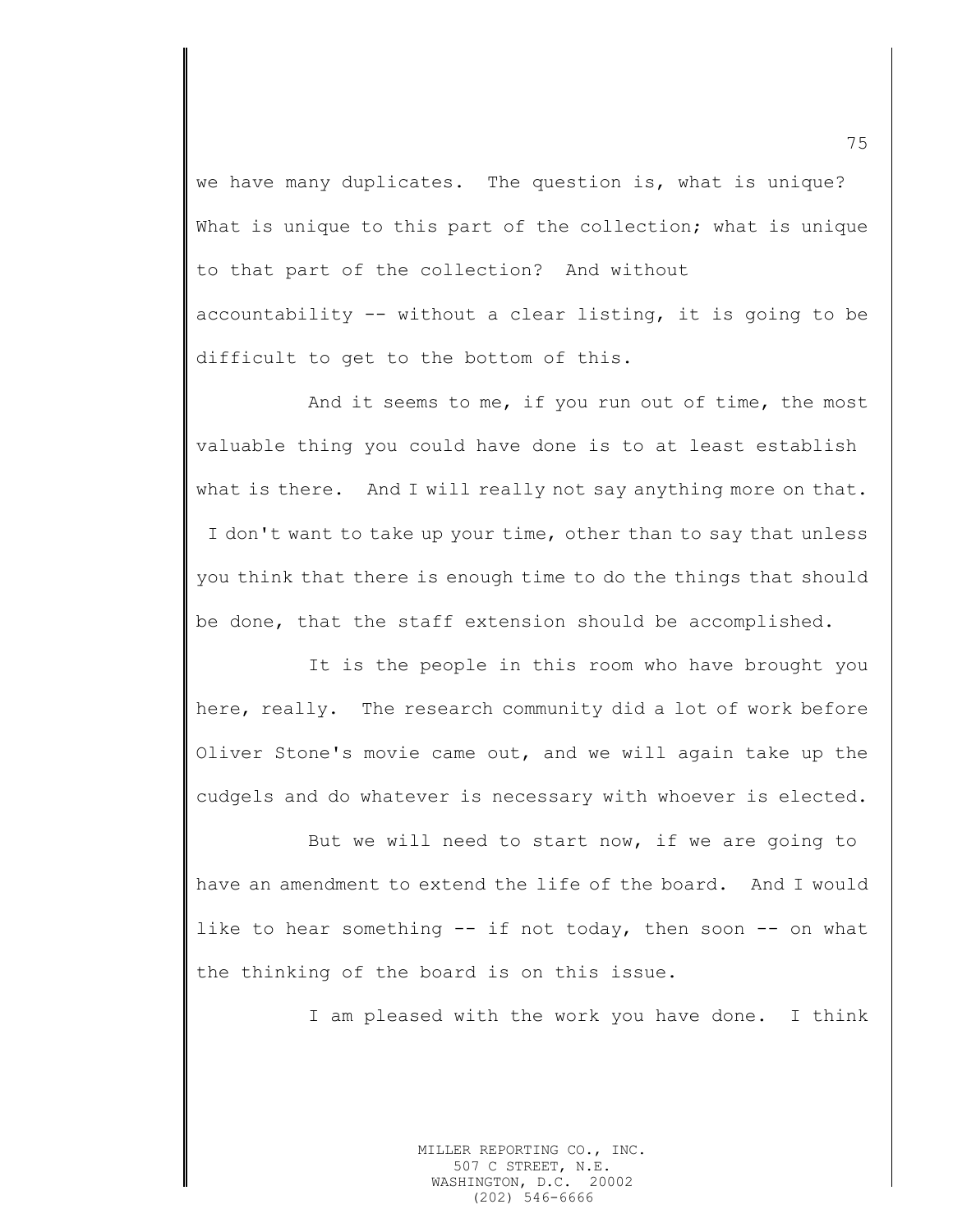it is important not just for this case, but it is a ray of hope in our otherwise fragile democracy.

Thank you.

CHAIRMAN TUNHEIM: Thank you, Mr. Newman.

Mr. Lesar?

MR. LESAR: Good afternoon, Mr. Chairman, members of the board. Jim Lesar, president of the Assassination Archives and Research Center.

I did prepare a statement, which I will submit. It is rather hastily done. It is not the kind of detailed legal analysis that will put you asleep, like Jeremy Gunn's.

But listening to Mr. Gunn, I have in my statement dealt with a couple of the hypotheticals that he used as examples. But I thought I would sort of summarize things here, and give a more off-the-cuff response to some of what has been said.

The problem the board confronts in determining what are assassination records is not unexpected. I'm reminded of the fact that the Warren Commission records include the dental records of Jack Ruby's grandmother. And as one Warren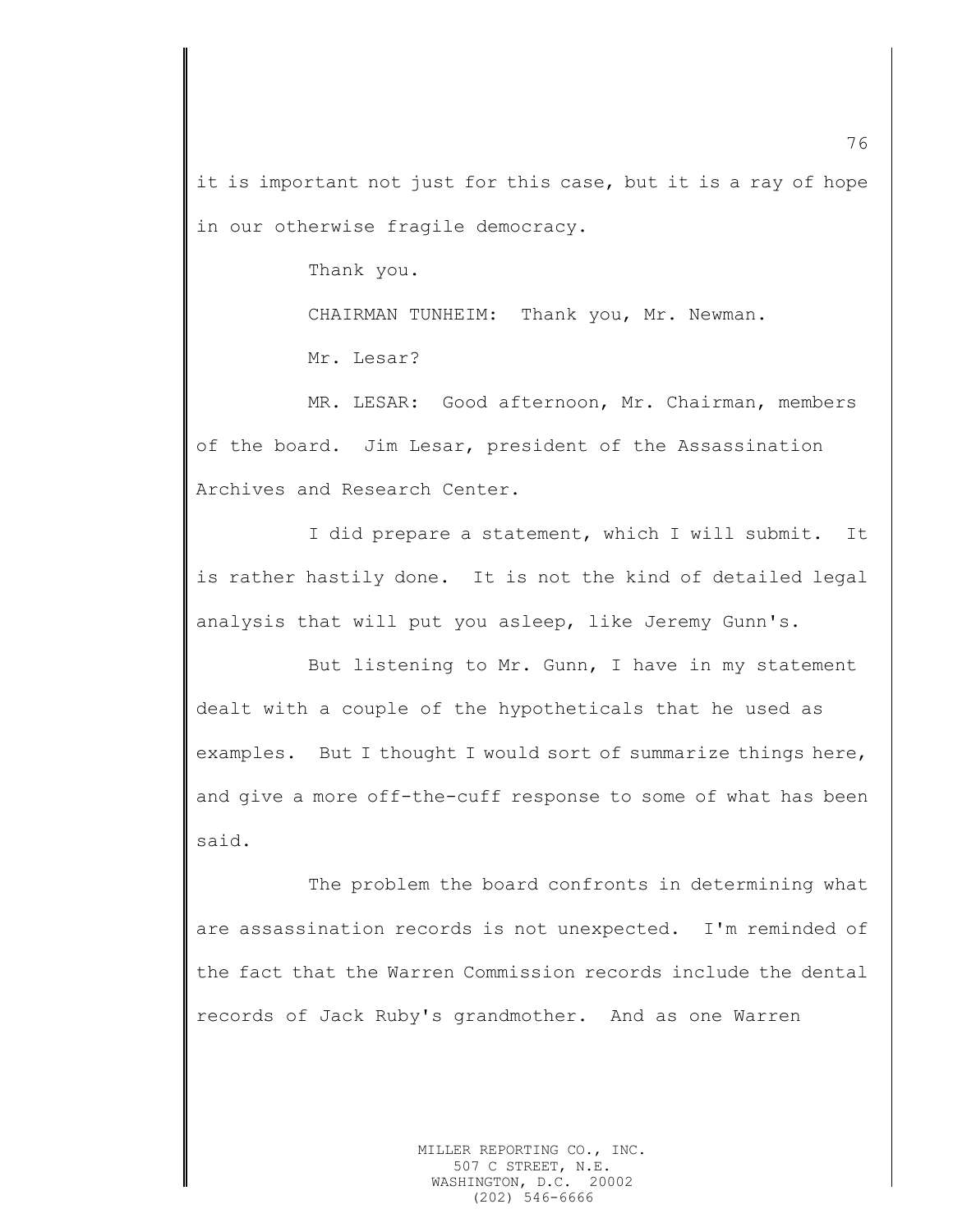Commission critic remarked, those would not have been relevant to the investigation of President Kennedy, even if Jack Ruby had been charged with biting Oswald to death.

But I am very concerned about the attempts to curtail the definition of assassination records. I have previously addressed the board on the question of the definition of assassination records, and basically treated documents that were requested as part of an official investigation as, by definition, assassination records. And I think that certainly fits within the part of this board's interpretive regulation which defines assassination records as one which "documents investigations or inquiries into the assassination."

There are also several problems that occur if you depart from that interpretation. One of which is that the purpose of this legislation -- one of them, certainly -- was to quell suspicions and distrust about the withholding of information. And the attempt to withhold records on the basis of some relevancy standard when nobody claims to be able to define what is relevant, in terms of who did what with respect to the assassination, it seems to me, presents inseparable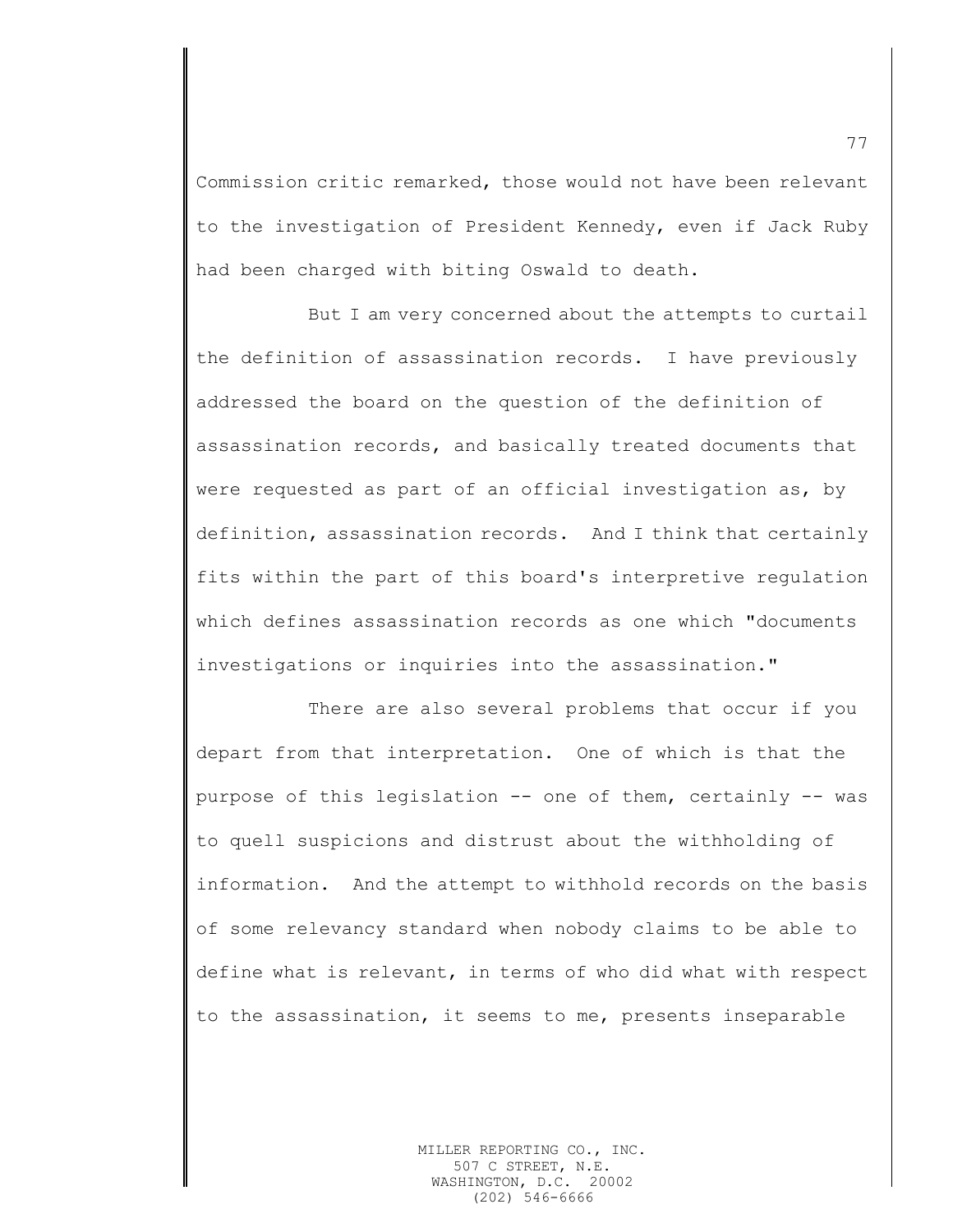problems.

One of the sponsors of the legislation, Senator Boren, proclaimed that as a result of the JFK Act 99.99.99.99.9 percent of the records would be released. If we are going to begin to engage in second guessing as to what is relevant as to the reason why the House Select Committee or some other body requested the records, we are certainly going to come nowhere close to meeting that standard.

One of the examples that I have used in my statement, which parallels one given by Mr. Gunn, is that of a presidential briefing document -- parts of which refer to the Kennedy assassination, and other parts refer to other matters -- which the CIA considers to be still "sensitive". And the question is whether the entire record is an assassination record, or only the part of it that refers to the Kennedy assassination.

I think that, first of all, the statutory language refers to records. It does not refer to assassination information. That, to me, connotes an intent that the entire record would be considered, not just a part of it.

Secondly, even those parts which do not relate to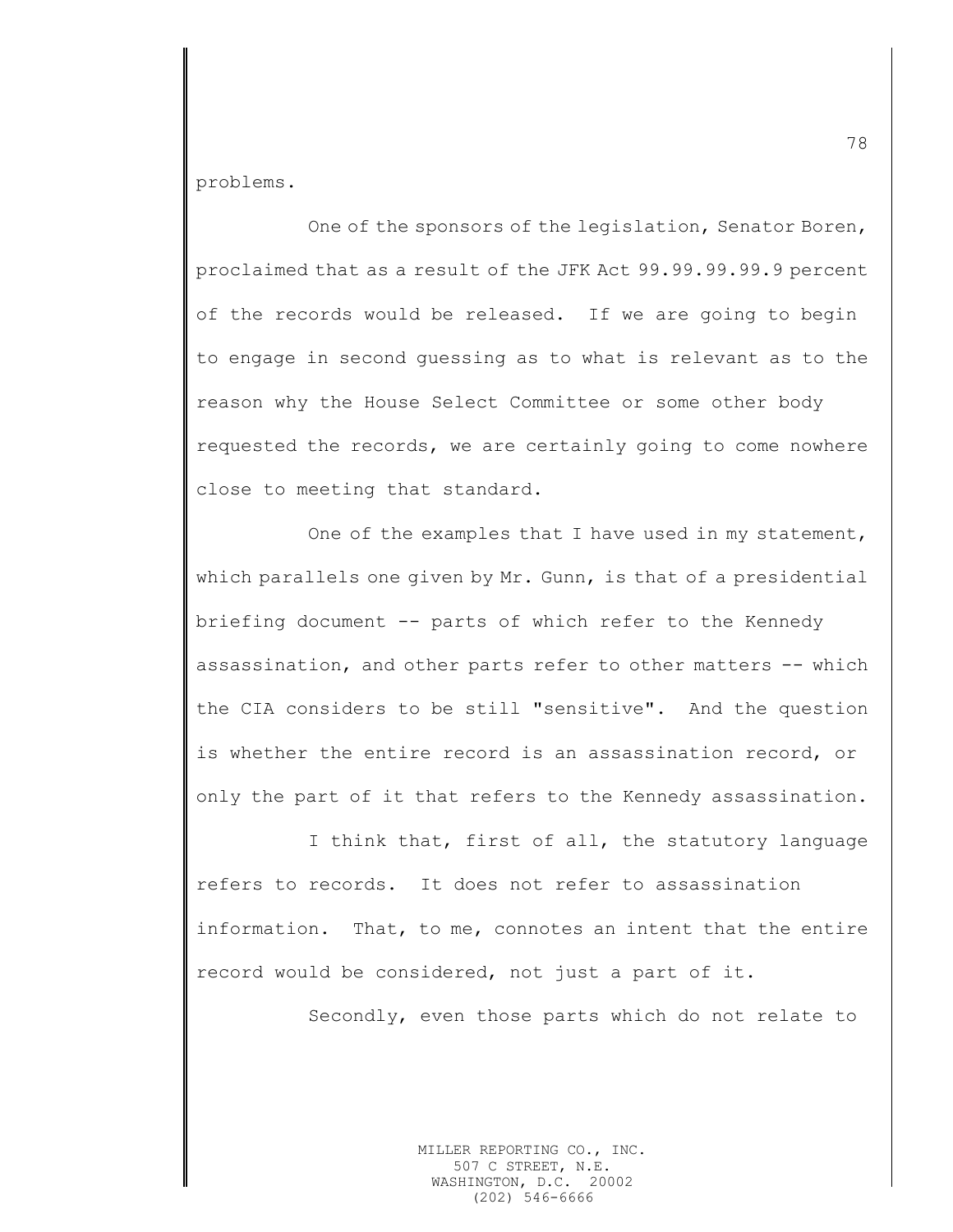the Kennedy assassination or would not relate in terms of an investigation into the assassination for historical purposes -- which are far broader -- seem, to me, to relate.

For example, in the briefing paper. Where in the briefing paper does it bring up the Kennedy assassination? Is it item number 15, or is it item number 2?

And that may give you some indication of the thinking of the drafters of the memorandum as to the significance or relative importance of those items, vis-a-vis the Kennedy assassination. So, in that sense, it would certainly enrich the historical knowledge to consider the entire document to be an assassination record.

A second example, which I have treated in my statement, concerns a former CIA employee involved in many controversial operations over his career, ranging from Guatemala to the Bay of Pigs. And he is wrongly accused of being present in Dealey Plaza when the assassination was committed. He is also an associate of David Phillips. He is suspected by students of the assassination of having spread disinformation about the assassination.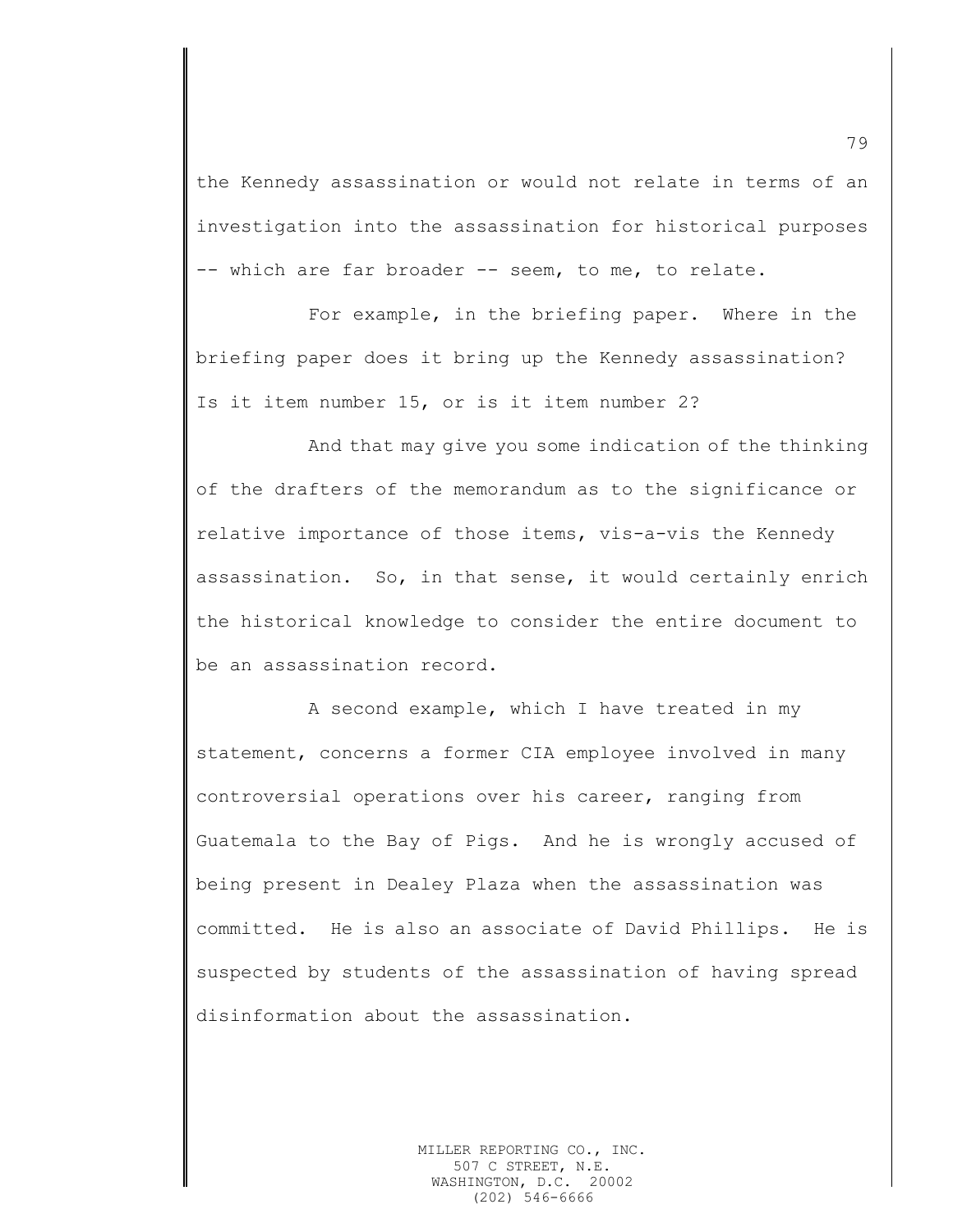The House Select Committee, investigating the charge that he was in Dealey Plaza, requested his personnel file. Is that entire personnel file an "assassination record", or only part of it?

Is the fact that he was cleared -- does that make it somehow less relevant to studiers of the assassination? I think the answer is, obviously, that it is important for historical purposes to be able to document charges just as carefully as more positive information.

I think also that we are dealing here with a most sage matter of information -- the term that the intelligence agencies have used for years to prevent the leakage of any information whatsoever. But now the tables have turned, and researchers need the most sage of information to determine relationships and associations over even an entire career.

Those things that are far in the background can have significance, in terms of historical understanding of an event or relationships and associations. So, I would lay out the case for considering those materials to be "assassination records".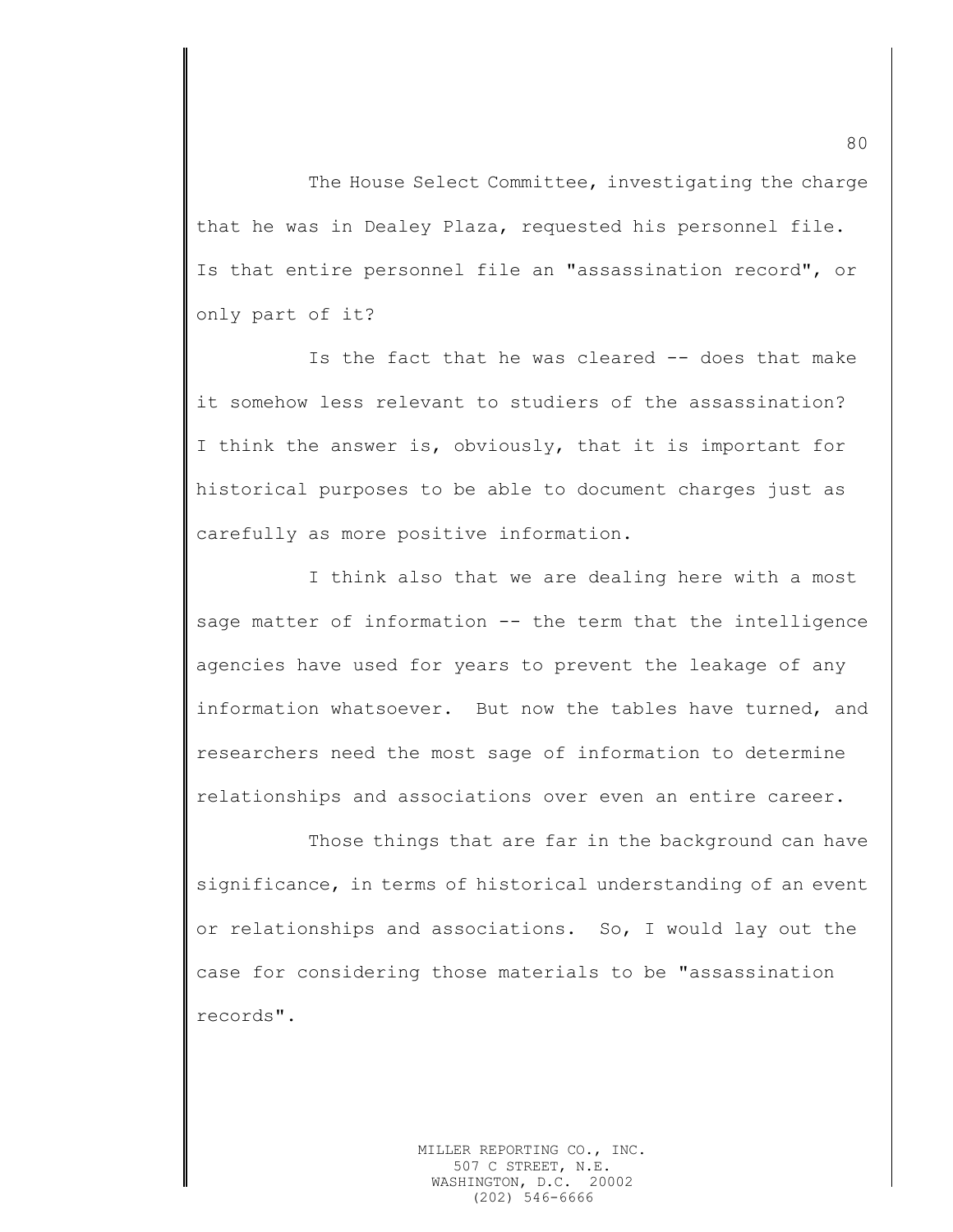That doesn't mean that the board doesn't have a very significant problem now, and I recognize that time is now critically important. But this board came into existence under some rather difficult circumstances. It took a very long time in forming. I think maybe as much as a year and a half to get started and up and running at full tilt. There were problems, as there always are with a new agency, in getting security clearance to deal with sensitive matters.

It seems to me that under those circumstances, it's a given fact that the conduct of this board is ultimately, in some sense, going to be viewed against the background of the attempts of prior government agencies to deal with this subject. And a notable failure in those has been a criticism, which has been frequently made, that their efforts were curtailed by time deadlines. That was throughout the Warren Commission, and throughout the House Select Committee.

I think in view of that, I agree with Professor Newman that the board should ask Congress to extend its time by a year, a year and a half to two years.

The board has the power under the JFK Act to make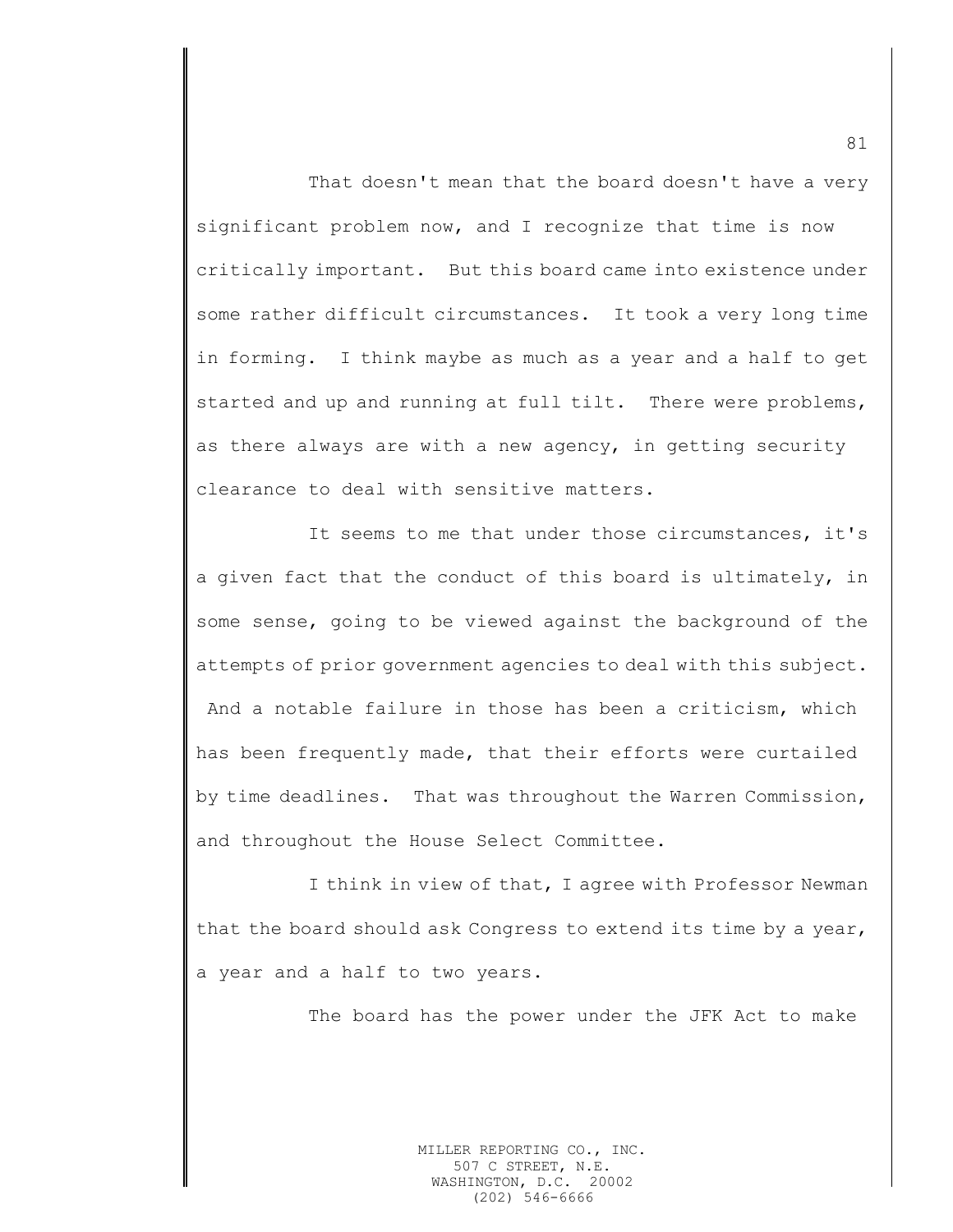recommendations to Congress. And I think that it should simply say that the task has proved to be far more daunting than originally conceived by Congress or anyone else.

And that since the ultimate issue here is the confidence of the people that they are going to get, at long last, the full story, for that essential reason, the life of this body should be extended.

Thank you.

CHAIRMAN TUNHEIM: Thank you. Any questions?

MS. NELSON: For a moment, let's forget about an extension, which would be difficult in this Congress. Would you, Mr. Lesar, prefer that we examine the new file materials and not seek any other CIA or other documents?

MR. LESAR: No. Given that choice, I would prefer that the board give primary attention to drawing unidentified assassination records into the collection.

MS. NELSON: Thank you.

MR. LESAR: No. I would suggest there may be some other things that the board could do to deal with some of the problems it is confronting.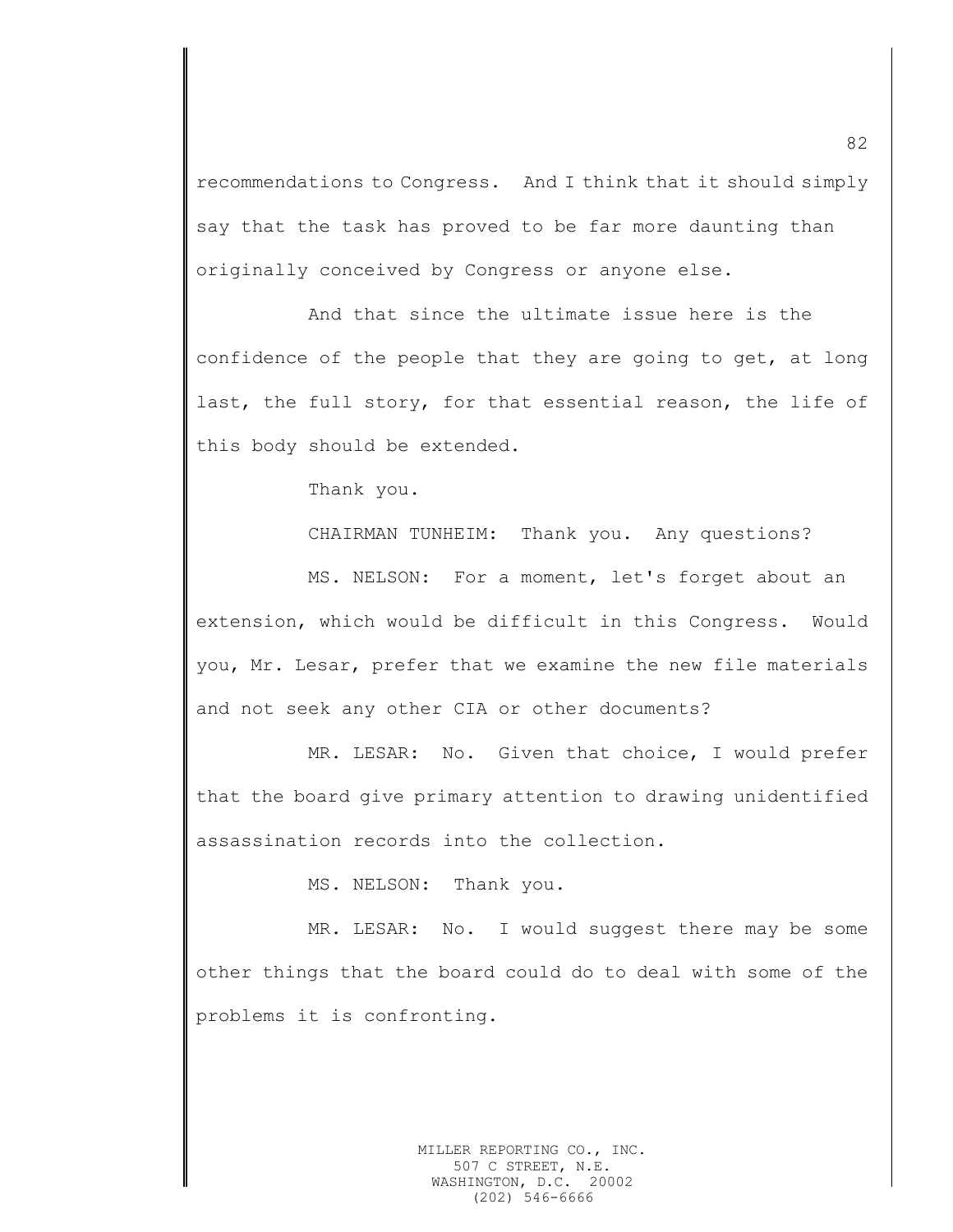MS. NELSON: We recognize them. And I didn't mean that that was going to be an absolute choice. I was just interested in your input. You represent a large group of people.

MR. LESAR: I don't know if I speak for anyone other than me on that particular point, but that is my reaction. And I do suspect that most would agree with me.

> CHAIRMAN TUNHEIM: Thank you, Mr. Lesar. John Judge.

MR. JUDGE: I'm John Judge. I spell my last name, J-u-d-g-e. The same as Mr. Tunheim's new first name.

I'm glad to see all of you. I thank you for an opportunity to appear and make some comment on your upcoming work and process review. I know you're focused on these segregated documents at the time.

I would say, before attempting to provide you any guidelines -- and I garnered these from talking to members of our board and some other people in the research community, in large part -- I should make clear that the position of the Coalition on Political Assassinations and its member group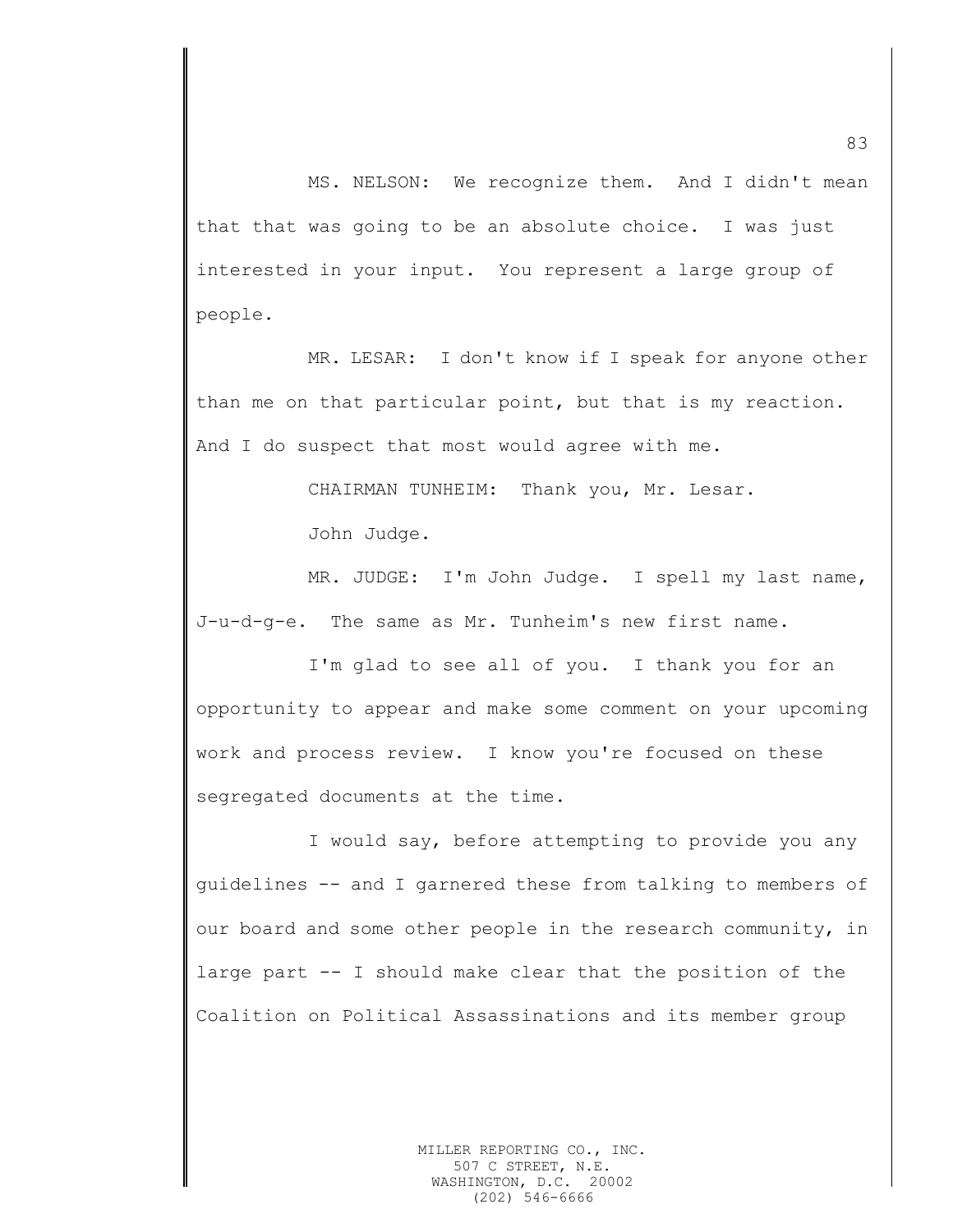remains in favor of full release of all JFK assassination records.

And, thus, any suggestions toward priorities do not imply a consent of any more limited scope of release, nor do they indicate any lack of interest on our part in records that aren't prioritized.

So, we would recommend that the board extend its legal life and seek additional resources by act of Congress, if it could not complete this task before a full review and release of all such files is finished.

And Jim pointed out Senator Boren's quote about the 99.9 percent. And it's certainly our understanding, the original drafters of the Collection Act included language that demanded a "presumption of release" of all records relating to the assassination, and also crafted a very narrow set of categories that would suffice in any case to postpone any such release, even temporarily.

So, we feel that Congress did not expect more than a tiny portion of these documents kept secret for over 30 years to not be released.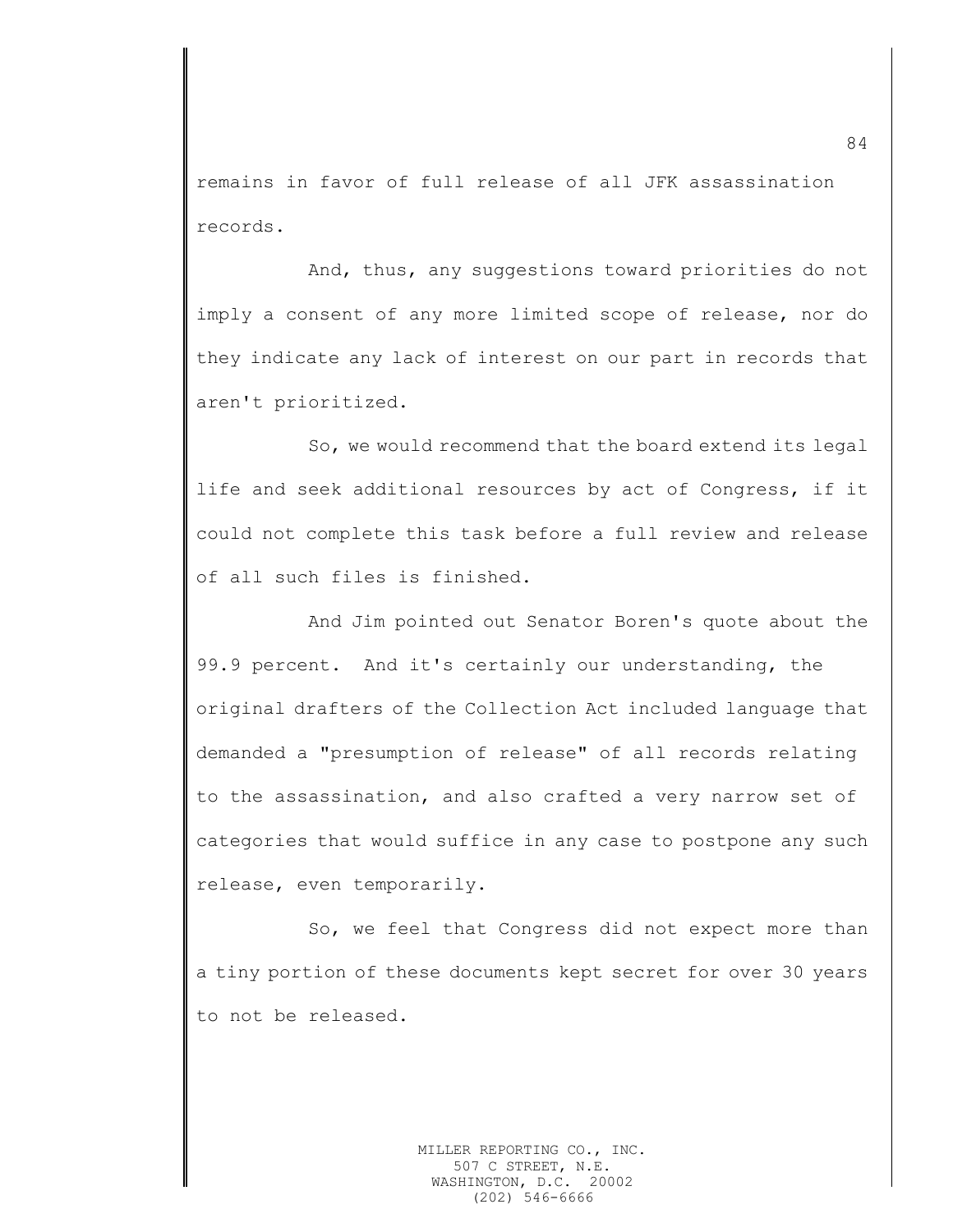The percent of documents postponed by board decisions to-date may already exceed that estimation, given all the nines that Jim mentioned, despite the bulk of records that have been sent for release. But, certainly, the number of records that have been requested for review and possible postponement seem to have exceeded one-tenth of one percent of the bulk, and have taxed your capabilities and resources for the short duration of your life.

And then also before suggesting how separate the wheat and the chaff, which is the reference you made in your memo, I'd like to extend the metaphor to suggest that the first task would be gathering more wheat; that that would be the priority at hand.

And while the process of review is important, the expansion of the universe of documents is paramount, it seems to me, in the intent of the law. In the time that remains for the board to act, a concerted effort should continue to be made to ensure full compliance by all the federal agencies, to seek cooperation from foreign governments, and to gather records from private individuals and contracting corporations as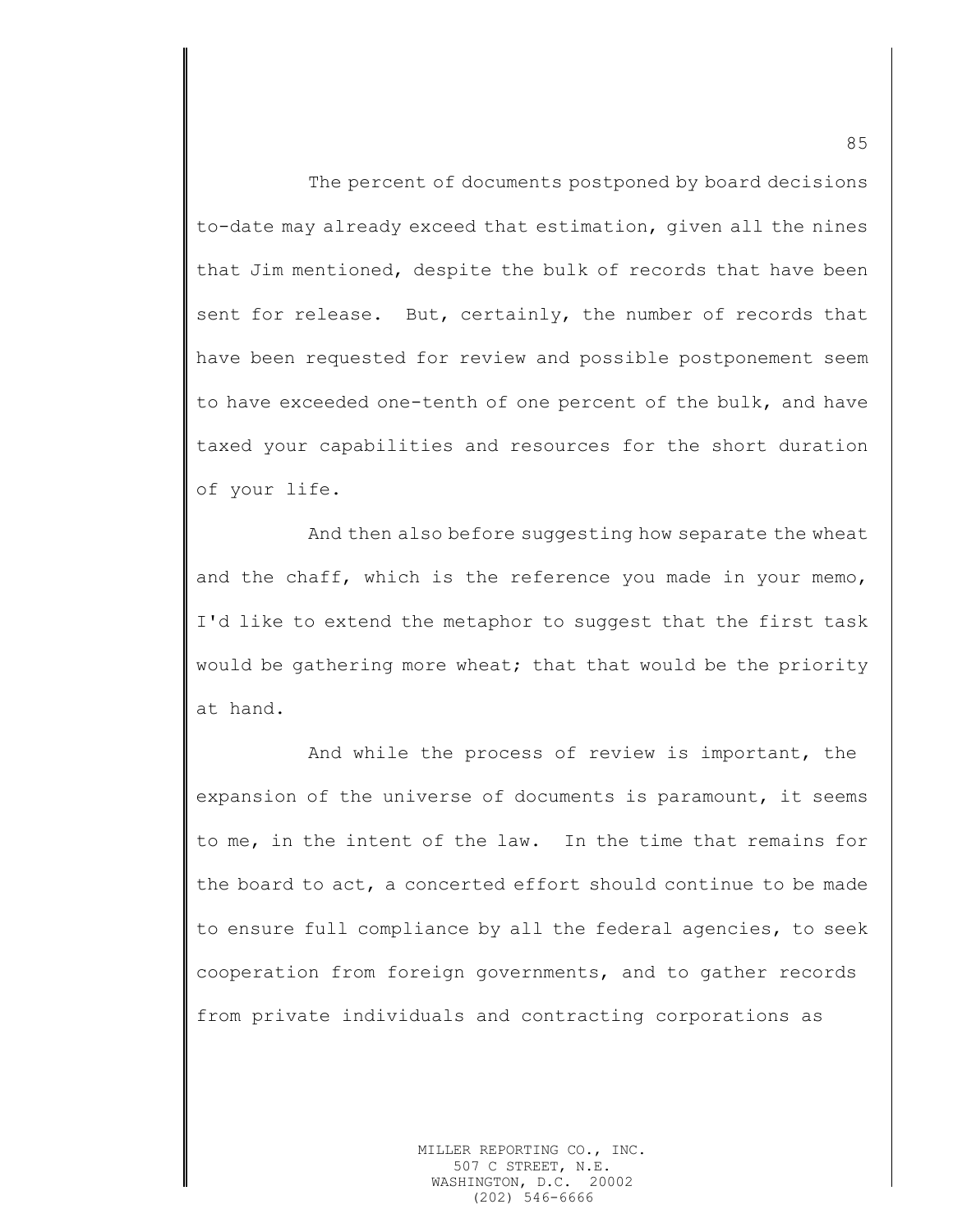envisioned by the law.

And documents that are not sought or retrieved by the end of October 1997 -- or whenever the effective end of the board's work will be -- will likely never be released to the public. Documents that are located now, even if they are eventually postponed, will eventually be released by 2017 at the latest. And, so, in our view, securing the maximum number of documents should be the first priority of the board's work.

We realize, also, that the ratio of wheat to chaff is hard to detect at the distance that we are put from these documents, and that the board is in a better position than we are to determine such priorities, since our choices are made sight unseen in some degree.

But we're concerned that the board considers sections of the House Select Committee materials as not relevant, since we're forced to conclude that any files sought by an official investigation would take on automatic relevance -- at least in relation to the investigation itself, if not the crime.

And we feel that our job is not to choose the proverbial shell that's most likely to harbor the pea, but to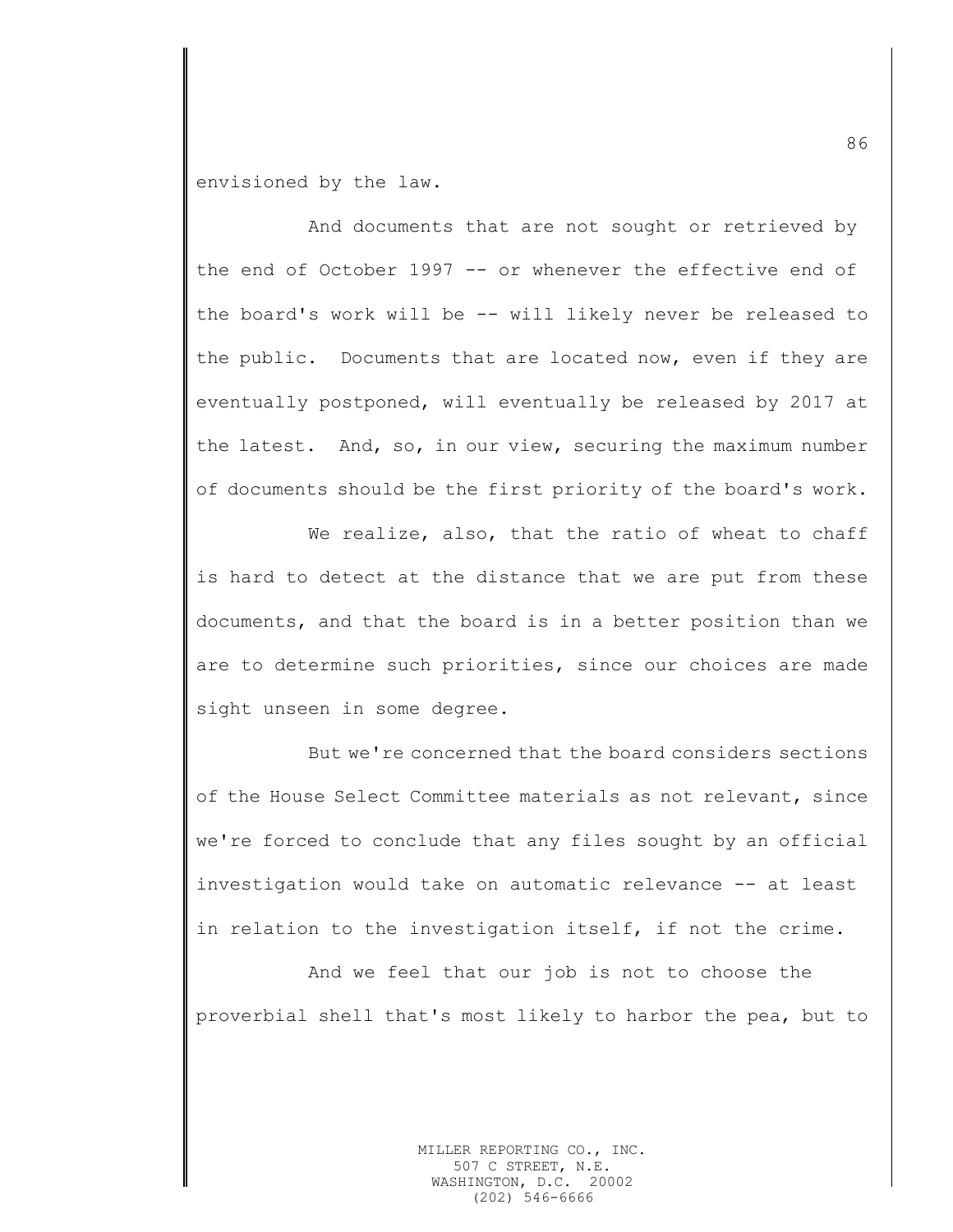work to turn over all the shells until the pea or its absence is discovered. And we have to rely on the board to reach that goal.

And our preference would be to establish a process whereby the records sent for review which cannot be decided upon by the board by the time it ends its work should fall under the "presumption of release" mandate of the law, and not under an unintended "presumption of postponement", solely because the agencies have requested that that be so.

And we would argue that the provisions for postponement serve the limited interests of the intelligence agencies, and that the broader and more compelling interest of public disclosure must rule the fate of these documents that are not reviewed by the board.

And the agencies that request such postponements do so in view of the final authority which rests with the board and/or the President. But have they also worked to provide the necessary resources and adequate time to complete the reviews they're requesting?

We would also recommend that a process of continuing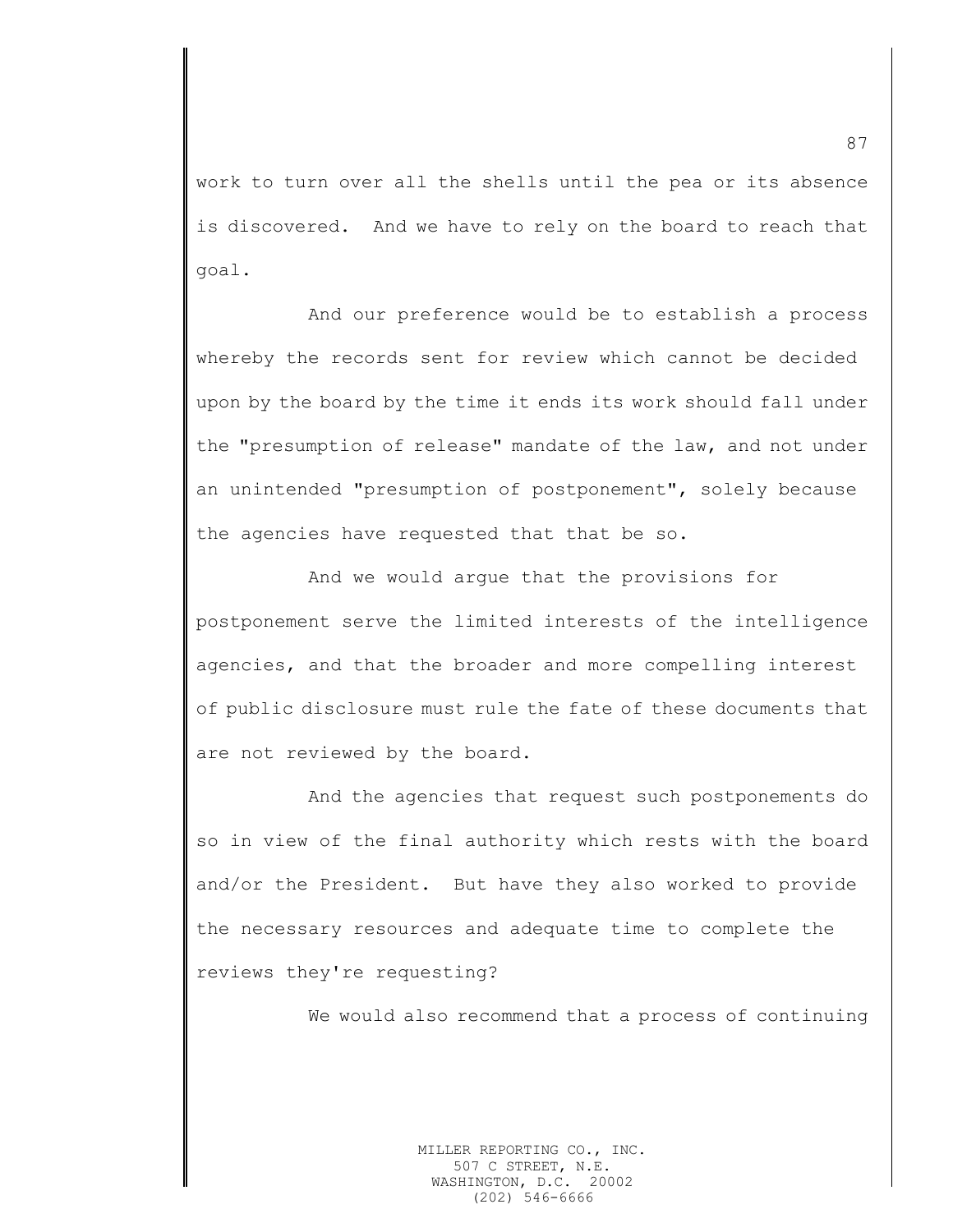release and re-review of postponed documents be implemented as part of any plans for termination of the board's work, and that those guidelines should be binding on both federal agencies and the Archives. And we fear that a de facto postponement of files based on time constraints for review would occur, and that that goes against the intent of the Act.

So, with all that said, we would recommend the following possible priorities without, as I say, giving any sanction to postponement of unreviewed documents:

A chronological priority focused on documents that are dated in the pre-assassination period up to the completion of the Warren Commission investigation might bear fruit.

A priority on the microfilm materials which appear to have more content -- and I don't just mean volume there -- than the paper files from our reviews.

A priority on the files that are redacted primarily in the sections of the text or the originating parties of the document, as against those redacted solely for the purpose of concealing informant identities or codes.

A focus on documents that relate to Lee Harvey Oswald,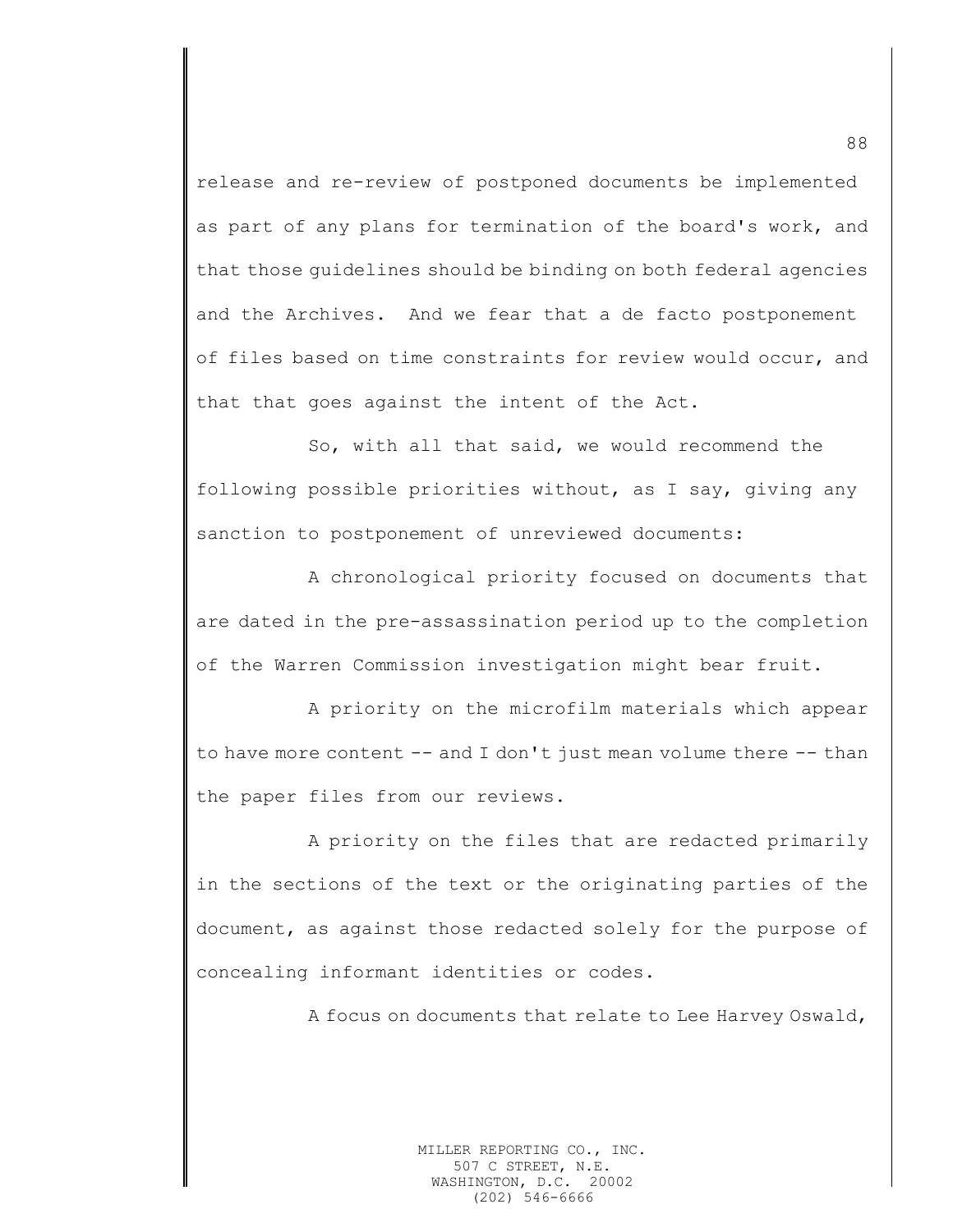those who knew him or alleged to have had contact with him, organizations and members who allegedly had contact with him, or those people who claim to have a special knowledge of the crime, or were held as a suspect by the original investigators.

And within that set, then, to focus on documents that have been withheld or are currently requested for postponement on any but the narrowest standards laid out in the JFK Records Act. Such inappropriate withholding may be a key to the importance of the documents for researchers.

A search for missing files or unexplained empty folders in the collection, as well as files that relate to categories above that are obviously absent. Peter Dale Scott suggests, among these, files pertaining to Carlos Quieroga, Ed Scanlan Butler, and Ruby's contact, Mr. McWillie. Those are just samples.

A cognizance that FBI materials should not be overlooked in a focus on CIA records, especially those relating to any relationship between Oswald and the Bureau. I might also add military intelligence or other government agency files.

And, additionally, researchers have noted that many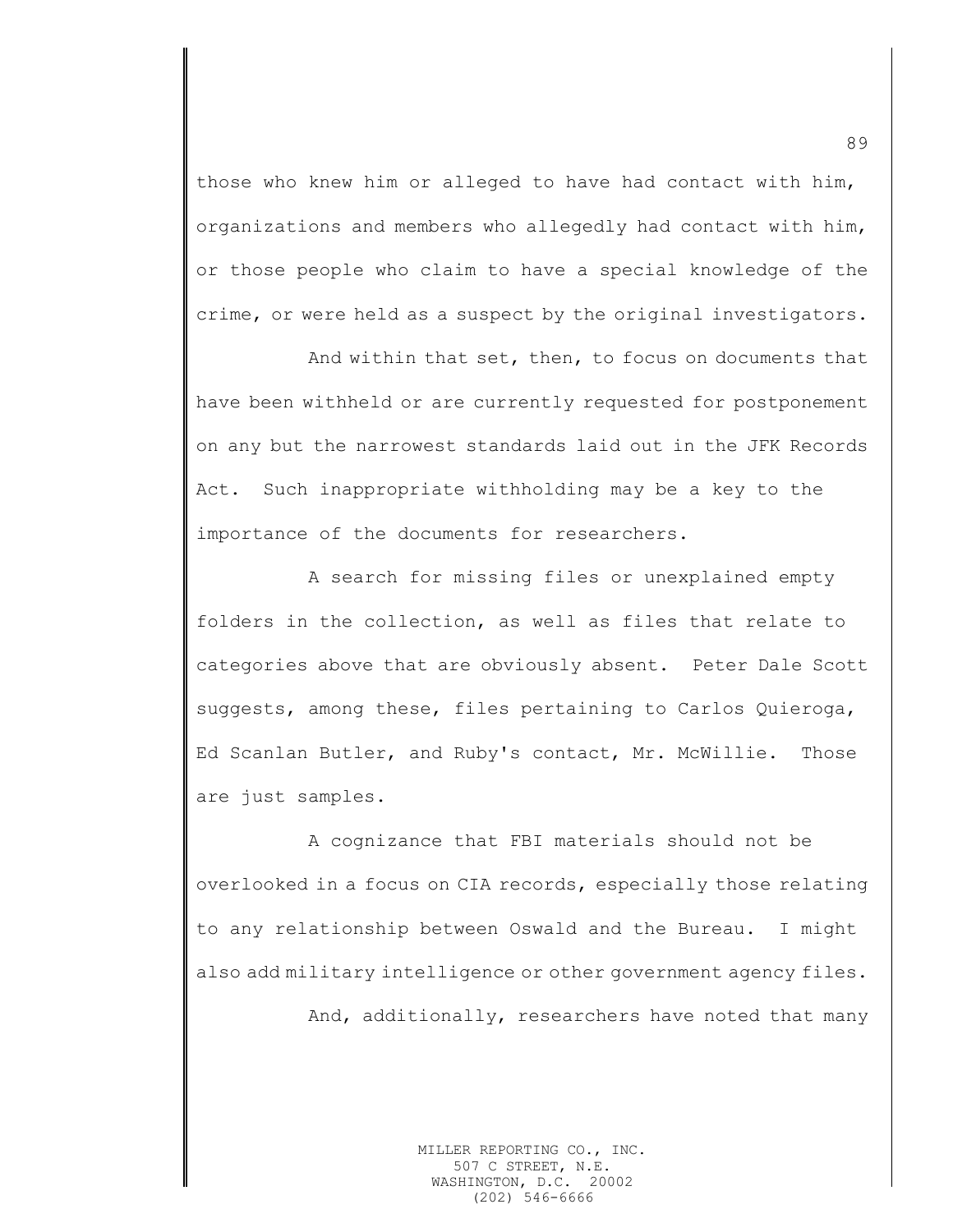unreleased House Select Committee executive session records, or testimony or depositions of various CIA officials, and any internal indexes of the segregated files should be prioritized. Others have noted the presence and importance of files relating to Mexico City and to Cuba; however, the vast range of the topics covered in these files doesn't easily lend itself to any discrimination.

There is not a named file category in the current indices that doesn't generate at least some interest on the part of researchers and the public, although the ultimate worth of the contents of each file is impossible to determine at this time.

We're sure that our member group, Citizens for Truth About the Kennedy Assassination, would recommend a focus on the Garrison investigation files and on the suspects pointed to by that query -- in other words, Shaw, Ferrie, others in New Orleans -- if they haven't done so already.

But we are really at a loss to determine priorities based on what we have not seen, although some researchers would recommend the board prioritize a focus based on their particular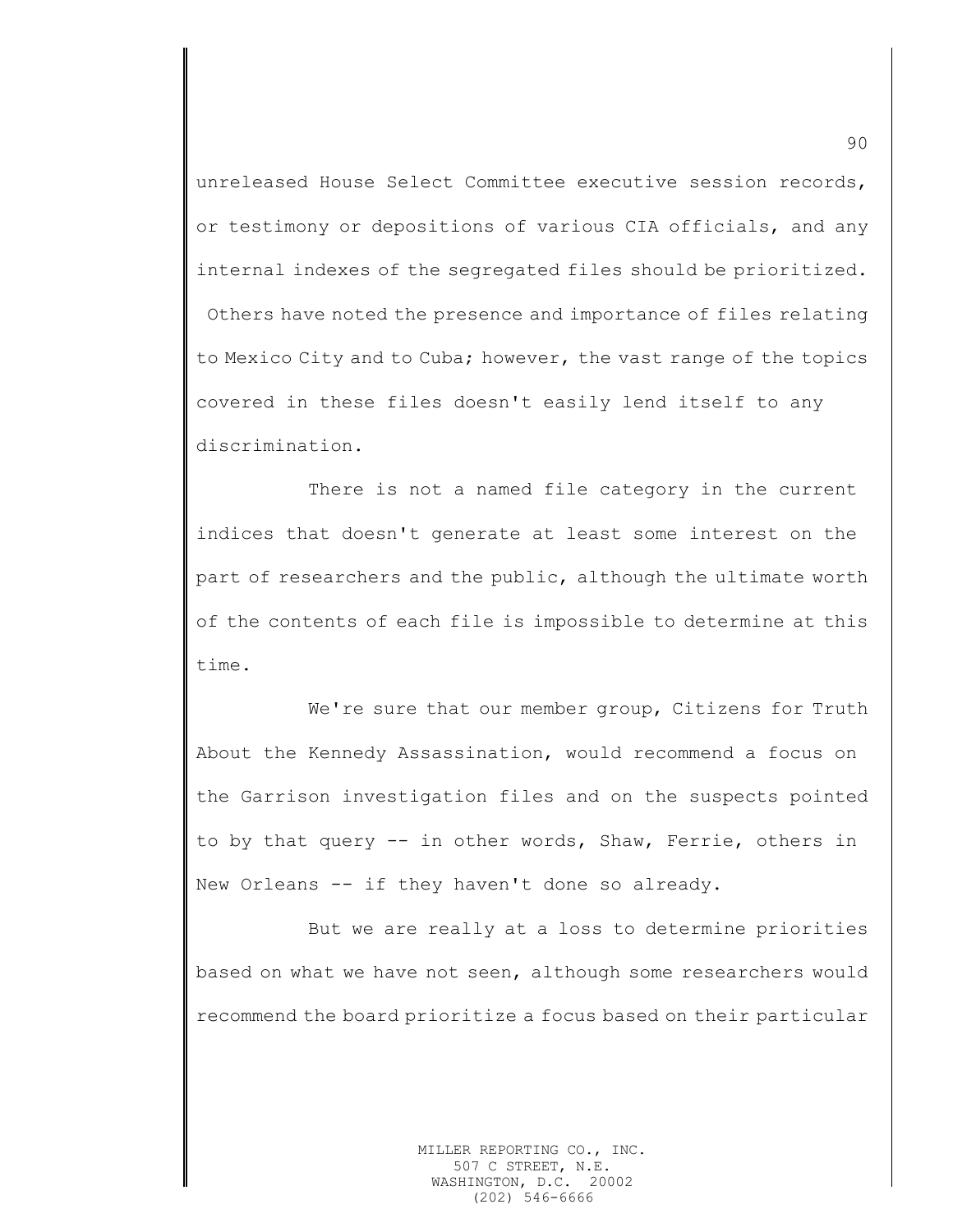thesis about the assassination. And while there are a range of these, most of them focus on the involvement, individually or in combination, with elements of organized crime, anti-Castro Cubans, CIA and other domestic intelligence agencies, and the Pentagon.

And, finally, we do appreciate -- perhaps, more than others in the public or the government -- the daunting task faced by this board under the provisions of this Act. And we invite appropriate congressional oversight committees to review and recommend the additional resources or time that's necessary to meet that task and to provide additional leadership necessary to ensure full compliance by all government agencies, individuals, and foreign governments before this review board closes its doors.

We attempt to serve as a liaison between the research community and the board in these matters, and support the efforts and work of the board to-date in locating and releasing so much of the historical record that is due to the American people.

> CHAIRMAN TUNHEIM: Thank you, Mr. Judge. MR. JUDGE: Thanks.

> > MILLER REPORTING CO., INC. 507 C STREET, N.E. WASHINGTON, D.C. 20002 (202) 546-6666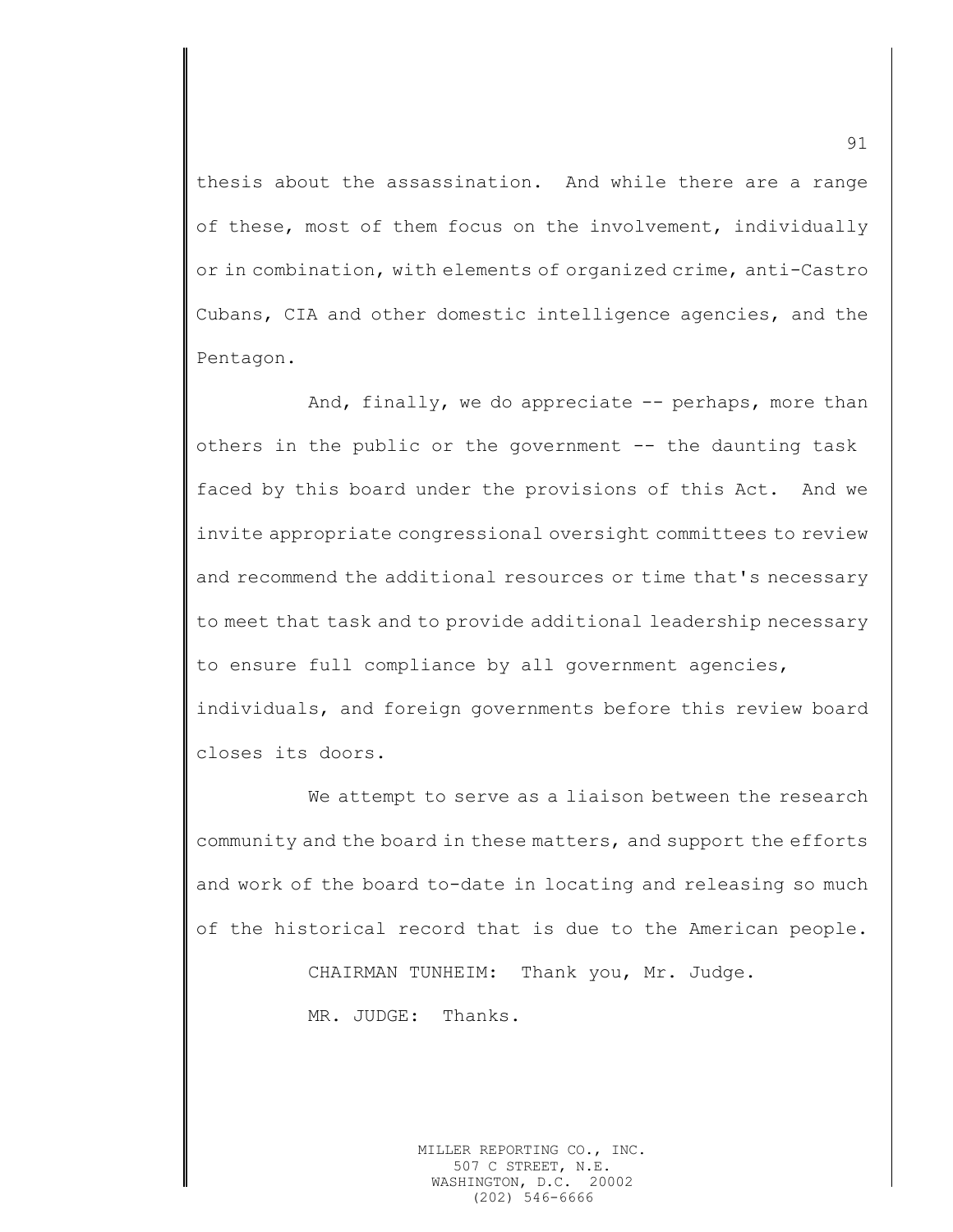CHAIRMAN TUNHEIM: Thank you. Appreciate your input.

We've got a few more minutes. Is there anyone else? Go ahead.

MR. LIVINGSTONE: Thank you, Judge Tunheim. My name is Harrison Livingstone. Just the way it sounds,

L-i-v-i-n-g-s-t-o-n-e. I'll try to speak very directly.

Are you looking in the right places? What are your priorities? I'm not here to defend the CIA, but it seems to me that you've followed the rabbit down the rabbit hole -- the CIA rabbit hole.

And the immense expenditure of your efforts, and your energy, and the money, and time to go along that route and some of the other routes is so far off base. And it's going to represent another immense failure in this case.

You're not looking at the realities of this case. The primary efforts had to be with anything that would tell us anything about Bethesda Naval Hospital, military intelligence, the defense intelligence agency, the ONI, Army intelligence, and so on.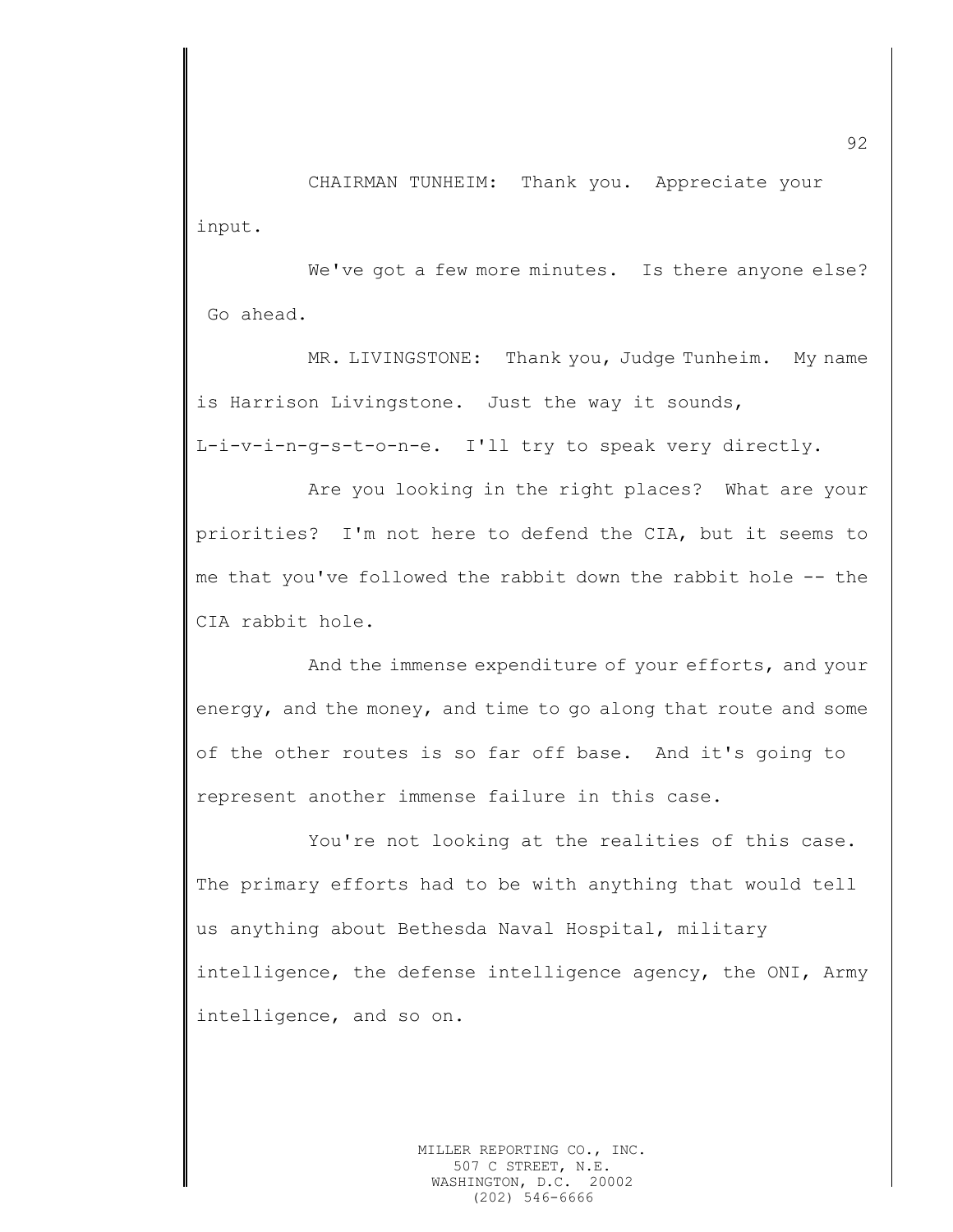But I don't -- Except for what might lead to more information about the facts surrounding Bethesda Naval Hospital, I think that you're basically looking in all the wrong places. The emphasis on government records and CIA records, I think, is going to be a huge loss in all this.

My research -- and many other's -- tells me that where you have to be gathering documents and information is in Dallas. Everything connected with the Dallas power structure. Everything connected to Linden Johnson, everything connected to his staff when he went to the White House. Everything connected with J. Edgar Hoover himself, his connections with Linden Johnson, with Frank Costello, with Marcello, and so on.

You have to -- you needed to make certain assumptions for the sake of argument about what kind of conspiracies there might have been in this case, and what does the evidence tell us about what conspiracy might be most fruitful, in terms of where to look for these documents. And you're not going to find any smoking guns in the CIA material.

You're being used by Canadian intelligence. You're being used by researchers with their own special agendas; that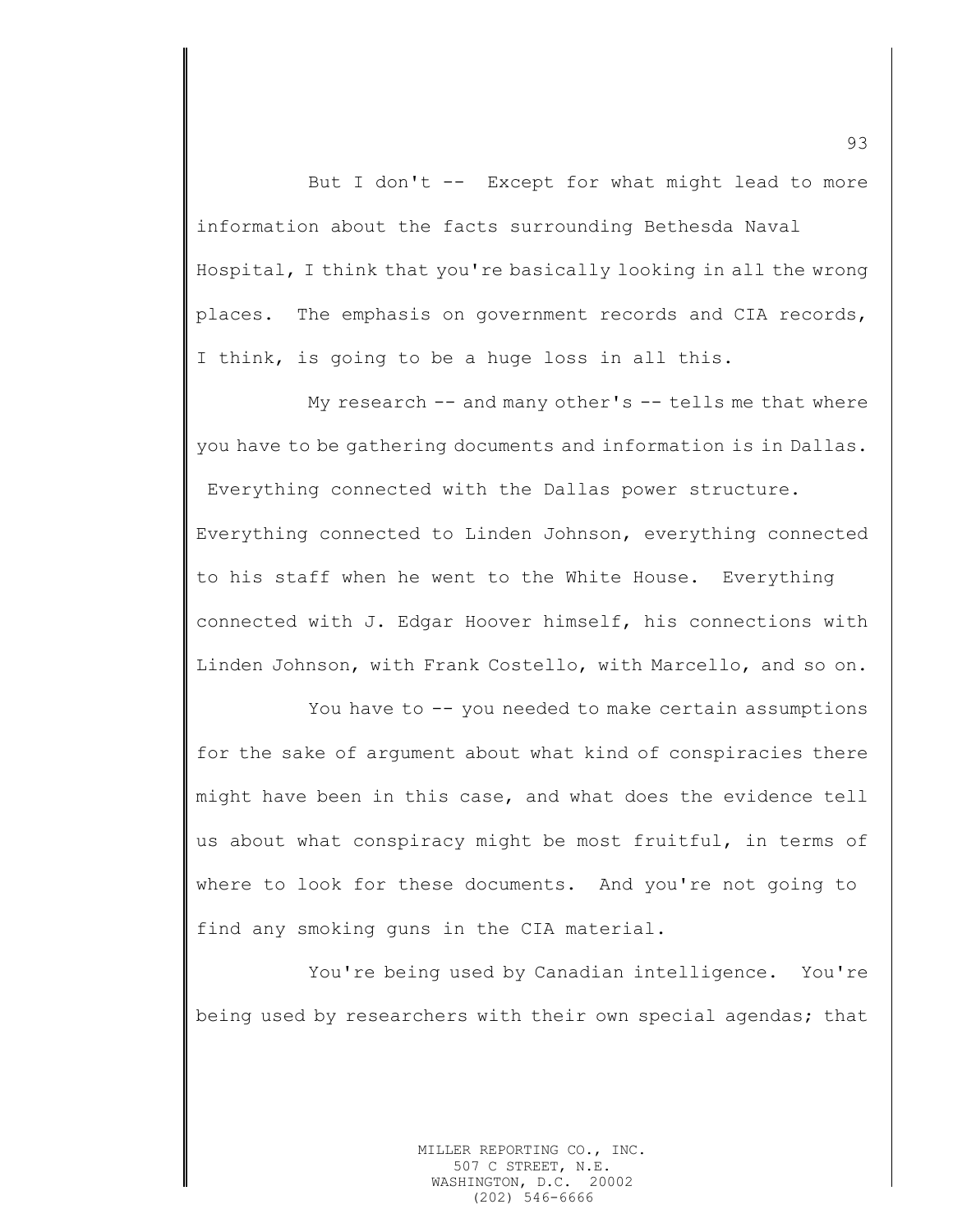they are now using the JFK case as a means of studying American intelligence methods, as a means of getting leverage on us in the international arena. There is every kind of agent in the Kennedy case. There is every kind of intelligence game being played in the Kennedy case.

As far as your sequestered collection, you need to find some way to deal with this in a rather quick fashion. I mean, there's been so many years of search.

And the CIA is everybody's whipping boy. They're taking the heat in this. And I think it was set up for that purpose. It was planned that way, because it's leading away from what happened at Bethesda Naval Hospital.

That night is the key to this case. The relationships of very powerful people in Dallas; what records are among their families; what records may exist, above all, with the Dallas police -- anything connected with the Dallas police. And you need to speak to the families to get whatever records they might have.

You had a whole lot of Dallas police that were dead by Christmas that year and the ensuing year. And why? And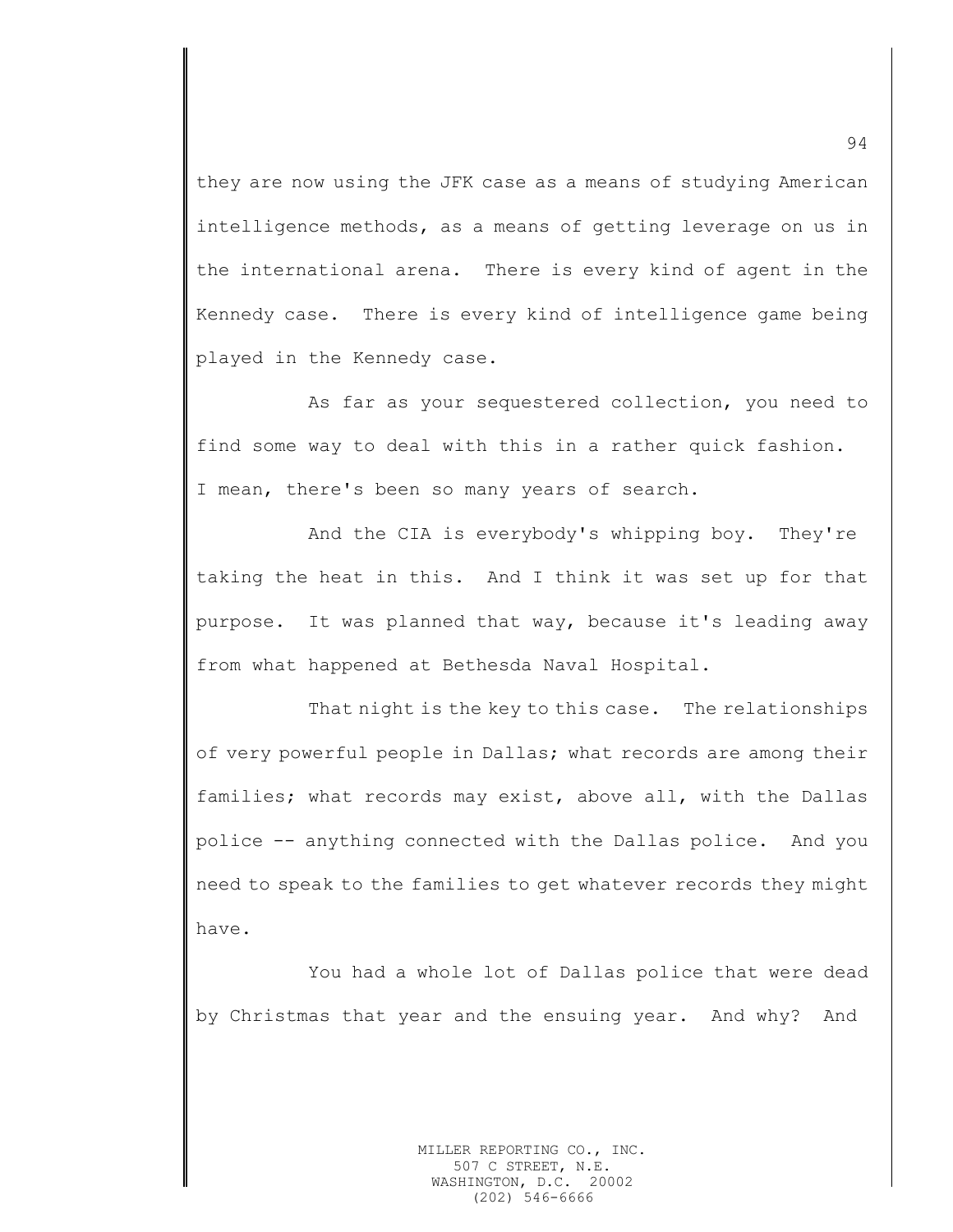this is where you needed to be looking.

I think that this is another example of the madness that we went through with the Warren Commission, with the Rockefeller Commission, with the intelligence -- Senator Schweiger's Committee and the House Committee. One example after another of going down that rabbit hole.

And in this case, what we're hearing all the time is CIA, CIA, CIA; Jim Garrison, Jim Garrison, Jim Garrison. It's preposterous. Nobody is looking -- The only way to really understand the case is, you have to really examine a lot of the actual physical evidence, and then that will tell you where to look in this case.

You're legally trained, Judge Tunheim. You're a judge. You must know something about criminal law. You must know something about detective work.

I've had to learn it. I do have a law degree. I know what kind of intelligence operations are at work in this case. I know how these commissions were co-opted. I know how the House Committee was co-opted.

The place was crawling with FBI, former FBI, CIA,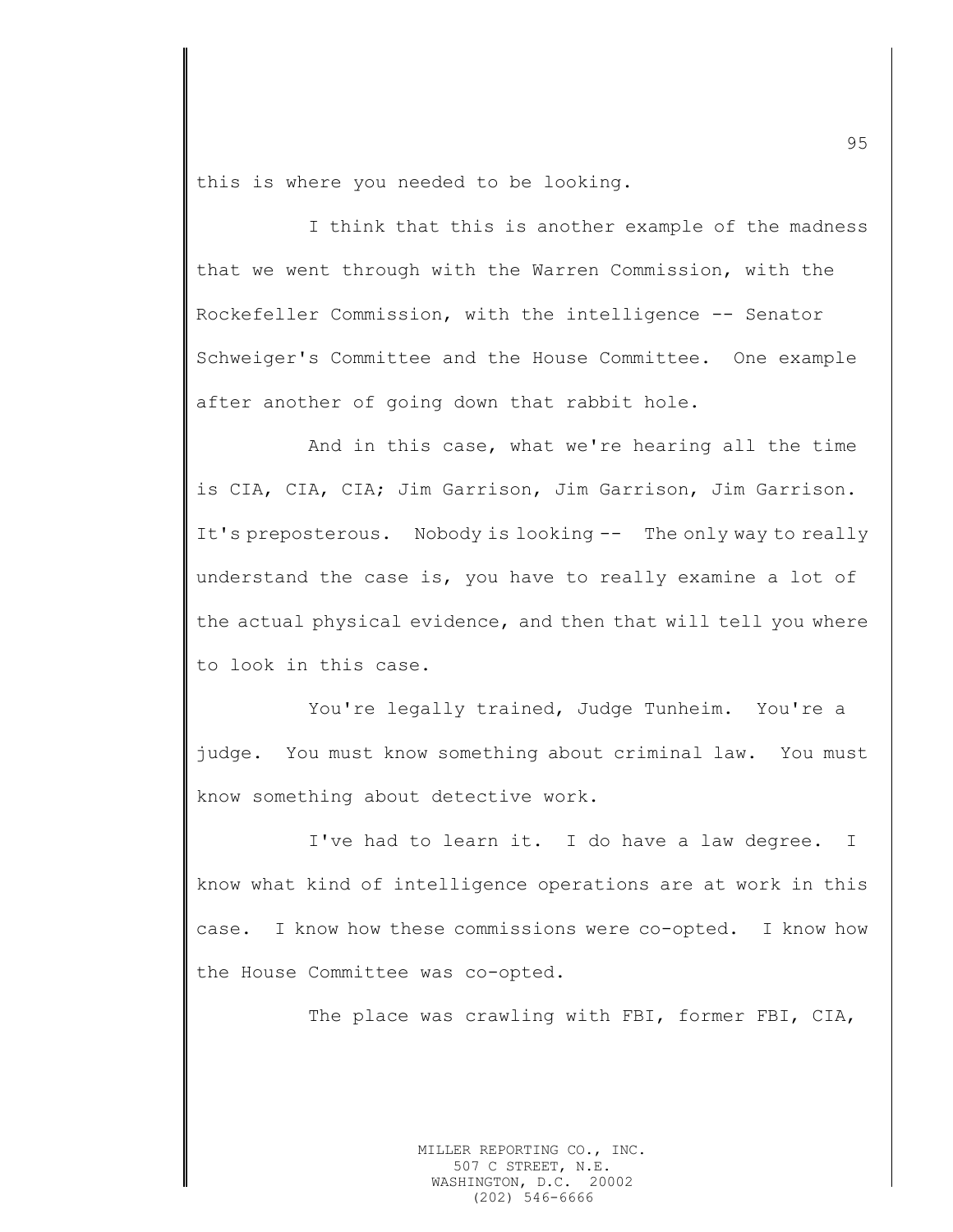former CIA, military intelligence. The whole capital was just crawling with people as soon as that committee was set up, and enormous operations were run on it. And every other researcher that was in there was an agent representing some agenda -- some other purpose.

And my concern is, as I get your mailings every month about what you're pursuing -- is that you're just being drawn into an endless maze. That's a game. It's always been set up like this. And it's --

Nobody is really doing the nitty-gritty dirt work of research that we needed with subpoenas and with -- and so on. I think there are records. I think there are documents there. But I just don't think you're looking in the right place. And I think that, you know, you need to find a way  $-$ 

If the House Committee already had all those documents and some of them have been copied 43 times -- well, you've got to find some way to just get rid of this, you know, because there isn't going to be anything there. And I don't want to see you spending another dime on it, another energy. It's not fair to that agency, and it's not fair to this country, you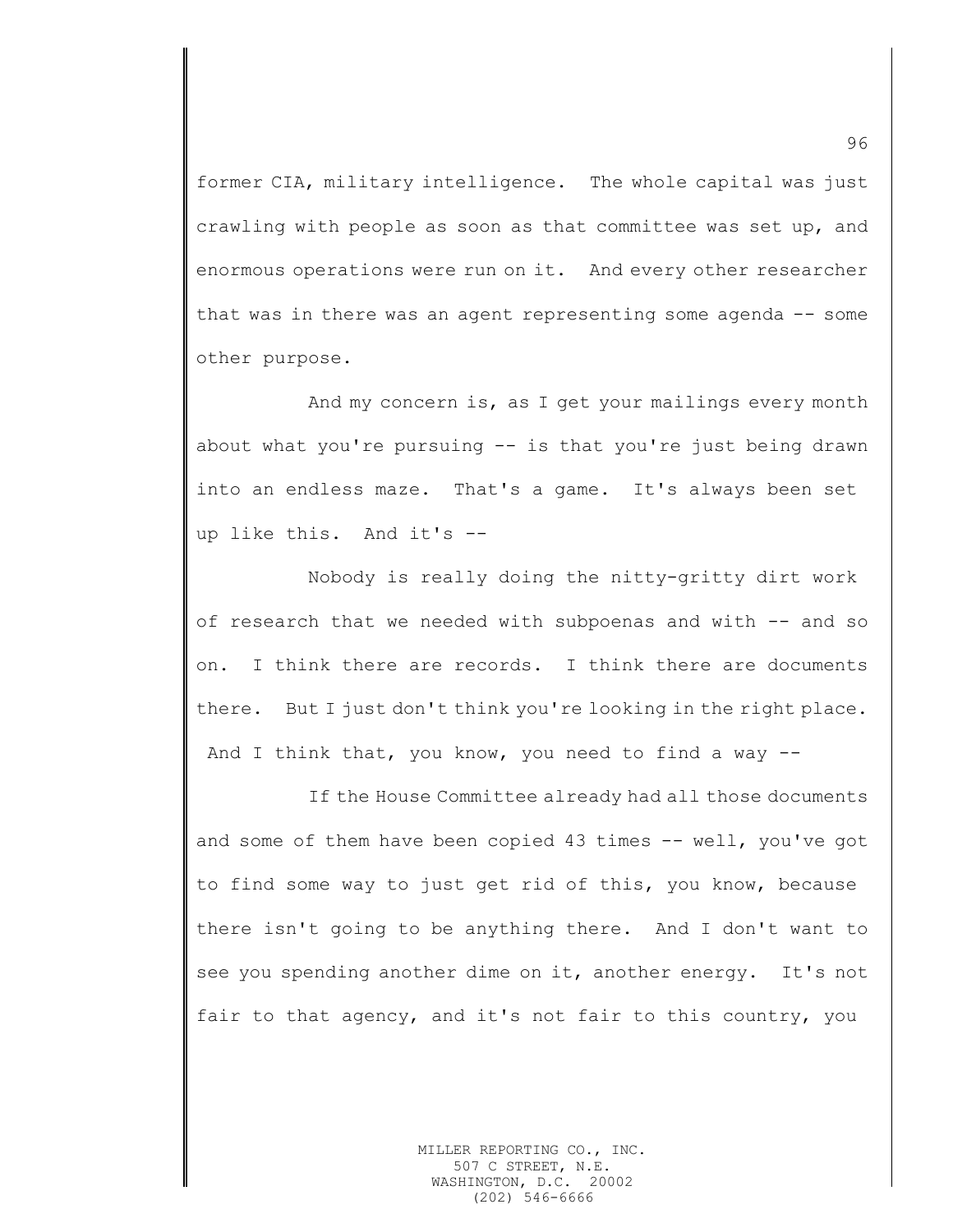know.

And, secondly, what does anybody expect to find among that material? You know, I don't -- It's ridiculous to think that anything is going to be there. And it's great for -- You know, I write books. It's great for X number of people that want to write those kind of books. I don't. But I don't think it's fruitful.

That's all I have to say. Thank you.

CHAIRMAN TUNHEIM: Thank you, Mr. Livingstone. We didn't intend today to go into a lot of the other areas in which the board and its staff is pursuing its duties under the law to acquire additional materials.

Suffice it to say that there are a lot of areas that are being explored. But, certainly, it is an issue of priorities, and we appreciate your advice on that subject.

I think with that, I'm going to close the public testimony today, and then remind everyone that the record will remain open until September 15th. We invite anyone who wishes to provide advice to the board, input to the board in making its determination on this matter to please send materials to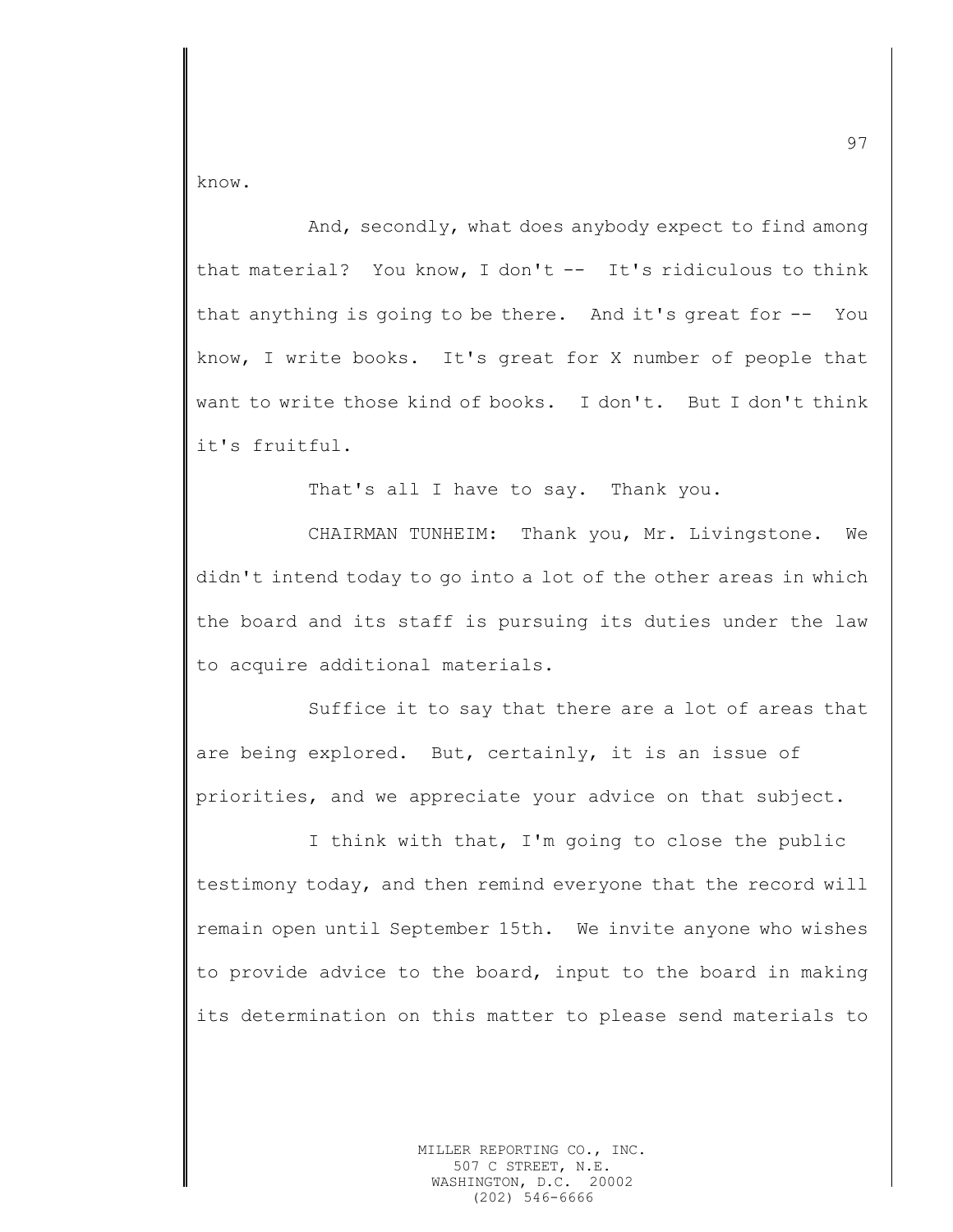the board offices here in Washington.

Just a couple of final matters. Dr. Joyce, can you tell us about San Diego?

DR. JOYCE: Thank you, Chairman Tunheim.

As one of our representatives nominated by four organizations sitting on this board, we have a session to report at the annual meeting of the Society of American Archivists in San Diego at the end of this month on the work of the board.

I will be joined by several board members at that session, where there will be some dialogue with archivists and an attempt to report our progress at that time to the archivist meeting.

CHAIRMAN TUNHEIM: The board is also planning another public hearing. We've not held a public hearing away from Washington since New Orleans in June of 1995.

And we're planning a public hearing in Los Angeles -- I believe it's September 17th; is that correct -- again, as a way to gather additional input from interested communities.

If there's no other business to come before the board

MILLER REPORTING CO., INC. 507 C STREET, N.E. WASHINGTON, D.C. 20002 (202) 546-6666